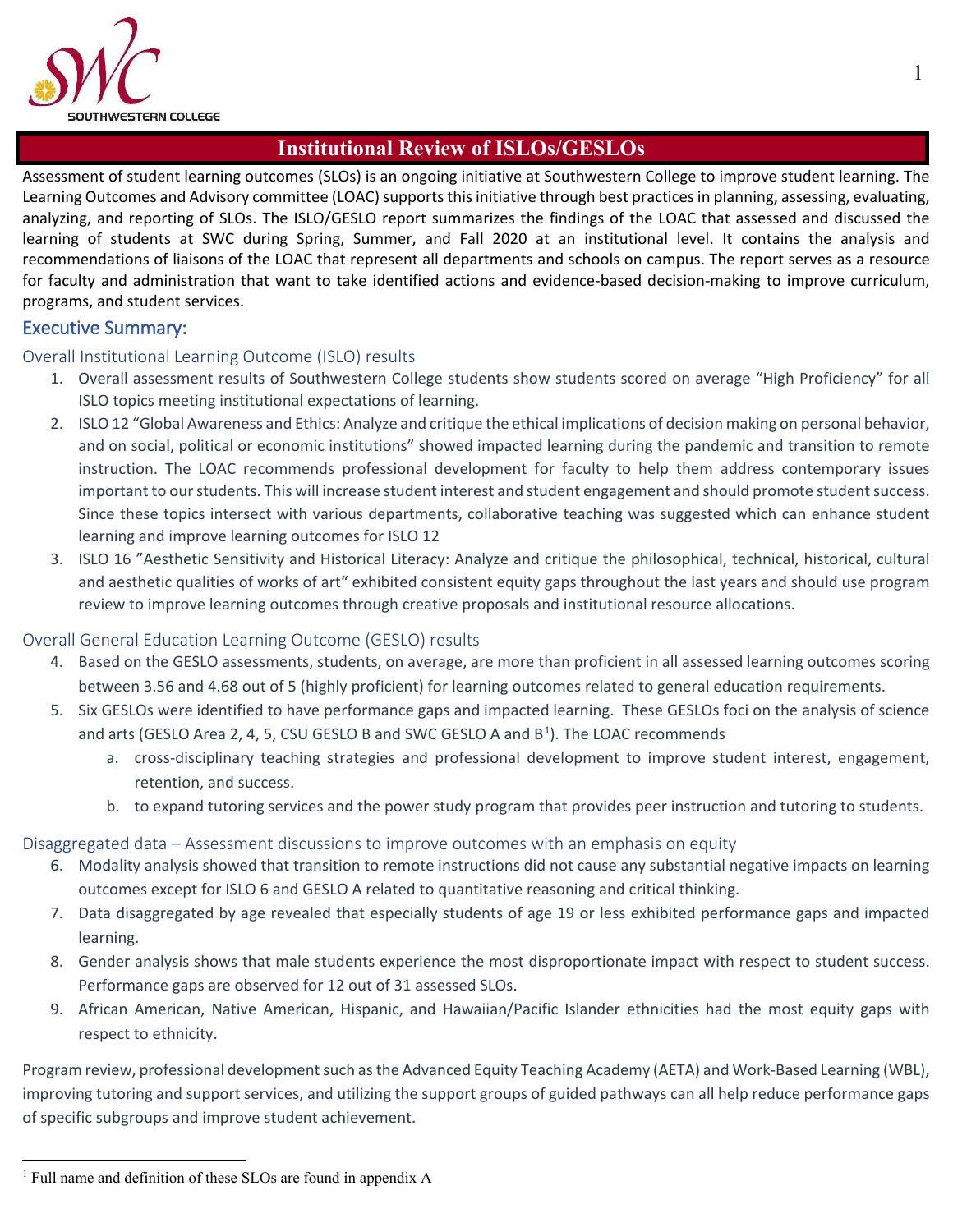### **ISLO/GESLO Full Report**

In alignment with the College mission and strategic priorities, the college annually reviews and discusses SLO data for use in institutional dialogue as it relates to the improvement of student learning, student achievement, educational quality, and institutional effectiveness. Assignments that probe proficiency of learning outcomes were designed and scored by faculty across all divisions. The campus utilizes a five-point rubric for assessing student learning outcomes. The rubric includes the following scores: No Proficiency (NP), Low Proficiency (LP), Proficiency (P), High Proficiency (HP), and Mastery (M). Scores in the no proficiency and low proficiency area reflect very basic understanding and are used as indicators to measure if learning is impacted. Faculty and departments were given free choice on how to assign each score of the rubric to an assessment of a learning outcome. The LOAC analyses and discusses the assessment data and shares its major findings in this report. In March 2020, SWCCD switched to remote instructions as a response to the COVID-19 pandemic and remained mostly remote during the Fall 2020 semester. The report contains a compilation of results, analysis, and discussion of SLO data collected during the unusual year and under modified instructions. The LOAC is aware that both assessment of data and evaluation of learning outcomes carry certain limitations when comparing face-to-face courses with remote instructions, especially for courses that require hands-on experience. Discussion of learning by modality (face-to-face versus remote) was therefore included in the results of this report. Further, COVID-19 might have had an inequitable impact on students of different races/ethnicity, gender, and age. Disaggregated data with respect to race, gender, and age is also provided in this report. Raw data used for the analysis can be obtained by request. The inequitable impact can also have other reasons such as socio-economic, for example, some students do not have reliable internet or access to their own computer to do academic schoolwork. Socio-economic factors are not discussed in this report.

#### Overall ISLO results

Institutional student learning outcomes (ISLOs) are learning outcomes that describe general skills and transferable knowledge that all students are expected to become proficient in by the time they leave Southwestern College. Figure 1 shows the average scores per overall ISLO topic (each topic has 2-5 assigned ISLOs; see appendix A).



*Figure 1: Average ISLO scores per topic.* Shown are the average scores for the ISLOs grouped by topic. Using the scoring rubric, a 1 was assigned to no proficiency, a 2 for low proficiency, a 3 for proficiency, a 4 for high proficiency, and a 5 for mastery. Scores for each topic were averaged over the individual ISLOs. Global Awareness and Ethics had the highest average score, while Aesthetic Sensitivity and Historical Literacy scored lowest on average. Southwestern College students on average score high proficiency across all categories of institutional learning outcomes.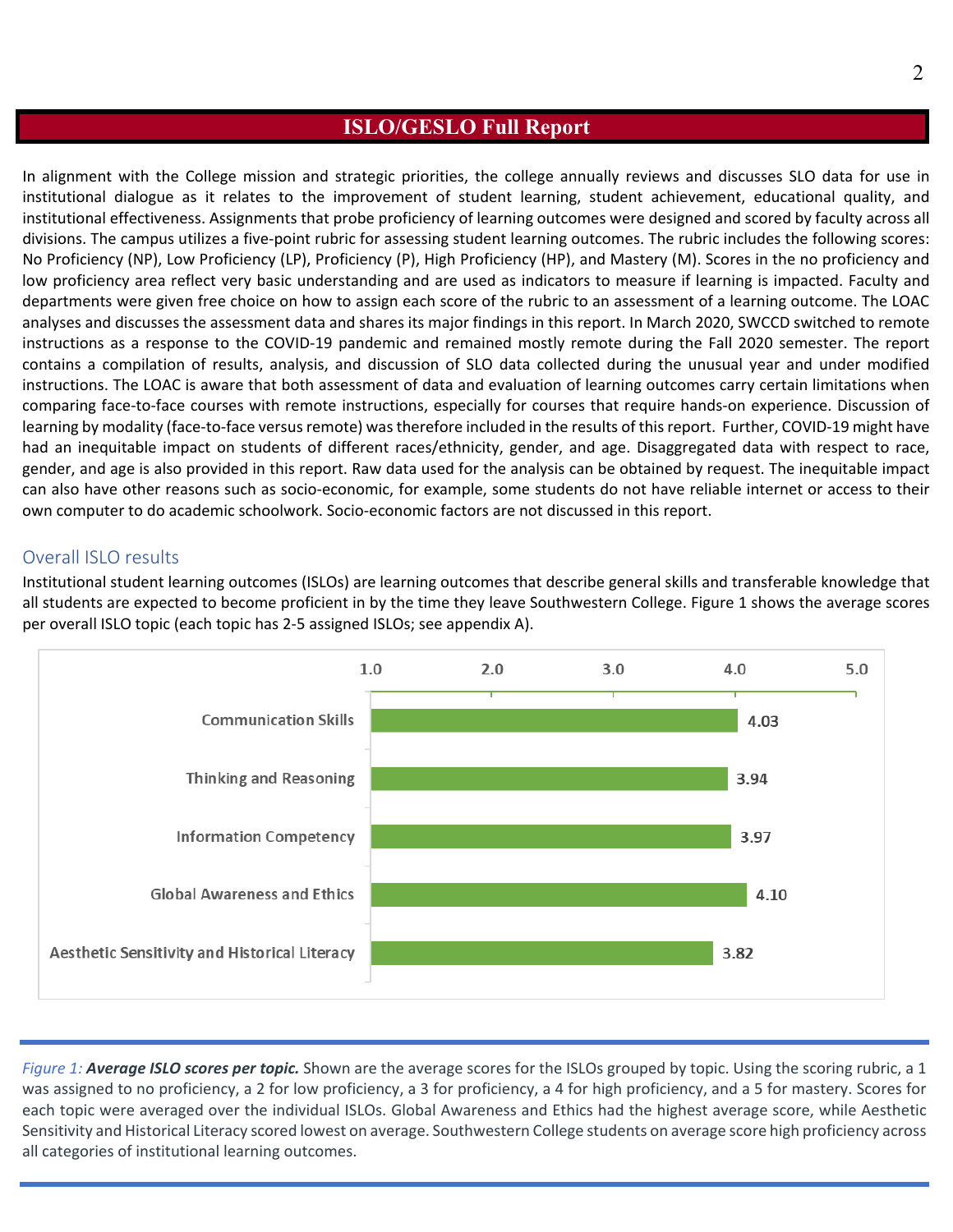Southwestern College students recorded very similar scores of about 4.0 on average for each ISLO topic. To achieve a score in the 4 to 5 range of the rubric, students had to exhibit excellent skills and content mastery ranging from progressive analytical skills to developed critical thinking and communication skills. Figure 1 shows that the average score fell into the high proficiency area which means students performed well and that instructions were in general effective in promoting student learning and success. Students, on average, consistently demonstrate high competencies, knowledge, and skills consistent with the education goals set by Southwestern College through ISLOs. As an anecdotal example, this year two Southwestern College students received a secondround bid to the invitation-only 75<sup>th</sup> National Debate Tournament, a direct exhibition of critical thinking and communication skills developed and trained at Southwestern College. The highest average scores were observed for Global Awareness and Ethics preparing students to be valuable and engaged members that will contribute to improving the community. Communication skills, Information Competency, and Thinking and Reasoning all closely follow and show high proficiency as well. Aesthetic Sensitivity and Historical Literacy earned the lowest average score at 3.82, yet still demonstrating strong student learning. The result is consistent with the average scores obtained in assessments of 2019, an indication of continued quality instruction and learning at Southwestern College.

A more detailed analysis to assess learning proficiency can be done by examining the performance of the individual ISLOs (see appendix A for a list of ISLOs) for each topic. Based on the College's expectations for learning and achievement, the LOAC uses a criterium where a combined score of low proficiency (LP) and no proficiency (NP) of <15% means that learning outcomes are generally met. This measure is a direct measure of overall performance, and in this report refers to a performance gap if the combined score is less than 15%. Analysis of 72,959 data points was used to assess the 16 ISLOs. The combined scores of low and

|                       | Communication<br><b>Thinking and</b><br><b>Skills</b><br><b>Reasoning</b>                           |                |           | <b>Information</b> | Competency |                 | <b>Global Awareness and Ethics</b> |           | <b>Aesthetic</b><br>Sensitivity and<br><b>Historical Literacy</b> |           |           |            |           |           |           |            |
|-----------------------|-----------------------------------------------------------------------------------------------------|----------------|-----------|--------------------|------------|-----------------|------------------------------------|-----------|-------------------------------------------------------------------|-----------|-----------|------------|-----------|-----------|-----------|------------|
| <b>ISLO</b>           | 1                                                                                                   | $\overline{2}$ | 3         | 4                  | 5          | $6\phantom{1}6$ |                                    | 8         | 9                                                                 | 10        | 11        | 12         | 13        | 14        | 15        | 16         |
| Sum of LP<br>and NP   | 8.4                                                                                                 | 11.9           | 13.1      | 13.1               | 12.6       | 12.6            | 13.6                               | 10.1      | 5.9                                                               | 6.9       | 11.6      | 22.7       | 14.6      | 13.3      | 12.8      | 15.4       |
| Impacted<br>Outcome?  | <b>NO</b>                                                                                           | <b>NO</b>      | <b>NO</b> | <b>NO</b>          | <b>NO</b>  | <b>NO</b>       | <b>NO</b>                          | <b>NO</b> | <b>NO</b>                                                         | <b>NO</b> | <b>NO</b> | <b>YES</b> | <b>NO</b> | <b>NO</b> | <b>NO</b> | <b>YES</b> |
| Data<br><b>Points</b> | 3092                                                                                                | 14509          | 5288      | 12273              | 17683      | 4926            | 4724                               | 1332      | 1144                                                              | 1788      | 1624      | 198        | 48        | 1562      | 837       | 1920       |
|                       | no proficioncy were calculated and compared to the threshold of 15% (results are shown in Figure 2) |                |           |                    |            |                 |                                    |           |                                                                   |           |           |            |           |           |           |            |

no proficiency were calculated and compared to the threshold of 15% (results are shown in Figure 2).

*Figure 2: ISLO assessment on learning impact.* Shown are the individual learning outcomes for the ISLO grouped by topic. For each ISLO the sum of low proficiency and no proficiency was calculated. If the sum is greater than the threshold of 15%, then learning is impacted. ISLO 12 "Global Awareness and Ethics: Analyze and critique the ethical implications of decision making on personal behavior, and on social, political or economic institutions." and ISLO 16 "Aesthetic Sensitivity and Historical Literacy: Analyze and critique the philosophical, technical, historical, cultural and aesthetic qualities of works of art." exhibited impacted learning.

Overall assessment results of Southwestern College students show that for most ISLOs learning outcomes were met. ISLO 12 "Analyze and critique the ethical implications of decision making on personal behavior, and on social, political or economic institutions" and ISLO 16 "Aesthetic Sensitivity and Historical Literacy: Analyze and critique the philosophical, technical, historical, cultural and aesthetic qualities of works of art. " had a combined score of no proficiency and low proficiency above 15%, hence learning was impacted. The LOAC discussed how to improve learning outcomes for ISLO 12 and 16.

ISLO 12 directly relates to global issues including looming catastrophes our society faces. For example, the carbon footprint and global warning are a current hot topic (no pun intended) and require ethical decision making which affects not only decisions for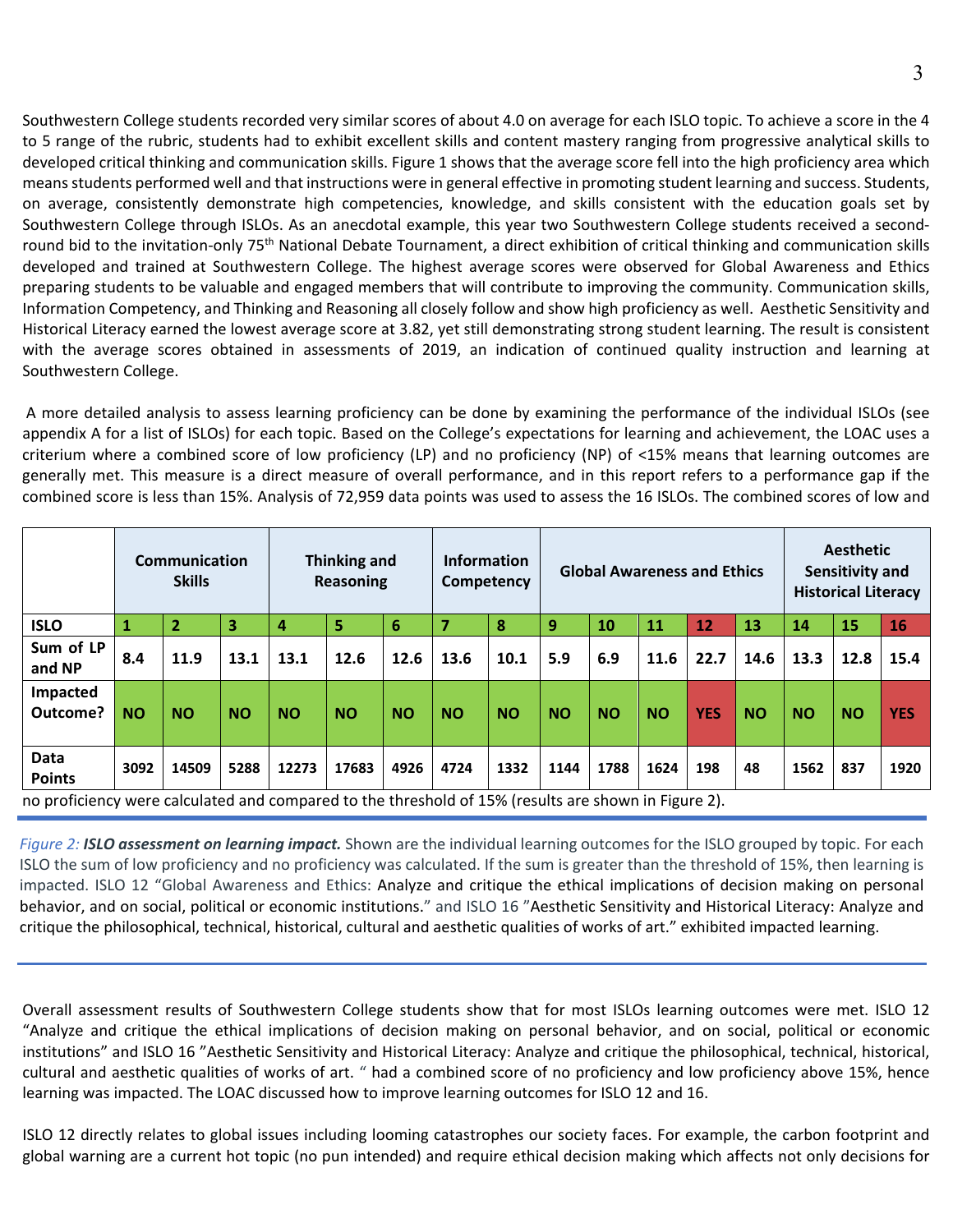the Chula Vista community but for the planet overall. Climate change also exacerbates water shortage and drought and makes vegetation prone to fire. These are all connected issues that California has been fighting for years. Research has shown that student achievement, self-efficacy, and student-learning outcomes improve when student-centered practices such as active learning and real-world project-based learning. The LOAC recommends professional development for faculty to help them address contemporary issues important to Southwestern College students. This will increase student interest and student engagement and should promote student success for ISLO 12. However, to learn and successfully implement new instructional practices, faculty need resources, training, collaboration, and potentially mentoring. Currently, the advanced equity teaching academy (AETA) and the work-based learning (WBL) initiative provide training, resources, and mentoring for culturally responsive teaching and teaching with a focus on career readiness, respectively. The LOAC recommends more targeted professional development services to expand the pedagogical content of faculty. Since these topics intersect with various departments, collaborative teaching was suggested which can enhance student learning and improve learning outcomes for ISLO 12. Additional data for ISLO 12 "Global Awareness and Ethics: Analyze and critique the ethical implications of decision making on personal behavior, and on social, political or economic institutions." is shown in Figure 3 as well as a time course of the combined score of LP and NP over the last years.



*Figure 3: ISLO 12 shows impacted learning in 2020.* Shown on the left are the percentages for each of the five rubric entries for the overall 2020 data. A timeline for ISLO 12 is also included. The data from Fall 2017 and Fall 2020 show scores higher than the 15% criteria of combined LP and NP (see bar graph on the right, red bars mean that the combined percentage was over the accepted threshold, green means it was below, and yellow means it was close to 15%). For all other terms, the combined score was less than the cutoff.

The time course shows that before Spring 2020 and the start of the pandemic, learning with respect to ISLO 12 was not impacted. In Spring 2020 the combined score increased from 5.57% to 14.29%, very close to the threshold 15% cutoff mark. In Fall 2020 learning is clearly impacted with almost one in four students scoring low or no proficiency. The time-course data suggests that there seems to be a direct impact on ISLO 12 related to COVID-19. Since COVID affects students not only inside but also outside the classroom, there could be a direct correlation between external student hardships and student learning. The LOAC did not have any data available on the impact of COVID on Southwestern College on students outside the classroom. Student services have provided extensive student support outside the classroom to alleviate hardships and barriers caused by COVID. Data collection and analysis of the effect of student services on student success is work in progress (not by the LOAC) and might be made available to the Institution in a separate report. This report might show how students utilize the resources available to them on campus. From an instructional point of view, tutoring services and the power study program PSP (data shows that these services improve student learning) could focus on courses that assess ISLO 12 and hence could improve ISLO 12 learning outcomes. With the implementation of the California Guided Pathways Project (CAGP), support groups could also monitor outcomes of ISLO 12 during the semester and provide interventions to "keeping students on the path". In terms of assessment data points, ISLO 12 has only 198 data points and requires more CSLOs that align with it to increase sample size and reduce error margin. Improving mapping of CSLOs to all ISLOs and increasing data points for assessment is an ongoing effort of the members of the LOAC in collaboration with faculty of all departments.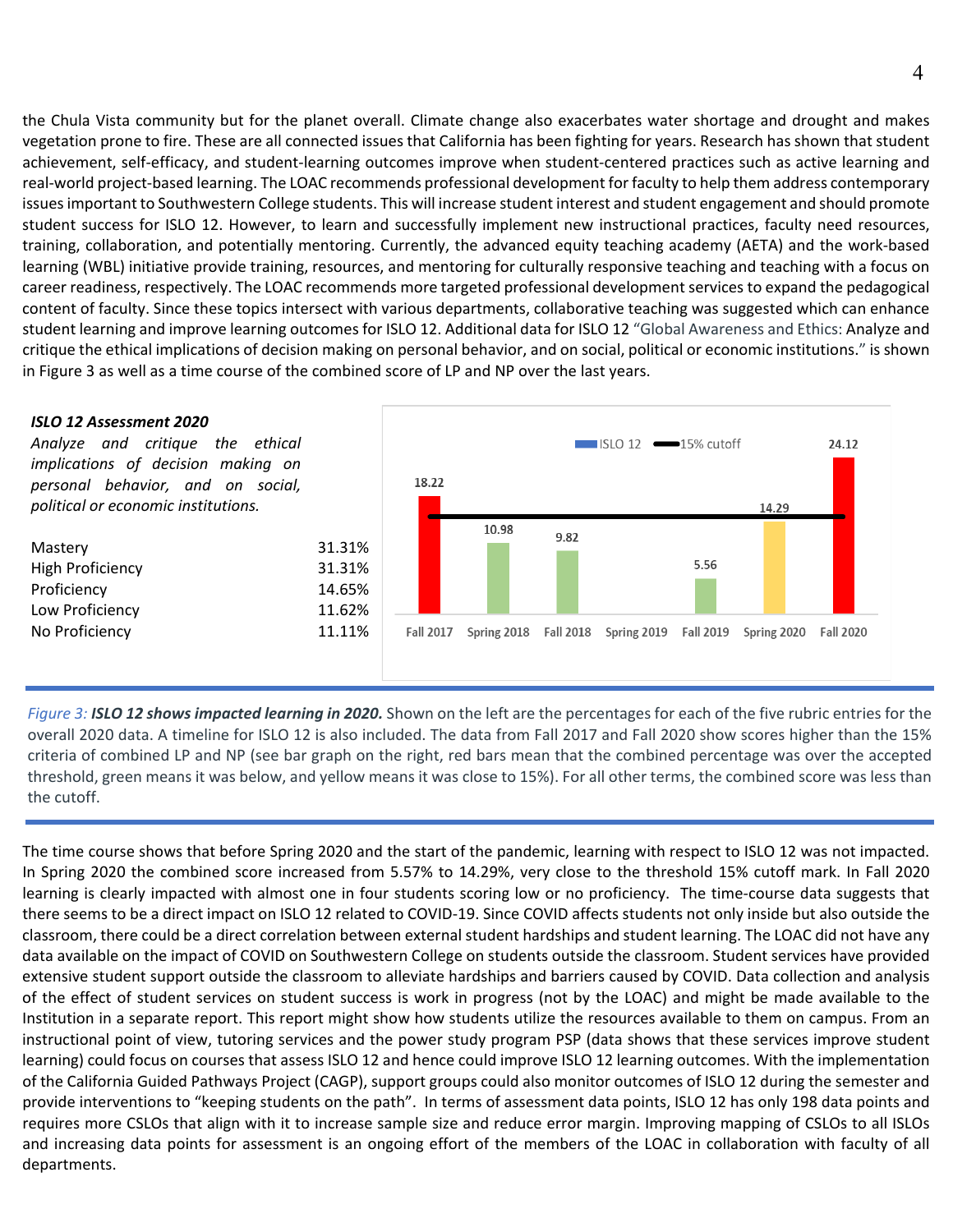ISLO 16 "Aesthetic Sensitivity and Historical Literacy: Analyze and critique the philosophical, technical, historical, cultural and aesthetic qualities of works of art. " also showed impacted learning. Time course data for ISLO 16 is shown in Figure 4 and shows values of around 15% and hence performance gaps throughout the semesters.



*Figure 4: ISLO 16 shows impacted learning.* Shown on the left are the percentages for each of the five rubric entries for the 2020 data. A timeline for ISLO 16 shows that throughout the semesters ISLO 16 shows impacted learning or values close to impacted learning (same meaning for colors as in figure 3)

Despite current efforts, the performance gap for ISLO 16 has remained. Almost all assessments of ISLO 16 stem from courses of the Arts department, except one course of American popular music and one ballet pointe dance course. The liaisons of the LOAC have worked with the performing art department which includes music, theatre, and dance, to increase the number of assessments for ISLO 16, which is expected to show more assessment points for the Fall 2021 and Spring 2022 data. Larger data sets not only allow higher confidence into whether a persistent performance gap exists, statistically speaking, but represent a more objective snapshot of the distribution of assessment scores of Southwestern College students for ISLO 16. In courses that are currently mapped to this ISLO, students are expected (to name a few examples) to evaluate contemporary and art-historical work, drawings, figurative art, and color, as well as examine contemporary ceramics and jewelry design. The learning outcome of ISLO 16 is therefore very coursespecific, and to provide overall recommendations requires a detailed look at existing best practices of teaching and learning, and how these best practices of teaching are utilized to improve student success. General recommendations of professional development were proposed which focus on collaborative, interdepartmental initiatives focused on student learning outcome improvements and success. The performance gap of ISLO 16 should be further addressed through program review. Program review is intended to improve the overall quality of existing instructional programs and will allow faculty and administrators to submit creative proposals and resource allocation requests tied to measurable interventions and outcomes. Institutional research will be a great resource for additional data requests and liaisons can coordinate to develop and implement action plans which ideally lead to increased student achievement.

#### Overall GESLO results

General Education Student Learning Outcomes (GESLOs) are learning outcomes that are linked to categories of study within the three general educations plans at Southwestern College, namely the CSU, IGETC, and Associate Degree (AS or AA) general education plans. In this document GESLOs for the CSU education plan are labeled CSU GESLO A-E, GESLOs related to IGETC are named GESLO Area 1-6, and GESLOs for associates degrees are referred to as SWC GESLO A-D. Detailed descriptions of the learning outcomes can be found in appendix A of this document. It is important that students that graduate with an associate degree and/or transfer to a four-year college are well prepared and core skills are cultivated. Proficiency in GESLOs means that students achieve learning in general education courses required for any degree program and transfer to 4-year colleges. Assessment of the GESLOs used the same methodology and rubric described earlier that was used for the ISLOs. Figure 5 shows the average proficiency scores using a scale of 1 for non-proficient, and 5 for mastery. For each general education plan, almost 40,000 data points were analyzed.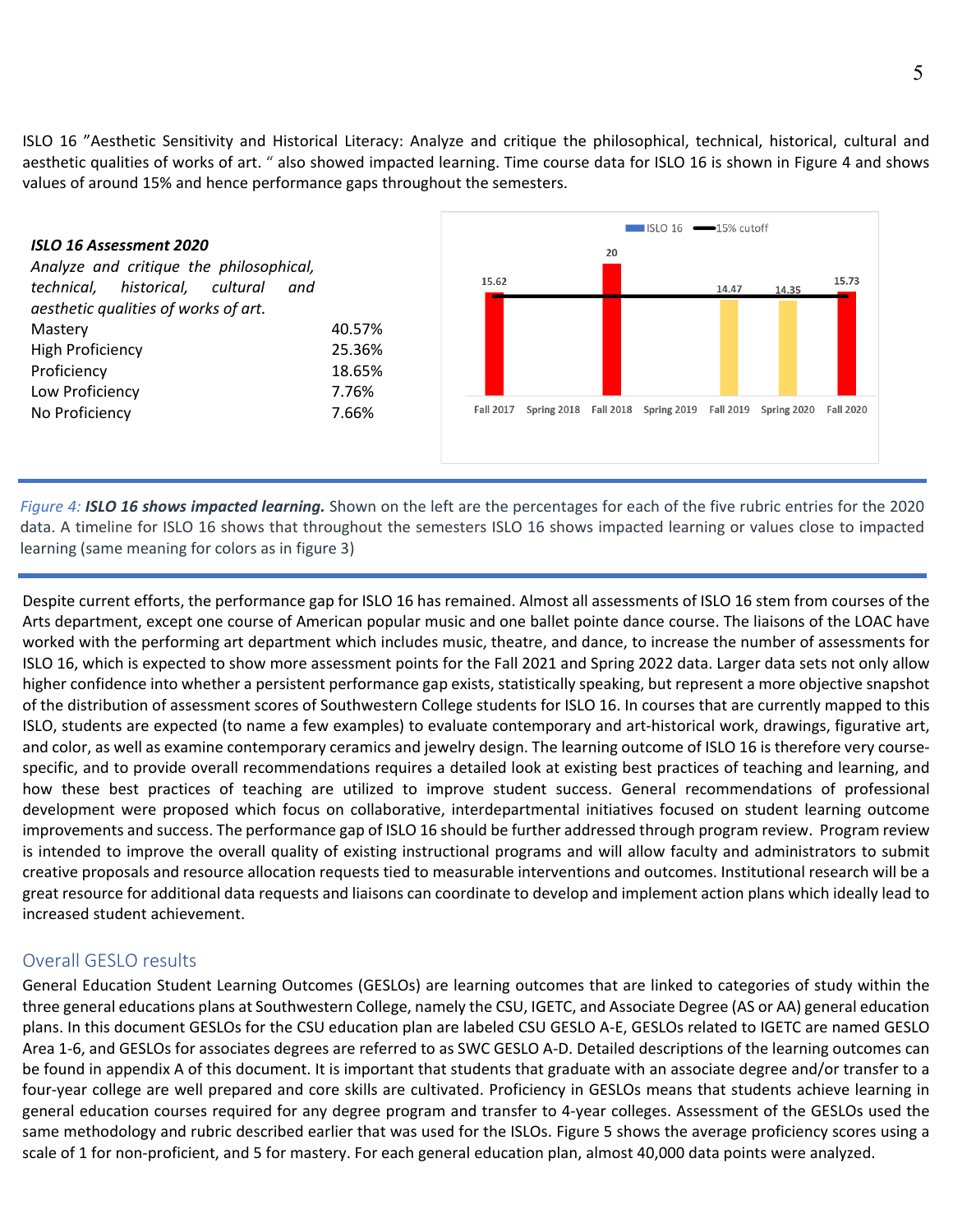

*Figure 5: Average GESLO scores per Learning Outcome.* Shown are the average scores for the GESLOs for AA, CSU, and IGETC, and grouped by category. Using the scoring rubric, a 1 was assigned to no proficiency, a 2 for low proficiency, a 3 for proficiency, a 4 for high proficiency, and a 5 for mastery. An average all GESLOs showed scores greater than 3, since a score of 3 means proficient, all students scored on average higher than proficient. Across all GESLOs, self-development of body, mind, or spirit scored highest while analysis skills overall but especially in mathematics, physical sciences, and biological sciences scored lowest.

Based on the GESLO assessment results in Figure 5, students, on average, are more than proficient in all assessed learning outcomes scoring between 3.56 and 4.68. Current curricula aligned with shared institution-wide learning outcomes (GESLOs) and helped students acquire and demonstrate (on average) highly proficient learning in general education and essential transfer skills. During the pandemic, students experienced additional stress throughout the semester compared to a regular, non-pandemic semester. It is therefore encouraging to see that students exhibited the highest scores for self-development for CSU GESLO E. This SLO was designed to help students develop, among other things, physical and mental health as well as stress management strategies. The lowest scores were observed for analysis-based outcomes and evidence-based evaluation especially in mathematics, physical sciences, and biological sciences, but also related to Arts. It should be noted that scores around 3.6 are between proficient and highly proficient, indicative of an overall good understanding of successes and limitations of nature, mathematics, statistics, computer science, life sciences, and physical sciences by students. The LOAC discussed that these analysis skills are complex, sophisticated, and advanced compared to other SLOs, and that faculty teaching analysis skills (for example related to Arts) should receive cross-disciplinary training and professional development that improve student engagement and learning. Concrete examples of improving student success could center around transforming experiences that connect academic learning to real-world experiences. These experiences enhance student motivation, retention, and academic success and could include highlighting more student artwork or utilizing the synergy of cross-disciplinary teaching, for example, engineering projects that incorporate ecology to combat global issues such as water shortage. These inter-department real-world experiences actively link the current curriculum to future careers and have been shown to effectively increase student achievement.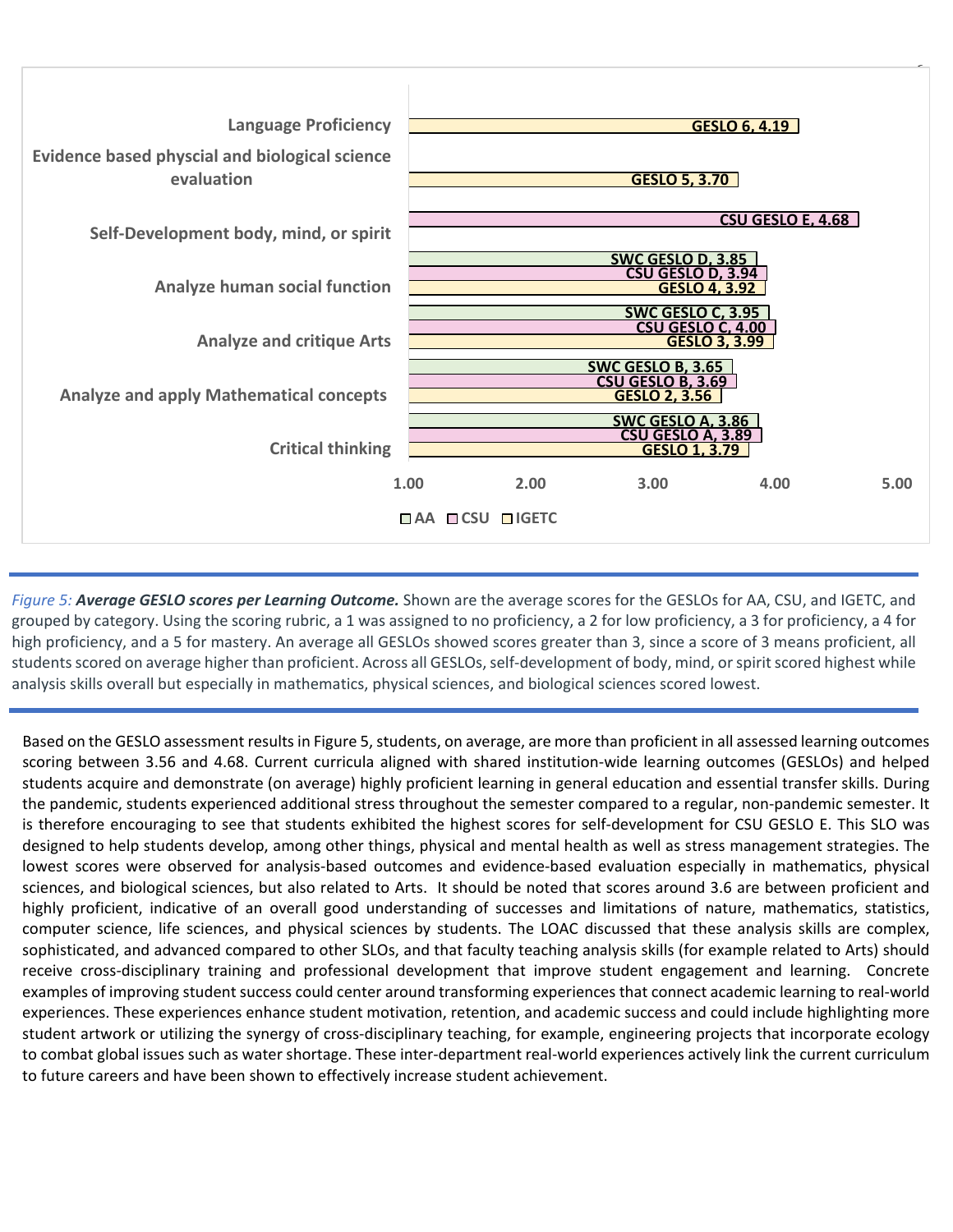The LOAC also evaluated (using the 15% threshold combined score of low-proficiency and no-proficiency) performance and checked if learning is impacted for any GESLO. The results are shown in Figure 6.

|                             | <b>IGETC</b>           |                        |                        |                        | <b>CSU</b>             |                        |                                 |                              |                                  | AA                              |                                 |                                 |                                 |                                  |                                 |
|-----------------------------|------------------------|------------------------|------------------------|------------------------|------------------------|------------------------|---------------------------------|------------------------------|----------------------------------|---------------------------------|---------------------------------|---------------------------------|---------------------------------|----------------------------------|---------------------------------|
| <b>SLO</b>                  | <b>GESLO</b><br>Area 1 | <b>GESLO</b><br>Area 2 | <b>GESLO</b><br>Area 3 | <b>GESLO</b><br>Area 4 | <b>GESLO</b><br>Area 5 | <b>GESLO</b><br>Area 6 | <b>CSU</b><br><b>GESLO</b><br>A | <b>CSU</b><br><b>GESLO B</b> | <b>CSU</b><br><b>GESLO</b><br>τ. | <b>CSU</b><br><b>GESLO</b><br>D | <b>CSU</b><br><b>GESLO</b><br>Ε | <b>SWC</b><br><b>GESLO</b><br>A | <b>SWC</b><br><b>GESLO</b><br>B | <b>SWC</b><br><b>GESLO</b><br>v. | <b>SWC</b><br><b>GESLO</b><br>D |
| Sum of LP<br>and NP         | 14.8                   | 21.4                   | 12.0                   | 15.2                   | 15.1                   | 5.8                    | 12.8                            | 15.8                         | 11.3                             | 14.6                            | 2.6                             | 15.1                            | 15.3                            | 11.4                             | 14.8                            |
| <b>Impacted</b><br>Outcome? | <b>NO</b>              | <b>YES</b>             | <b>NO</b>              | <b>YES</b>             | <b>YES</b>             | <b>NO</b>              | <b>NO</b>                       | <b>YES</b>                   | <b>NO</b>                        | <b>NO</b>                       | <b>NO</b>                       | <b>YES</b>                      | <b>YES</b>                      | <b>NO</b>                        | <b>NO</b>                       |
| Data<br><b>Points</b>       | 3966                   | 1540                   | 7369                   | 5588                   | 15883                  | 1744                   | 5311                            | 17686                        | 10020                            | 6068                            | 420                             | 7907                            | 11697                           | 8678                             | 8497                            |

*Figure 6: GESLO assessment on learning impact.* Shown are the individual learning outcomes for the GESLO grouped by plan. For each GESLO the sum of low proficiency and no proficiency was calculated. If the sum is greater than the threshold 15%, then learning is impacted. GESLO Area 2, 4, 5, CSU GESLO B and SWC GESLO A and B exhibited impacted learning. These GESLOs focus on analysis of science and arts.

Six GESLOs were identified that had impacted learning and hence a performance gap. For each of the GESLOs, professional development and program review can help increase student achievement. For the IGETC GESLOs, GESLO Area 2 "Analyze and apply mathematical concepts and scientific methods to interpret and to evaluate data to effectively problem-solve issues in a variety of contexts.", GESLO Area 4 "Analyze and critique data, perspectives, trends, concepts, and issues pertaining to human social function and experience." and GESLO Area 5 "Examine and evaluate issues related to the physical and biological sciences from an evidencebased perspective and use in applied context." had scores larger than the 15% threshold. As discussed above, these GESLOs related to analysis skills show lower proficiency scores and outcomes in the assessment due to the complexity of the SLOs. Cross-disciplinary teaching strategies and professional development to improve student interest, engagement, retention, and success should be provided. Liaisons of the LOAC are also a great resource to departments to discuss department and course-specific strategies to improve GESLO Area 2, 4, and 5. Further, a score of 14.8 for GESLO Area 1 "Demonstrate critical thinking by analyzing and creating central arguments and lines of reasoning." also gives the additional need for concern, and outcomes can be improved by utilizing existing resources such as the online writing lab and tutoring services.

For the CSU GESLO's only CSU GESLO B "Analyze and apply mathematical concepts and scientific methods to interpret and to evaluate data in order to effectively problem-solve issues in a variety of contexts" was impacted. Training and professional development that targets GESLO Area 2 and 5 should also improve learning outcomes for CSU GESLO B. Southwestern College also provides training in work-based learning and includes many proven teaching methods and interventions for students. For example, activities such as field trip-type activities may connect course curriculum to real-world experiences, and hence can improve student engagement and success within courses. Additionally, it would help to expand the power study program that provides peer instruction and tutoring to students. Last year's program review provided additional funding to the power study program, and strategic allocation to tutors helping with GESLO Area 2,5 and CSU GESLO B should improve outcome scores.

For the AA GESLOs, SWC GESLO A "Demonstrate critical thinking by analyzing and creating central arguments and lines of reasoning." and SWC GESLO B "Examine issues related to the natural sciences from an evidence-based perspective and use in applied contexts." are impacted. SWC GESLO A outcomes are expected to be somewhat lower due to the complexity and sophistication of the skill but can be improved by utilizing existing resources such as the online writing lab and tutoring services at Southwestern College. Strategies to improve SWC GESLO B were discussed above in the discussion of GESLO Area 2,5, and CSU GESLO B. SWC GESLO D "Identify and analyze data, perspectives, trends, concepts or issues pertaining to human social function and experience." with a score of 14.8 is also close to the threshold and outcomes could improve by providing tutoring and expanding the power study program support. Further, guided pathways support groups can monitor student outcomes throughout the semester and provide targeted interventions that "keep students on the path".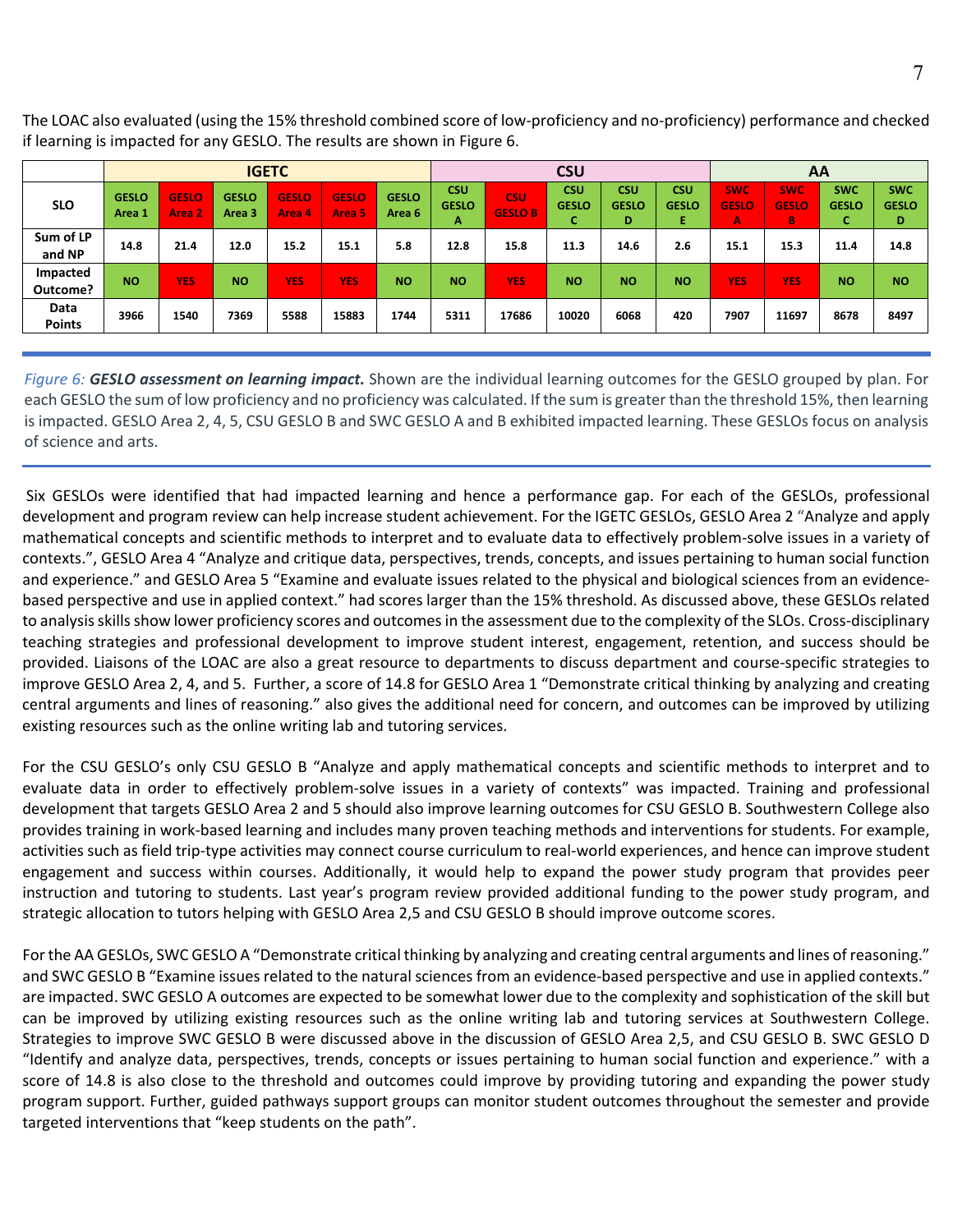#### Disaggregated Data - Modality

Due to the impact of COVID-19, classes that are traditionally offered in-person were shifted to remote instruction. Remote teaching necessitated by the COVID-19 pandemic presented unique challenges for the assessment of learning outcomes for faculty and students. Modification to assessments, especially where learning outcomes were related to hands-on laboratory experiences, were made by individual faculty members and differed in nature to assessments performed in face-to-face instructions. For example, a microbiology skill of pipetting in a wet lab might need modifications when performed in a computer simulation instead. The validity and accuracy of measures of learning efficiency during the pandemic were not discussed in detail during LOAC meetings but could be addressed in future reports.

|                           | <b>SLO</b>          | <b>FALL 2019</b> | <b>FALL2020</b> | <b>CHANGE</b> |
|---------------------------|---------------------|------------------|-----------------|---------------|
|                           | ISLO <sub>1</sub>   | 11.24            | 7.12            | 4.12          |
|                           | ISLO <sub>2</sub>   | 12.98            | 11.61           | 1.37          |
|                           | ISLO <sub>3</sub>   | 15.91            | 9.75            | 6.16          |
|                           | <b>ISLO 4</b>       | 10.51            | 10.54           | $-0.03$       |
|                           | ISLO <sub>5</sub>   | 11.42            | 14.59           | $-3.17$       |
|                           | ISLO <sub>6</sub>   | 3.65             | 19.89           | $-16.24$      |
|                           | <b>ISLO7</b>        | 15.85            | 14.95           | 0.90          |
| OTSI                      | <b>ISLO 8</b>       | 9.82             | 11.88           | $-2.06$       |
|                           | ISLO <sub>9</sub>   | 3.27             | 5.79            | $-2.52$       |
|                           | <b>ISLO 10</b>      | 11.94            | 6.43            | 5.51          |
|                           | <b>ISLO 11</b>      | 12.10            | 6.73            | 5.37          |
|                           | <b>ISLO 12</b>      | 0.00             | 0.00            | N/M           |
|                           | <b>ISLO 13</b>      | 0.00             | 0.00            | N/M           |
|                           | <b>ISLO 14</b>      | 0.00             | 0.00            | N/M           |
|                           | <b>ISLO 15</b>      | 8.11             | 12.63           | $-4.52$       |
|                           | <b>ISLO 16</b>      | 16.31            | 16.59           | $-0.28$       |
|                           | <b>SWC GESLO A</b>  | 1.21             | 21.83           | $-20.62$      |
| $\boldsymbol{\mathsf{z}}$ | <b>SWC GESLO B</b>  | 14.59            | 14.72           | $-0.13$       |
|                           | SWC GESLO C         | 11.36            | 9.13            | 2.23          |
|                           | SWC GESLO D         | 12.00            | 12.76           | $-0.76$       |
|                           | <b>CSU GESLO A</b>  | 1.21             | 0.00            | N/M           |
|                           | <b>CSU GESLO B</b>  | 15.59            | 17.03           | $-1.44$       |
| ຮູ                        | <b>CSU GESLO C</b>  | 11.26            | 7.56            | 3.70          |
|                           | <b>CSU GESLO D</b>  | 9.64             | 12.78           | $-3.14$       |
|                           | <b>CSU GESLO E</b>  | 6.85             | 0.00            | N/M           |
|                           | <b>GESLO Area 1</b> | 1.21             | 0.00            | N/M           |
|                           | <b>GESLO Area 2</b> | 0.00             | 25.05           | N/M           |
| <b>IGETC</b>              | <b>GESLO Area 3</b> | 11.30            | 6.51            | 4.79          |
|                           | <b>GESLO Area 4</b> | 9.91             | 5.96            | 3.95          |
|                           | <b>GESLO Area 5</b> | 15.59            | 15.10           | 0.49          |
|                           | GESLO Area 6        | 10.52            | 5.83            | 4.69          |

*Figure 6: SLOs by modality.* The sum of low proficiency and no proficiency was calculated for courses that were offered face-toface in Fall 2019 but remote in Fall 2020. If the sum is greater than the threshold 15%, then learning is impacted, and the value is marked in red. Fields colored in yellow do not have data points available. The change between modalities was calculated as the difference in score of Fall 2020 subtracted from the Fall 2019 score and is shown in the right column. Negative numbers for the change mean that outcomes during remote instruction courses were negatively affected, while positive numbers mean remote instructions improved learning outcomes. The value of 0.00 means that either there is no assessment data, or data is suppressed due to low number of assessment points.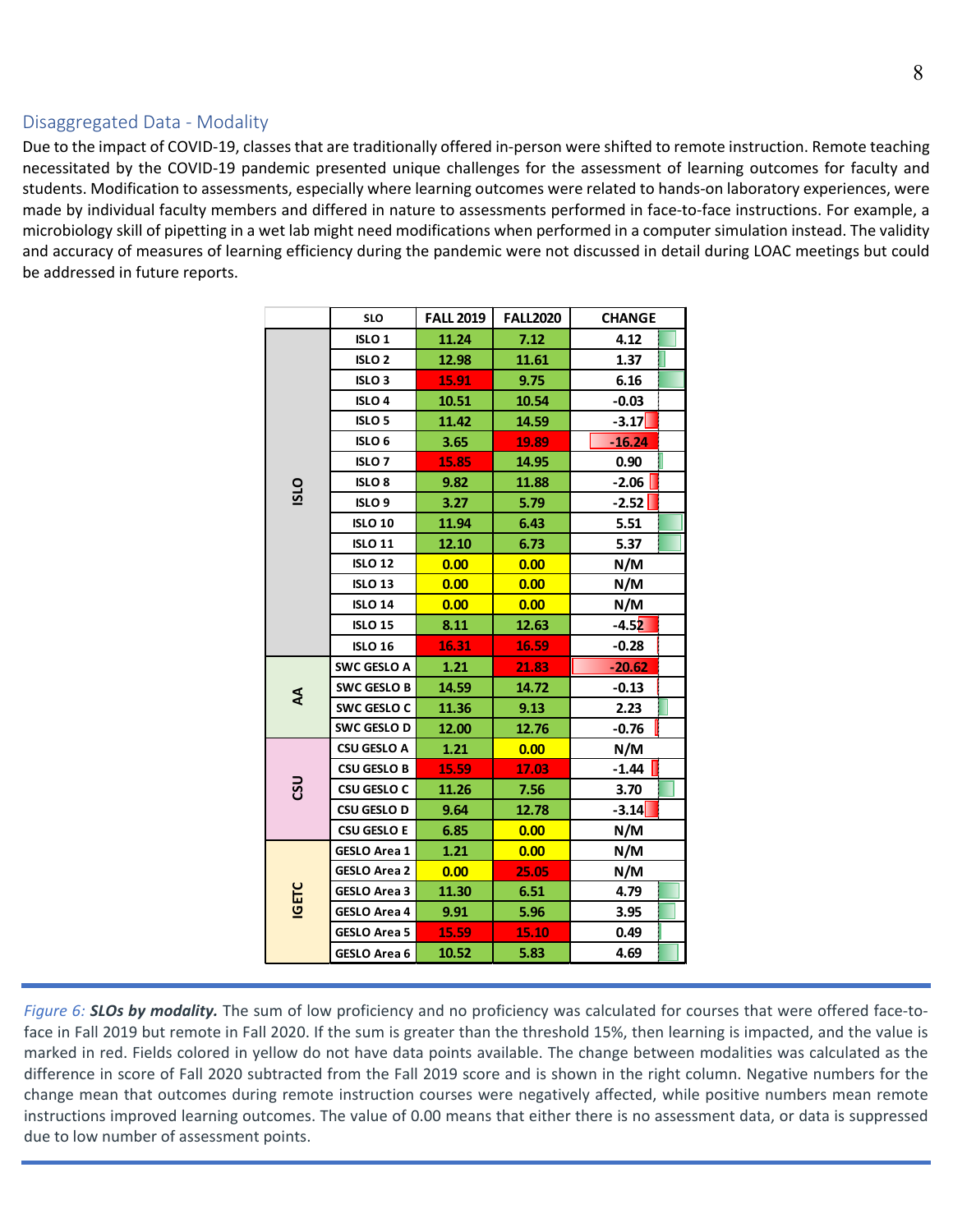Assessment data was filtered and analyzed for courses taught face-to-face only in Fall 2019 compared to the same courses taught online/remote only in Fall [2](#page-8-0)020<sup>2</sup>. This limited data set might then represent a snapshot to test for effects of modality on student learning and allow comparison of the effectiveness of remote instruction to face-to-face instruction. Note that not all assessments are included in this analysis, only assessments were used where classes did change modality. Figure 6 contains a data table of the learning outcomes for comparison purposes. For all ISLOs and GESLOs, the sum of low proficiency and no proficiency were computed and listed. The switch to remote instruction could potentially have three outcomes on the assessment:

9

- I. The switch had no effect on the learning outcome
- II. Switching to remote instruction improved learning
- III. Switching to remote instruction has worsened learning

In general, most SLOs assessed had similar outcome scores when comparing face-to-face and remote instructions. This could be a testament to the preparedness of faculty to teach remotely but could also stem from modified assessment procedures employed by faculty. Statistical analysis of the two distributions (remote and face-to-face) can tell if the two distributions are similar or different. Commonly used tests run on data sets include (but are not limited to) Pearson's Chi-square analysis and two-sample Smirnov tests. When comparing remote and face-to-face distributions statistically using the two-sample Smirnov test, they differ. Several SLOs improved moderately (by 5% or more) when switching from face-to-face instruction to remote and include ISLO Area 3 "Analyze and evaluate text in Writing", ISLO Area 10 "Identify/examine cultural values", and ISLO Area 11 "Analyze historic and social issues". Some courses that link to these SLOs stem from specific areas that include Communication, History, and Political Science. Detailed analysis as to why these SLOs had better performance is work remaining to be done by department faculty, with the aid of liaisons (if needed).

Switching instructions also had negative effects on some learning outcomes. ISLO 6 "Use quantitative reasoning to identify, analyze and solve quantitative problems." and SWC GESLO A "Demonstrate critical thinking by analyzing and creating central arguments and lines of reasoning." were most negatively impacted by the switch to remote learning. It was noted that certain courses have a hands-on lab-based component, and hence learning might be more effective in person. However, ISLO 6 and SWC GESLO A relate to quantitative reasoning and critical thinking and might not usually be assessed in a lab-based environment. It is therefore unclear why exactly these two SLOs suffered such a dramatic negative change. A possible explanation could be that the nature of the inperson and online discussion that promote critical thinking differ, and potentially hinder student success. To combat the issues that might arise from the transition of face-to-face instruction to remote instruction, the LOAC recommended improving the preparedness of faculty who teach remotely through professional development. Further, professional development that promotes critical thinking might help improve learning outcomes for ISLO 6 and SWC GESLO A.

#### Disaggregated Data – Race, Gender, Age

An important part of the assessment is to disaggregate and disseminate data to identify equity gaps by race, gender, and age. Based on the California community colleges chancellor's office (CCCCO), disproportionate impact on learning occurs when students that are grouped by certain characteristics experience lower outcomes compared to the average student population. The CCCCO recommends the percentage point gap method (PPG-1) to identify equity gaps. In this report, equity gaps were not consistently calculated for all SLOs by the PPG-1 method (which only takes into consideration relative performance), but rather by a performance equity gap (which relies on overall performance). A comparison of equity gaps using the PPG-1 method and the performance equity gaps are shown in Figure 8. The disaggregated raw data and a summary table for equity gaps of subgroups is also provided. The data in this report is disaggregated by race, gender, and age. While many gender identity types exist, the assessment data only address the options Female, Male, other, or unknown. There are a few important things to note before going into the details of the assessment data analysis and some of the recommendations of the LOAC. Southwestern College is a Hispanic serving institution (HSI) that serves a very diverse student body with a high population of Hispanic students. In the vision for success local goals and student equity plan, equity gaps should be reduced and eventually eliminated by cutting achievement gaps by 40% within 5 years and fully closing achievement gaps within 10 years. Southwestern College makes great efforts to provide equitable and inclusive

<span id="page-8-0"></span><sup>&</sup>lt;sup>2</sup> eLumen can produce modality reports that include face-to-face and remote as options.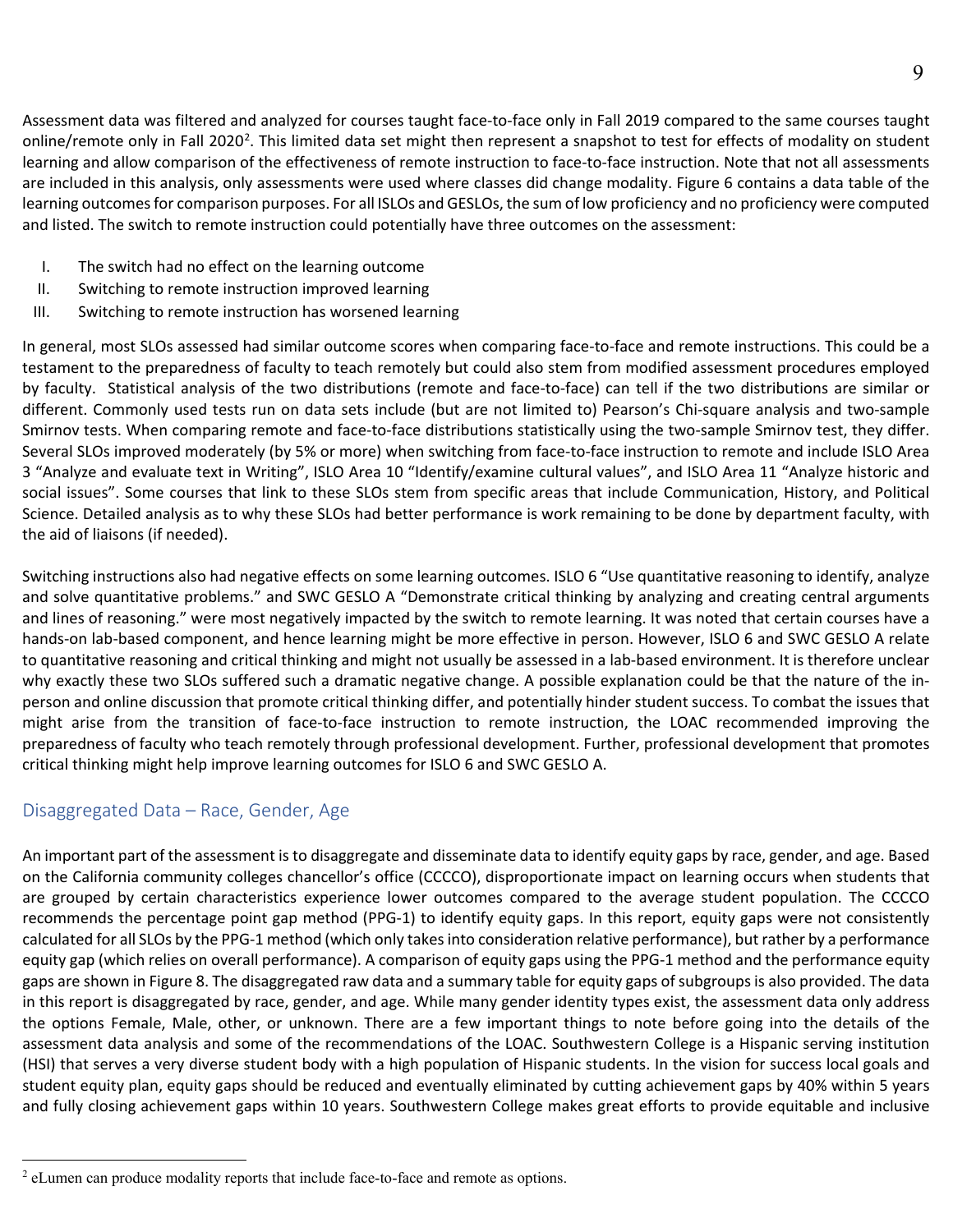education to all students. It is therefore important to disaggregate data to identify gaps in learning outcomes and, collaboratively as an institution, provide interventions and support to reduce and eliminate equity gaps.

Southwestern College had already established a good framework for student support that includes for example learning communities that support racial subgroups. These learning communities are fundamental out-of-class support services that help improve learning outcomes and target racial minorities as well as first-year students. The LGBTQ+ subgroup is a fast-growing, very marginalized subgroup on campus that experiences many barriers to learning. The ASO and Southwestern College have recognized the need for support for LQBTQ and have established a learning community named CHEL (Aztec word for rainbow). These learning communities have been shown to increase student success, completion, and retention rates. Tutoring has been shown to be a useful intervention tool to help close equity gaps. Tutoring services and the power study program are both successfully implemented on campus and help increase student success while simultaneously reducing equity gaps. Of course, during the pandemic concerns of equitable access to learning communities and tutoring (as well as all the other student services such as first-year experience) for students exist.

Also, Southwestern College has focused on equity, diversity, and inclusion, and has invested in training faculty how to teach diverse students to help close equity gaps. Departments are encouraged to contact faculty that have participated in the Advancing Equity Teaching Academy (AETA) and/or in the ESCALA institute that helps faculty increase retention and graduation rates of underrepresented students in higher education. DEFT training, the how-to academy, and the remote teaching certificate provide professional development that increases faculty preparedness to teach remotely. The work-based learning certificate program prepares faculty to provide students with real-life experiences that connect curriculum to future careers.

|             |                                      | Ethnicity                 |                |               |               |                     |                |                | Gender       |                 |               | Age           |               |                 |                |                |               |              |                |               |                |                   |                    |
|-------------|--------------------------------------|---------------------------|----------------|---------------|---------------|---------------------|----------------|----------------|--------------|-----------------|---------------|---------------|---------------|-----------------|----------------|----------------|---------------|--------------|----------------|---------------|----------------|-------------------|--------------------|
|             | <b>SLO</b>                           | <b>Native</b><br>American | Asian          | <b>Black</b>  | Fillipino     | Pacific<br>Islander | Hispanic       | two or<br>more | White        | Unknown         | Female        | Male          | Other         | Unknown         | 19 or less     | $20 - 24$      | 25-29         | 30-34        | 35-39          | 40-49         | $50+$          | <b>Unknown</b>    | <b>Data Points</b> |
|             | ISLO <sub>1</sub>                    | $\ast$                    | 4.90           | 9.73          | 5.89          | $\ast$              | 8.81           | 5.79           | 9.00         | 11.76           | 6.96          | 11.19         | $\ast$        | 6.06            | 9.43           | 9.14           | 7.13          | 7.31         | 5.66           | 6.43          | 8.72           | ×                 | 3092               |
|             | ISLO <sub>2</sub>                    | 10.00                     | 7.62           | 17.51         | 8.84          | 3.85                | 13.09          | 9.87           | 6.56         | $\ast$          | 10.48         | 14.36         | $\star$       | 12.65           | 19.14          | 13.41          | 10.25         | 6.59         | 8.76           | 8.50          | 6.00           | $\star$           | 14509              |
|             | ISLO <sub>3</sub>                    | 7.69                      | 9.58           | 13.87         | 9.67          | 4.76                | 14.32          | 8.15           | 9.96         | $\ast$          | 12.90         | 13.43         | $\star$       | 14.28           | 17.85          | 14.25          | 8.51          | 8.39         | 7.96           | 13.18         | 8.63           |                   | 5288               |
|             | ISLO <sub>4</sub>                    | 8.00                      | 10.65          | 14.73         | 11.34         | 14.59               | 14.03          | 11.11          | 7.85         | $\ast$          | 12.27         | 14.28         | $\ast$        | 14.96           | 15.96          | 14.22          | 11.28         | 7.92         | 7.80           | 9.54          | 9.44           | $\ast$            | 12273              |
|             | ISLO <sub>5</sub>                    | 9.09                      | 6.07           | 16.29         | 9.45          | 22.22               | 14.35          | 10.58          | 6.81         | 7.66            | 11.25         | 14.76         | $\ast$        | 16.32           | 14.70          | 14.92          | 10.08         | 7.94         | 9.15           | 6.83          | 7.88           |                   | 17683              |
|             | ISLO <sub>6</sub>                    | $\ast$                    | 6.22           | 16.31         | 10.32         | $\ast$              | 14.37          | 17.70          | 6.18         | 9.38            | 9.56          | 17.49         | $\ast$        | 15.79           | 25.73          | 15.56          | 7.44          | 5.37         | 3.73           | 6.45          | 6.56           | $\ast$            | 4926               |
|             | ISLO <sub>7</sub>                    | 15.38                     | 10.11          | 16.78         | 11.80         | 21.06               | 14.45          | 11.84          | 8.05         | 8.07            | 12.93         | 14.67         | $\ast$        | 15.52           | 15.19          | 14.96          | 13.59         | 8.41         | 8.38           | 3.80          | 7.96           |                   | 4724               |
| <b>QISI</b> | ISLO <sub>8</sub>                    | $\ast$                    | 5.13           | 13.16         | 5.85          | $\ast$              | 11.00          | 6.89           | 9.73         | 14.29           | 9.17          | 11.29         | $\ast$        | 16.67           | 12.28          | 11.52          | 6.28          | 9.26         | 10.52          | 10.77         | 4.88           |                   | 1332               |
|             | ISLO <sub>9</sub>                    | $\ast$                    | 2.86           | 11.11         | 1.01          | $\ast$              | 6.67           | 2.33           | 4.55         | $\ast$          | 4.93          | 7.27          | $\ast$        | 14.28           | 6.06           | 6.05           | 6.21          | 9.62         | 7.84           | 1.39          | 1.61           | $\ast$            | 1144               |
|             | <b>ISLO 10</b>                       | $\ast$                    | 6.25           | 7.40          | 3.06          | $\ast$              | 7.61           | 6.66           | 2.96         | 0.00            | 6.32          | 8.14          | $\ast$        | 0.00            | 7.96           | 8.32           | 3.48          | 6.30         | 2.94           | 6.58          | 0.00           |                   | 1799               |
|             | <b>ISLO 11</b>                       | $\ast$                    | 9.09           | 10.35         | 7.95          | $\ast$              | 13.12          | 10.20          | 6.11         | 4.00            | 11.28         | 11.88         | $\ast$        | 9.09            | 12.41          | 13.98          | 8.78          | 5.82         | 4.62           | 5.38          | 4.88           | $\ast$            | 1624               |
|             | <b>ISLO 12</b>                       | $\ast$                    | $\ast$         | $\ast$        | 27.27         | $\ast$              | 22.15          | $\ast$         | 9.09         | $\ast$          | 20.23         | 25.46         | $\ast$        | $\ast$          | 26.32          | 22.30          | 15.00         | $\ast$       | $\ast$         | $\ast$        | $\ast$         |                   | 198                |
|             | ISLO <sub>13</sub>                   | $\star$                   | $\star$        | $\ast$        | $\ast$        | $\ast$              | 16.67          | $\ast$         |              | $\ast$          | 18.18         | 6.67          | $\star$       | $\star$         | $\ast$         | $\ast$         | $\ast$        | $\ast$       | $\ast$         | $\ast$        | 6.67           |                   | 48                 |
|             | <b>ISLO 14</b>                       | $\ast$                    | 0.00           | 24.39         | 7.56          | $\ast$              | 14.57          | 17.55          | 7.00         | 6.45            | 11.37         | 16.84         | $\ast$        | 4.17            | 18.98          | 13.52          | 15.66         | 16.98        | 4.76           | 17.24         | 6.30           |                   | 1562               |
|             | <b>ISLO 15</b>                       | $\ast$                    | 0.00           | 25.00         | 6.50          | $\ast$              | 13.66          | 20.45          | 5.17         | $\ast$          | 9.85          | 17.80         | $\ast$        | $\ast$          | 18.75          | 14.18          | 17.24         | 1.69         | 7.14           | 0.00          | 6.67           |                   | 837                |
|             | <b>ISLO 16</b>                       | $\ast$                    | 4.76           | 24.53         | 11.18         | $\ast$              | 16.50          | 13.68          | 9.24         | 13.64           | 13.62         | 18.12         | $\ast$        | 16.67           | 16.91          | 15.98          | 15.25         | 14.47        | 0.00           | 8.88          | 11.54          | $\ast$            | 1920               |
|             | <b>GESLO A</b>                       | $\ast$                    | 15.99          | 18.08         | 12.88         | 5.72                | 15.94          | 10.21          | 10.29        | 14.43           | 15.24         | 14.96         | $\ast$        | 10.96           | 17.47          | 15.40          | 11.49         | 9.11         | 4.92           | 18.29         | 16.52          |                   | 7907               |
| វ           | <b>GESLO B</b>                       | 31.58                     | 6.99           | 17.54         | 11.72         | 23.07               | 16.93          | 12.38          | 9.79         | 5.76            | 14.62         | 16.76         | $\ast$        | 11.11           | 19.32          | 16.52          | 14.69         | 9.36         | 11.04          | 10.80         | 8.28           |                   | 11697              |
|             | <b>GESLO C</b>                       | $\ast$                    | 6.29           | 12.97         | 9.85          | 25.92               | 11.69          | 13.38          | 9.85         | 7.37            | 10.87         | 12.23         | $\ast$        | 14.28           | 13.83          | 12.42          | 9.74          | 7.69         | 5.78           | 4.68          | 6.34           | $\ast$<br>$\star$ | 8678               |
|             | <b>GESLO D</b>                       | 16.67                     | 12.84          | 18.69         | 11.26         | 27.27               | 15.55          | 14.93          | 10.03        | 8.34            | 13.80         | 16.13         | $\ast$        | 13.42           | 15.77          | 16.05          | 13.20         | 8.85         | 10.45          | 9.06          | 4.95           |                   | 8497               |
|             | <b>GESLO A</b>                       | $\ast$                    | 18.81          | 16.67         | 8.33          | 0.00                | 13.86          | 7.08           | 9.26         | 5.33            | 13.49         | 11.98         | $*$<br>$\ast$ | 9.62            | 15.79          | 12.09          | 10.08         | 8.74         | 7.38           | 14.08         | 10.82          | $\ast$<br>$\star$ | 5311               |
| ಕ           | <b>GESLO B</b>                       | 23.08                     | 10.28          | 20.81         | 12.46         | 17.08               | 17.05          | 14.95          | 9.40         | 9.77            | 14.64         | 17.77         | $\ast$        | 14.52           | 18.90          | 17.00          | 15.36         | 8.90         | 10.30          | 9.26          | 9.65           | $\ast$            | 17686              |
|             | GESLO C                              | 47.37<br>$\ast$           | 3.49           | 13.84         | 7.96          | 15.79               | 11.89          | 11.42          | 9.17         | 8.13            | 10.25         | 12.84         | $\ast$        | 9.71            | 13.85          | 11.95          | 9.78          | 7.90         | 4.30           | 6.48          | 6.28           |                   | 10020              |
|             | <b>GESLO D</b>                       | $\ast$                    | 13.87          | 19.29         | 11.44         | 25.00<br>$\ast$     | 15.07          | 17.14          | 9.16         | 10.15<br>$\ast$ | 13.42         | 16.03         | $\ast$        | 15.87<br>$\ast$ | 15.60          | 15.91          | 11.99         | 9.60         | 6.57<br>$\ast$ | 10.00         | 2.50<br>$\ast$ |                   | 6068               |
|             | <b>GESLO E</b><br>GESLO <sub>1</sub> | $\ast$                    | 0.00           | 0.00<br>16.89 | 4.00<br>8.93  | 0.00                | 2.33<br>14.74  | 9.09<br>7.32   | 3.33<br>8.93 | 3.38            | 3.27<br>14.44 | 3.23<br>12.36 | $*$           | 11.36           | 1.37<br>15.23  | 3.16<br>13.31  | 0.00<br>11.09 | 5.88<br>9.87 | 5.27           | 0.00<br>16.66 | 12.70          | $\ast$            | 420<br>3966        |
|             | GESLO <sub>2</sub>                   | $\ast$                    | 21.36<br>22.03 | 29.27         |               |                     |                | 19.70          | 17.53        |                 | 20.26         | 22.48         | $\ast$        | 12.50           |                |                | 14.47         | 14.54        | 12.00          | 29.63         | $\ast$         | ×                 | 1540               |
|             | GESLO <sub>3</sub>                   | 46.67                     | 2.94           | 13.58         | 16.17<br>8.98 | 16.66<br>17.64      | 22.60<br>12.63 | 13.37          | 8.89         | 21.43<br>6.93   | 10.98         | 13.31         | $\ast$        | 10.25           | 26.71<br>15.40 | 20.75<br>12.53 | 9.91          | 8.49         | 4.57           | 7.84          | 5.79           |                   | 7369               |
| GETC        | GESLO 4                              | $\ast$                    | 14.62          | 21.68         | 12.21         | 27.78               | 15.64          | 15.92          | 9.41         | 11.48           | 13.96         | 16.58         | $\ast$        | 13.12           | 15.81          | 16.52          | 12.71         | 8.96         | 6.84           | 10.13         | 3.12           | *                 | 5588               |
|             | <b>GESLO 5</b>                       | 25.00                     | 8.36           | 19.87         | 11.87         | 17.14               | 16.42          | 14.26          | 8.57         | 8.15            | 14.17         | 16.90         | $\ast$        | 13.94           | 16.69          | 16.46          | 15.36         | 8.75         | 10.00          | 8.28          | 7.57           | ×                 | 15883              |
|             | GESLO <sub>6</sub>                   | $\ast$                    | 5.12           | 12.20         | 4.86          | $\ast$              | 5.16           | 4.69           | 15.39        | 5.26            | 5.53          | 6.70          |               | 0.00            | 6.90           | 6.05           | 5.77          | 7.50         | 5.36           | 2.54          | 1.67           |                   | 1744               |
|             |                                      |                           |                |               |               |                     |                |                |              |                 |               |               |               |                 |                |                |               |              |                |               |                |                   |                    |

*Figure 7: SLO equity gap analysis.* The sum of low proficiency and no proficiency was calculated, and values are shown in the table for all ISLOs and GESLOs. If the sum is greater than the threshold 15%, then learning is impacted, and the value is marked in red. Data is aggregated by ethnicity, gender and age. The number of total data points for each SLO is also displayed. Values of zero or if there are less than 10 data points available for the SLO are suppressed. A grey field with a "\*" indicates that there are no data points for the specific characteristics and learning outcome available, or that the data is suppressed because of low number of data points. For clarity, GESLOs were abbreviated. SWC GESLO A-D is as GESLO A under the AA tab, CSU GESLO A-E is shown as GESLO A-E under the CSU tab, and GESLO Area 1-6 is shortened to GESLO 1-6 under the IGETC tab.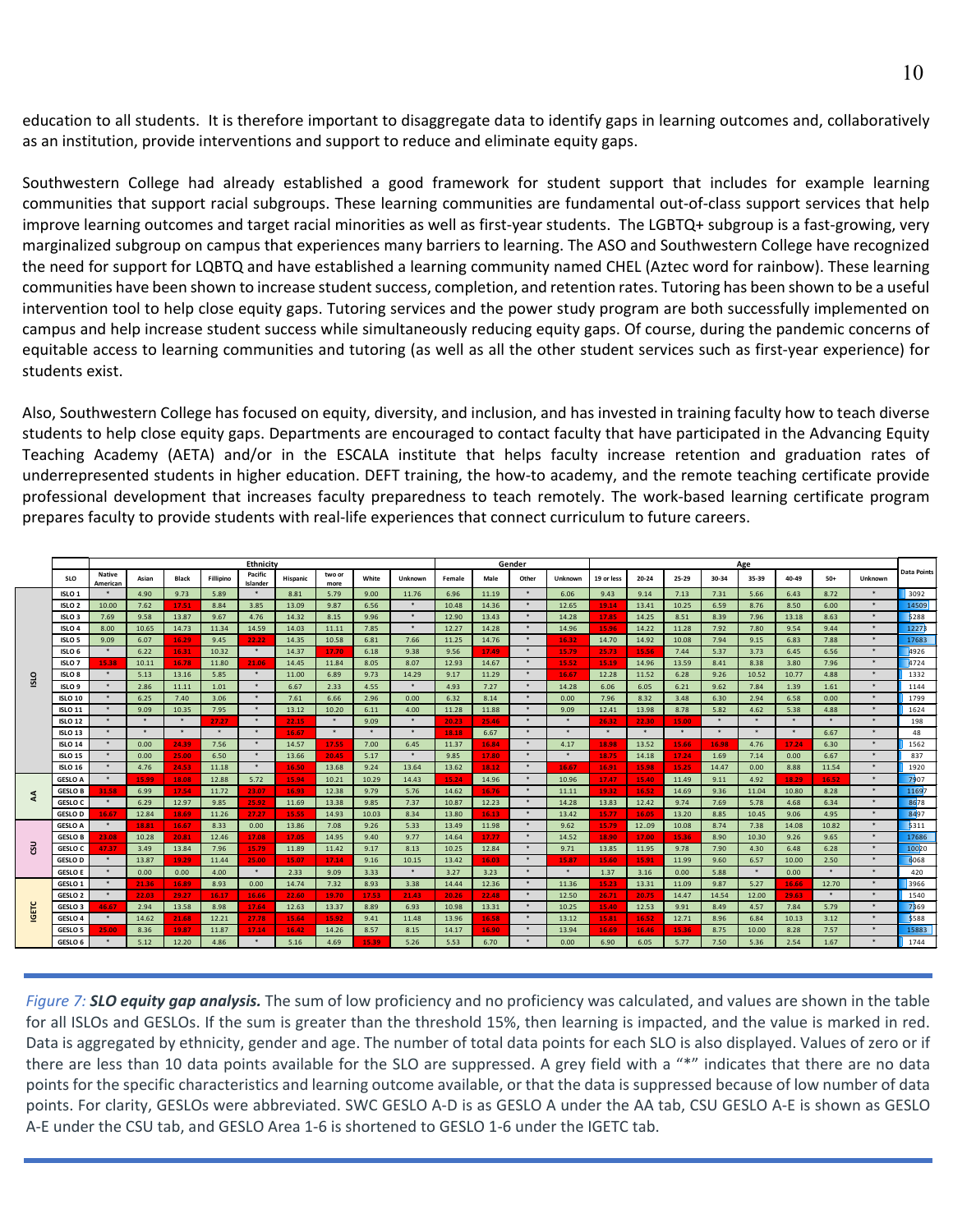In this report performance equity gaps of subgroups that contain gender and race are reported, when the combined score of LP and NP is larger than the threshold of 15%. Figure 7 shows the various equity gaps for race, gender, and age group for each learning outcome colored in red. In terms of the total count of impacted learning with respect to ethnicity, Native Americans (21 counts) and Black/African Americans (18 counts) exhibit the most while White (2 counts) and Unknown (2 counts) show the least learning outcomes that are impacted. For gender, Male (12 counts) had the highest count of impacted learning outcomes while Female (4 counts) had the least. With respect to age, students of age 19 or less (20 counts) had the most learning outcomes impacted while students of age 35-39 (1 count) had the lowest count.

During the discussion sessions of the LOAC, it was noted that often the youngest students were negatively impacted in terms of learning. This might be due to learning and studying habits acquired during their K-12 education. To improve learning outcomes for the age group of 19 or less, more onboarding experiences before the start of the semester should be made available to young students. An example of onboarding for students is the first-year experience, a program offered by counseling that is expanding services to newly enrolled first-year college students. This will help these students navigate campus and its student resources. Utilizing resources often improves student self-efficacy and promotes student success. Further, Y.E.S. Academy courses during summer and college preparation courses at local high schools should be promoted. Younger students could also benefit from stronger relationships to feeder schools and dual enrollment programs. The utilization of tutoring also should improve learning outcomes and student achievement. All these recommendations relate to student services offered at SWC. Creating a curriculum that is interesting to younger students could also be a good strategy to increase learning outcomes. For example, during the discussions of ISLO 3 and 4, it was noted that the curriculum should provide literature of interest to especially young students, and should include group work, which is more difficult during the pandemic, as well as other activities to engage young students and build their confidence in their skills. Best practices from universal design for learning (UDL) based on the premise of inclusivity to reach all students could also provide a framework that is more conducive for learning for young students. Further, culturally responsive teaching and meeting students where they are at (which sometimes means underprepared for college) and engaging high content students with culturally responsive teaching could improve learning outcomes for students. Curriculum and program improvements could be supported by program review proposals.

The discussions of gender in the LOAC meetings were brief, and while female students outperform male students across all learning outcomes, very few intervention methods for male students were proposed. Counseling informed that male students of color often experience trauma, and trauma-informed training and staff development with a focus on creating culturally responsive activities for males of color was proposed. Joining a learning community further supports students of color who have experienced trauma. Another aspect is the college gender gap in terms of enrollment, i.e., more women enroll and persist in college than males. Research indicates that this gender gap often is related to behavioral factors such as study habits. For example, the LOAC was interested to map out soft skills of male and female students, such as study skills, time management, etc. and compare those soft skills. If male students are lacking these soft skills, then a curriculum can be designed to teach these skills to male students in pre-semester professional development courses. This data is not available and could be required through an educational research proposal or surveys.

In terms of ethnicity, the difference in learning outcomes with equity gaps between White students and Black/African American students as well as Native American students is tremendous. During LOAC discussions it was noted that the data points for assessment of Native American which includes American Indian and Alaska Native often are rather small and might not be as meaningful at times. Students of color should be encouraged to participate in learning communities such as Umoja and Puente. Further, students of color should be made visible on campus. SLOs related to art and culture could benefit from cultural performance offerings such as Native American and Pacific Islander dance and/or music performances while celebrating cultural differences. Further, Native American dance and music could be showcased during opening day. Students of color also often face inequities in resources such as technology and access to information. It would be helpful to survey students to identify needs and bottlenecks to learning. Tutoring services and the PSP should be used by students. Additionally, tutoring services and the writing center can adjust their support to address equity gaps of students, for example, tutoring services could analyze their offering of bilingual/multilingual tutors to see if this impacts learning of some of our students where English is not the native language. Faculty members should sign up for professional development such as AETA offered at Southwestern College, or consult with faculty trained in equity, diversity, and inclusion. Culturally responsive teaching will help close equity gaps for students of color.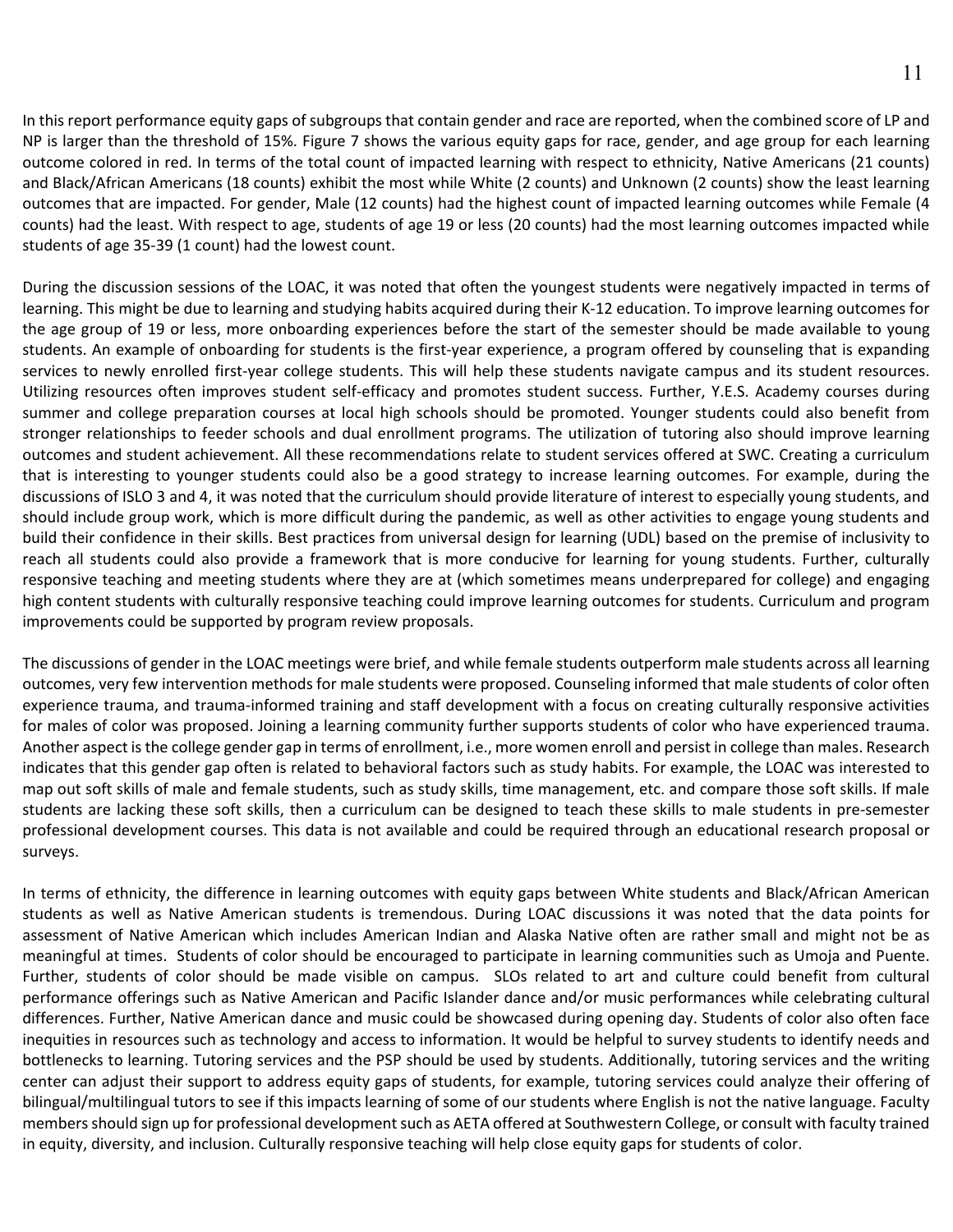#### Performance gaps and PPG-1 equity gap analysis

Eliminating achievement and equity gaps is part of the vision for success and the student equity plan at Southwestern College. The PPG-1 methodology compares the relative performance of a subgroup of students to all other students and flags the subgroup if the difference is greater than a margin of error. The margin depends on the size of the subgroup and assumes 95% confidence. If the PPG-1 is larger than the margin, an equity gap exists. Let's consider for example equity gaps with respect to ethnicity and race for GESLO Area 2. The performance equity gap analysis (see also Appendix B for performance equity gap results) shows that all ethnicities/races from Native American to White have a performance equity gap. Analysis of the same SLO data for GESLO Area 2 using the PPG-1 methodology is shown in Figure 8. Based on the PPG-1 analysis, only Hispanic students display a statistically significant equity gap larger than the calculated margin of error. Black or African American and American Indian/Alaskan Native show impacted learning due to the negative PPG-1 difference, but due to the margin of error, there is no equity gap. In terms of the vision of success and student equity plan, the only equity gap in terms of race/ethnicity that needs to be closed for GESLO Area 2 is for Hispanic students. In terms of the performance equity gap, all ethnicities/races have learning impacted. PPG-1 is therefore a much less stringent criterium to indicate impacted learning.



*Figure 8: SLO equity gap analysis using PPG-1 methodology.* Negative PPG-1 differences that are larger than the margin of error is indicated in red and mean there is an equity gap. Negative PPG-1 differences that are smaller than the margin of error is shown in yellow, show impacted learning by this subgroup, but not an equity-gap. For GESLO Area 2 only Hispanic students exhibit an equity gap.

#### Discussion on data limitations

In a regular semester, assessment follows best practices, and faculty are trained to assess learning outcomes appropriately. During a pandemic, assessments are created by individual faculty, and data is obtained under non-ideal conditions. For example, learning outcomes are assessed in a remote setting for hands-on laboratory skills. Further, curriculum and assessments were often developed for face-to-face classes, but not remote classes, and required faculty to translate both to a different modality of teaching. While some faculty are very trained to handle this task, others might not be. Further data limitations arise due to sampling size, it is important to improve sample size for student learning objectives. Larger data sets are important as they reduce error margins and increase confidence in the results discussed by the LOAC. In terms of assessment data sampling, it needs to be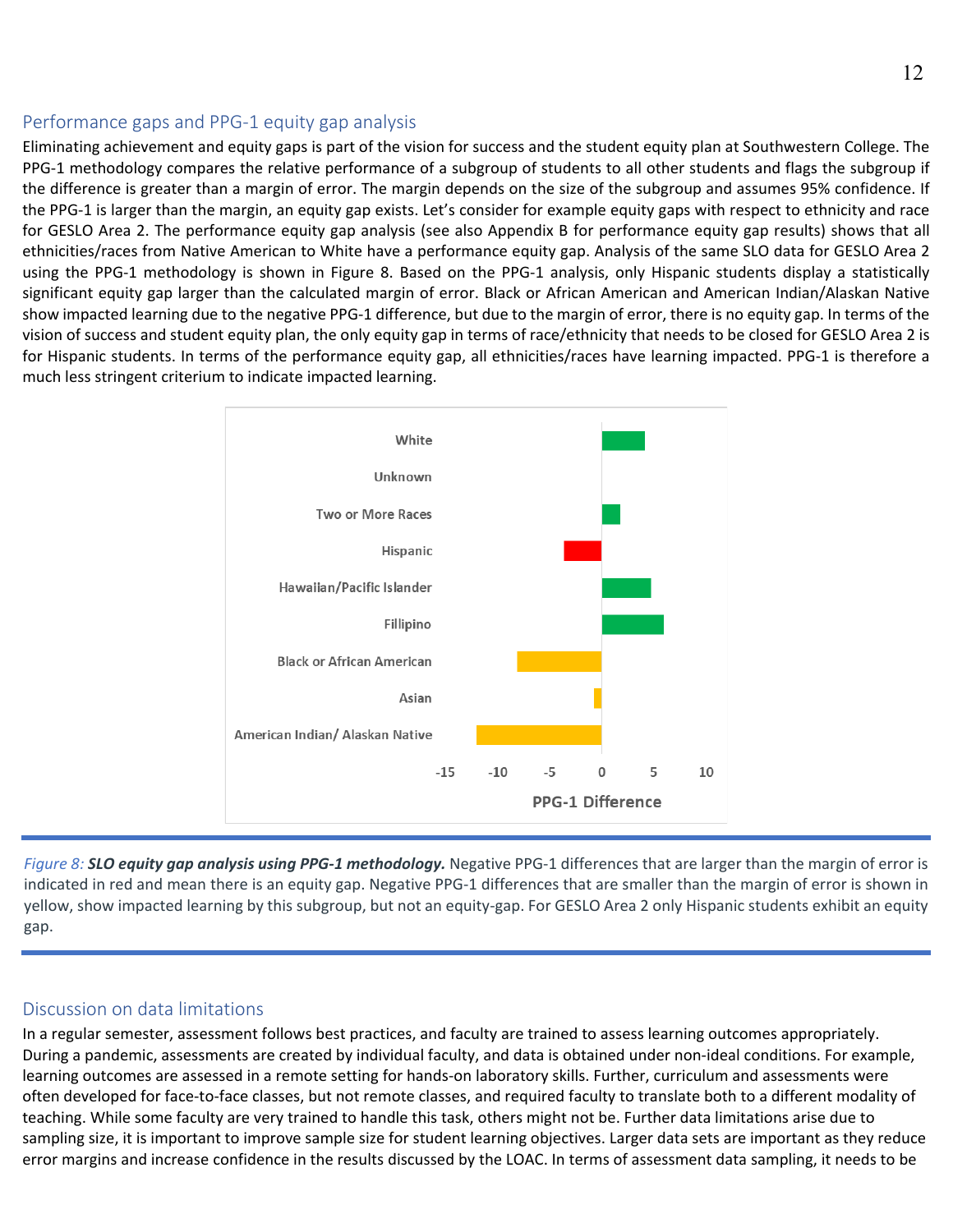noted that in 2019, ISLOs 12-16 had low numbers of data points. In cooperation with the liaisons of the LOAC, the department of Visual Arts improved the mapping of course student learning outcomes (CSLOs) to ISLOs 14-16, which resulted in an almost fourfold increase in the number of data points. The liaisons of the LOAC have worked with the performing art department which includes music, theatre, and dance to further improve the number of assessments for ISLOs 14-16, and an increase in assessments is expected for Fall 2021 and Spring 2022.

#### Conclusion

Assessment data shows that overall learning is achieved for both institutional-set learning outcomes (ISLOs) and learning outcomes related to required general education courses (GESLOs). Students scored "high proficiency" on average for all ISLOs and GESLOs. Performance gaps were identified using the rule of 15% (combined percentages of low and no proficiency scores) and recommendations of professional development, inter-departmental training, expanded student services, and resource allocations through program review were made. Disaggregated data was also analyzed. A look at modality showed that the transition of faceto-face classes and modification of current assessments of learning outcomes mostly had negligible effects on student performance and achievements of learning. Analysis of the disaggregated data by age revealed that overall younger students of age 19 or less exhibited performance gaps. Curriculum changes, as well as student support services, should improve learning outcomes for the younger students. Gender performance gaps exist and show that male students exhibit most impacted learning, and hence require an action plan to improve student success. A significant number of SLOs showed performance equity gaps in terms of ethnicity. African American, Native American, Hispanic, and Hawaiian/Pacific Islander ethnicities had the most equity gaps with respect to ethnicity. SWC offers many professional development workshops on equity, diversity, and inclusion such as AETA. The LOAC recommends a systematic approach to train and support faculty in culturally responsive teaching with a focus on increasing student achievement. In contrast to the more stringent methodology of performance equity gaps, Southwestern college only shows very few equity gaps using the PPG-1 methodology recommended by CCCCO. Consistent with the vision for success and the student equity plan, Southwestern College already has done tremendous progress in reducing equity gaps so far and has created a framework for students and faculty to foster student success.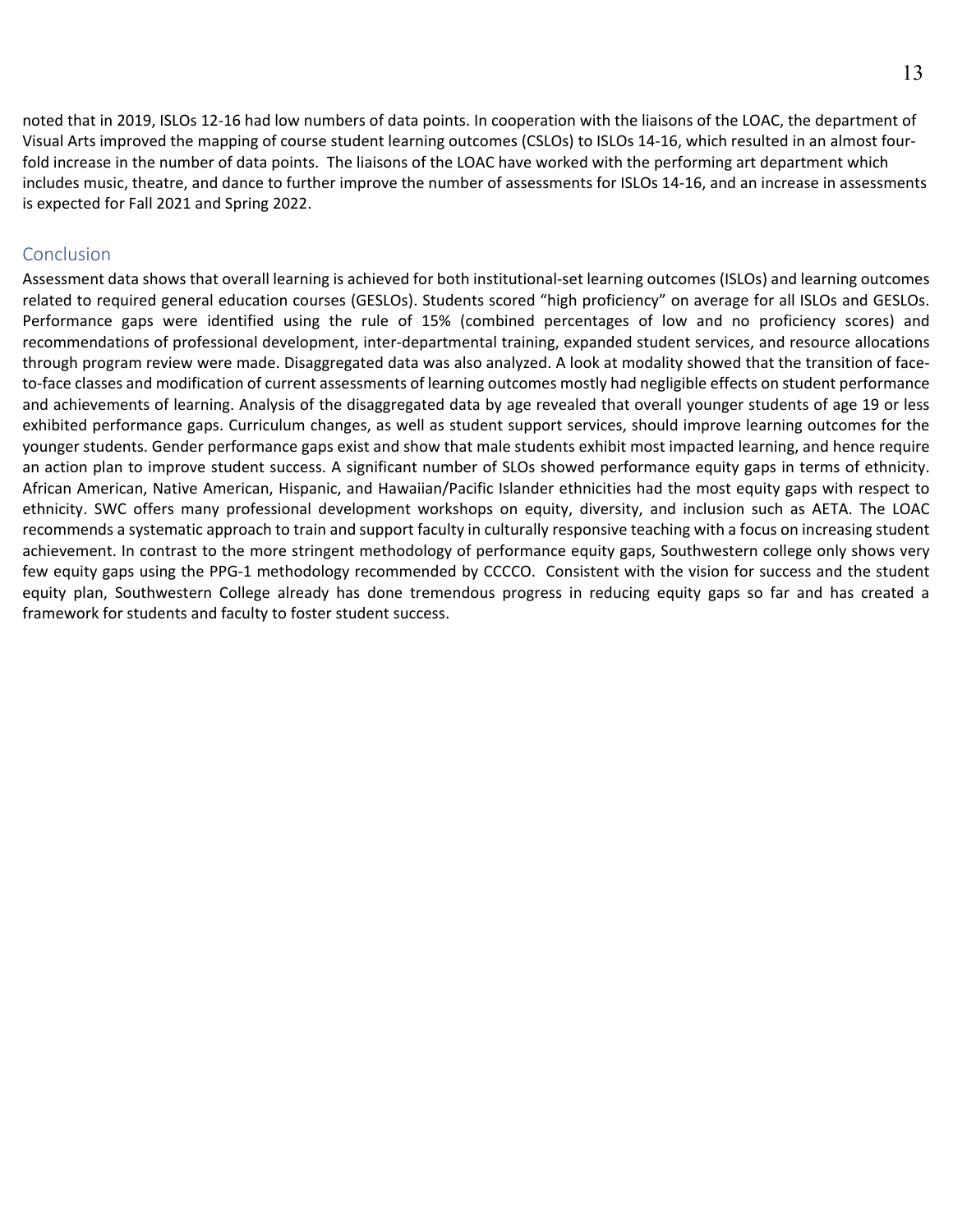

## **Appendixes**

## **Appendix A - List of Learning Outcomes and Description**

| <b>Institutional Student Learning Outcomes</b>                               |                    |                                                                                                                                                                              |  |  |  |  |  |  |
|------------------------------------------------------------------------------|--------------------|------------------------------------------------------------------------------------------------------------------------------------------------------------------------------|--|--|--|--|--|--|
|                                                                              | <b>ISLO</b>        | <b>Description</b>                                                                                                                                                           |  |  |  |  |  |  |
| <b>Communication Skills</b><br>(Listening,<br>Speaking,<br>Reading, Writing) | ISLO <sub>1</sub>  | Listen and speak actively and critically to identify a person's position and<br>then analyze it to determine its quality.                                                    |  |  |  |  |  |  |
|                                                                              | ISLO <sub>2</sub>  | Present ideas in a clear and organized way to others                                                                                                                         |  |  |  |  |  |  |
|                                                                              | ISLO <sub>3</sub>  | Analyze and evaluate text in writing.                                                                                                                                        |  |  |  |  |  |  |
| <b>Thinking</b><br>and<br>Reasoning<br>(Creative<br>Thinking,                | ISLO <sub>4</sub>  | Formulate and share ideas, analyze the ideas of others, integrate them into<br>their thinking.                                                                               |  |  |  |  |  |  |
| Critical<br>Thinking,<br>Quantitative Reasoning)                             | ISLO <sub>5</sub>  | Assess and analyze data and information as they investigate issues and solve<br>problems.                                                                                    |  |  |  |  |  |  |
|                                                                              | ISLO 6             | Use quantitative reasoning to identify, analyze and solve quantitative<br>problems.                                                                                          |  |  |  |  |  |  |
| <b>Information</b><br>Competency<br>(Research<br>and                         | ISLO <sub>7</sub>  | Research topics by identifying, analyzing and assessing the ideas from a<br>variety of sources to conduct research.                                                          |  |  |  |  |  |  |
| Technology)                                                                  | ISLO <sub>8</sub>  | Students will use print material and technology to identify research needs and<br>develop and evaluate information effectively and responsibly.                              |  |  |  |  |  |  |
| <b>Global Awareness and</b><br><b>Ethics</b>                                 | ISLO <sub>9</sub>  | Collegially work with diverse groups of people.                                                                                                                              |  |  |  |  |  |  |
| (Social, Cultural, and<br>Civic Responsibility)                              | ISLO <sub>10</sub> | Identify and examine the cultural values of different ethnic groups in a<br>sensitive and respectful manner.                                                                 |  |  |  |  |  |  |
|                                                                              | ISLO <sub>11</sub> | Analyze and evaluate the influence that science, mass media, politics, socio-<br>economics, technology, lifestyle, art, environment, religion or history have<br>on society. |  |  |  |  |  |  |
|                                                                              | ISLO <sub>12</sub> | Analyze and critique the ethical implications of decision making on personal<br>behavior, and on social, political or economic institutions.                                 |  |  |  |  |  |  |
|                                                                              | ISLO <sub>13</sub> | Evaluate and determine if a given set of economic, social and environmental<br>systems and practices are sustainable in the long term.                                       |  |  |  |  |  |  |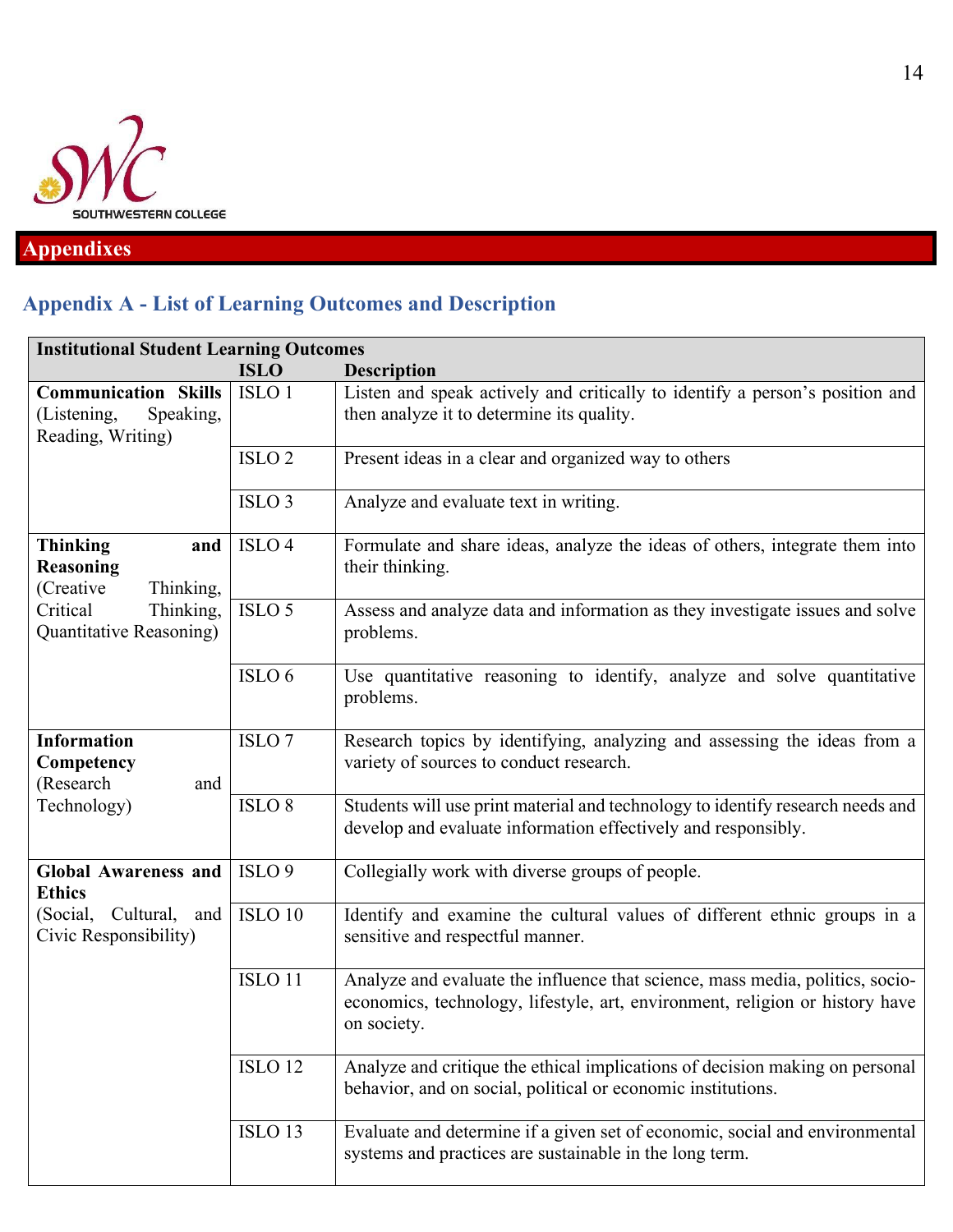| <b>Sensitivity</b><br>Aesthetic   | ISLO 14 | Identify, examine and critique the aesthetic, political, scientific, philosophical |
|-----------------------------------|---------|------------------------------------------------------------------------------------|
| and Historical Literacy           |         | or and historical elements of human culture.                                       |
| (History, Creativity, and         |         |                                                                                    |
| Artistic and Perceptual   ISLO 15 |         | Demonstrate creative thinking and artistic sensitivity in creating works of art    |
| Experiences)                      |         | and effectively describe the artistic processes used.                              |
|                                   |         |                                                                                    |
|                                   | ISLO 16 | Analyze and critique the philosophical, technical, historical, cultural and        |
|                                   |         | aesthetic qualities of works of art.                                               |
|                                   |         |                                                                                    |

| <b>SWC Associates Degree General Education Student Learning Outcomes</b> |                                                                                                      |
|--------------------------------------------------------------------------|------------------------------------------------------------------------------------------------------|
| <b>SWC GESLO</b>                                                         | <b>Description</b>                                                                                   |
| A:<br>Language and Analytical Thinking                                   | Demonstrate critical thinking by analyzing and creating central arguments<br>and lines of reasoning. |
| $B$ :                                                                    | Examine issues related to the natural sciences from an evidence-based                                |
| Natural Science                                                          | perspective and use in applied contexts.                                                             |
| C:                                                                       | Evaluate and critique the influence of artistic techniques and expression on                         |
| Humanities                                                               | culture and society.                                                                                 |
|                                                                          |                                                                                                      |
| D:                                                                       | Identify and analyze data, perspectives, trends, concepts or issues pertaining                       |
| Social,<br>Political<br>and<br>Economic                                  | to human social function and experience.                                                             |
| Institutional and Behavior, Historical                                   |                                                                                                      |
| Background                                                               |                                                                                                      |
|                                                                          |                                                                                                      |

| <b>CSU General Education Student Learning Outcomes</b>          |                                                                                                                                                                               |
|-----------------------------------------------------------------|-------------------------------------------------------------------------------------------------------------------------------------------------------------------------------|
| <b>CSU GESLO</b>                                                | <b>Description</b>                                                                                                                                                            |
| A:<br>English Language, Communications<br>and Critical Thinking | Demonstrate critical thinking by analyzing and creating central arguments<br>and lines of reasoning.                                                                          |
| $B$ :<br>Scientific<br>Inquiry<br>Quantitative<br>Reasoning     | Analyze and apply mathematical concepts and scientific methods to interpret<br>and to evaluate data in order to effectively problem-solve issues in a variety<br>of contexts. |
| C:<br>Art and Humanities                                        | Evaluate and critique the influences of artistic techniques and expression on<br>culture and society.                                                                         |
| D:<br>Social Sciences                                           | Identify and analyze data, perspective, trends, concepts, and issues pertaining<br>to human social function and experience.                                                   |
| E:<br>Life-Long<br>Learning<br>Self-<br>and<br>Development      | The student will recognize various contributions to self-development by<br>identifying factors that impact the body, mind, or spirit.                                         |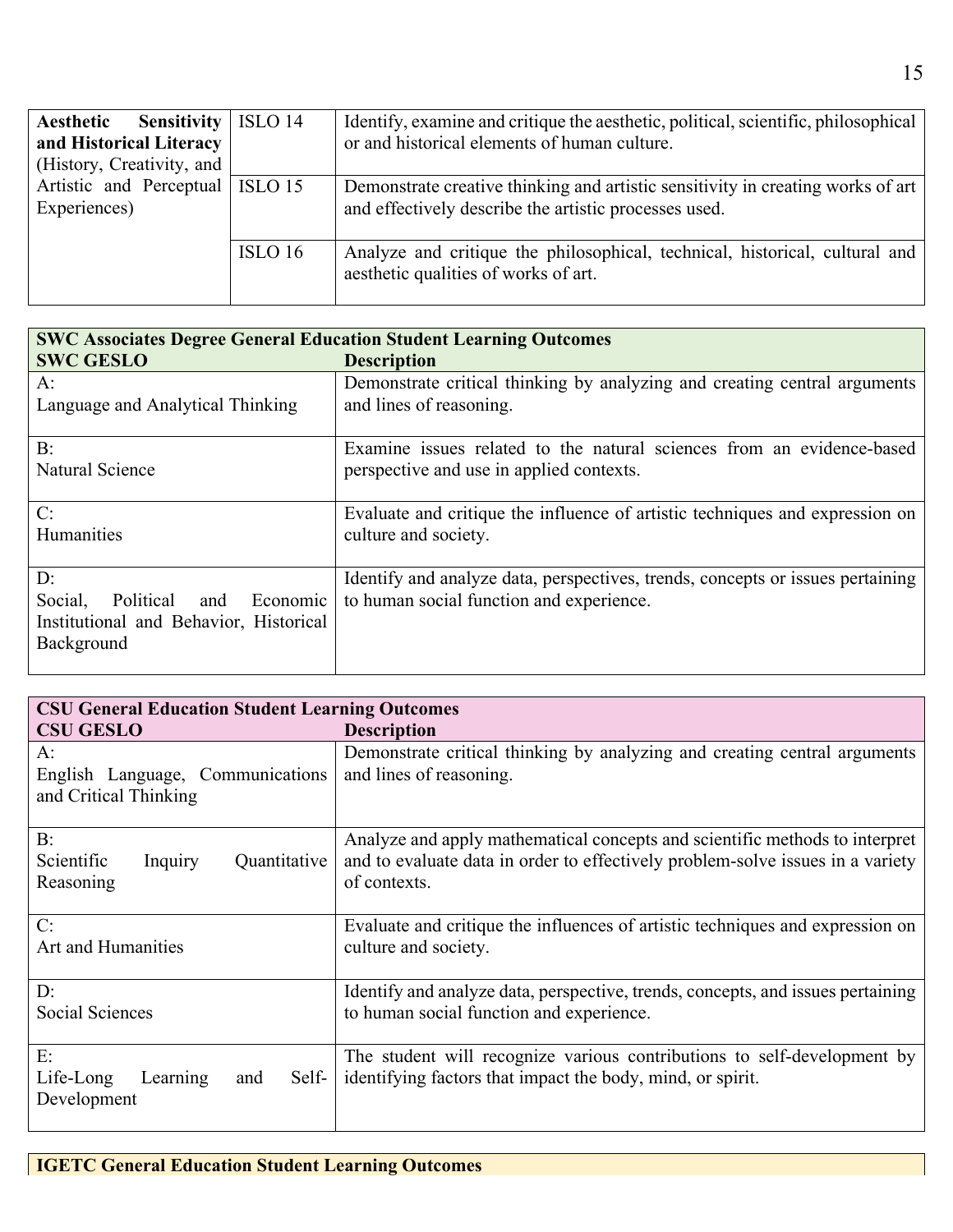| <b>IGETC GESLO</b>               | <b>Description</b>                                                           |
|----------------------------------|------------------------------------------------------------------------------|
| Area 1:                          | Demonstrate critical thinking by analyzing and creating central arguments    |
| <b>English Communication</b>     | and lines of reasoning.                                                      |
|                                  |                                                                              |
| Area 2:                          | Analyze and apply mathematical concepts and scientific methods to interpret  |
| Mathematical Concepts<br>and     | and to evaluate data to effectively problem-solve issues in a variety of     |
| <b>Quantitative Reasoning</b>    | contexts.                                                                    |
|                                  |                                                                              |
| Area 3:                          | Evaluate and critique the influence of artistic techniques and expression on |
| <b>Arts and Humanities</b>       | culture and society.                                                         |
|                                  |                                                                              |
| Area 4:                          | Analyze and critique data, perspectives, trends, concepts, and issues        |
| Social and Behavioral Sciences   | pertaining to human social function and experience.                          |
|                                  |                                                                              |
| Area 5:                          | Examine and evaluate issues related to the physical and biological sciences  |
| Physical and Biological Sciences | from an evidence-based perspective and use in applied contexts.              |
|                                  |                                                                              |
| Area 6:                          | Acquire proficiency using the vocabulary, syntax and semantics of a          |
| Language Other Than English      | foreign language to effectively speak, read, and write using that language.  |
|                                  |                                                                              |

### **Appendix B – Performance Equity Gaps Identified Performance Equity Gaps by Learning Outcome**

| <b>Institutional Student Learning Outcomes (ISLOs)</b>                                                                        | $\leq$ 15% Low-Proficiency and No        | $\frac{0}{0}$ |
|-------------------------------------------------------------------------------------------------------------------------------|------------------------------------------|---------------|
|                                                                                                                               | <b>Proficiency Combined</b>              |               |
| ISLO 1 Communication Skills: Listen and speak actively and                                                                    | Ethnicity: American Indian/Alaska Native | 50.00         |
| critically to identify a person's position and then analyze it to                                                             |                                          |               |
| determine its quality.                                                                                                        |                                          |               |
| ISLO 2 Communication Skills: Present ideas in a clear and                                                                     | Age: 19 or less                          | 19.14         |
| organized way to others.                                                                                                      | Ethnicity: Black or African American     | 17.51         |
|                                                                                                                               |                                          |               |
| ISLO 3 Communication Skills: Analyze and evaluate text in                                                                     | Age: 19 or less                          | 17.85         |
| writing.                                                                                                                      | Modality: Face-to-Face (Fall 2019)       | 15.91         |
|                                                                                                                               |                                          |               |
| ISLO 4 Thinking and Reasoning: Formulate and share ideas,<br>analyze the ideas of others, integrate them into their thinking. | Age: 19 or less                          | 15.96         |
|                                                                                                                               |                                          |               |
| ISLO 5 Thinking and Reasoning: Assess and analyze data and                                                                    | Ethnicity: Black or African American     | 16.29         |
| information as they investigate issues and solve problems.                                                                    | Ethnicity: Hawaiian/Pacific Islander     | 22.22         |
|                                                                                                                               | Gender: Unknown                          | 16.32         |
|                                                                                                                               |                                          |               |
| ISLO 6 Thinking and Reasoning: Use quantitative reasoning to                                                                  | Age: 19 or less                          | 25.73         |
| identify, analyze and solve quantitative problems.                                                                            | Age: 20-24                               | 15.56         |
|                                                                                                                               | Ethnicity: American Indian/Alaska Native | 25.00         |
|                                                                                                                               | Ethnicity: Black or African American     | 16.31         |
|                                                                                                                               | Ethnicity: Two or More Races             | 17.70         |
|                                                                                                                               | Gender: Male                             | 17.49         |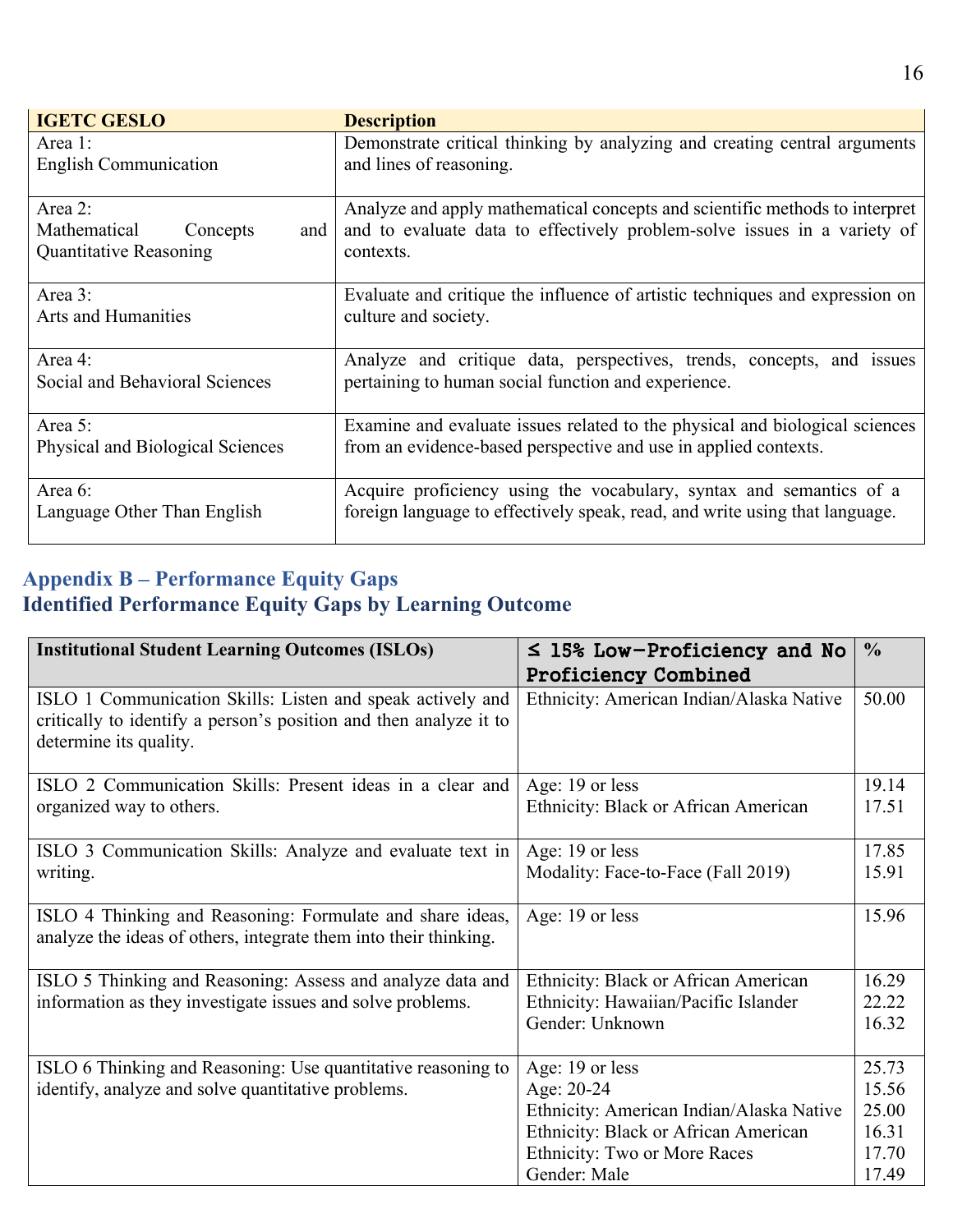|                                                                   | Gender: Unknown                          | 15.79  |
|-------------------------------------------------------------------|------------------------------------------|--------|
|                                                                   | Modality: Online (Fall 2020)             | 19.89  |
|                                                                   |                                          |        |
| ISLO 7 Information Competency: Research topics<br>by              | Age: 19 or less                          | 15.19  |
| identifying, analyzing and assessing the ideas from a variety of  | Ethnicity: American Indian/Alaska Native | 15.38  |
| sources to conduct research.                                      | Ethnicity: Black or African American     | 16.78  |
|                                                                   | Ethnicity: Hawaiian/Pacific Islander     | 21.06  |
|                                                                   | Gender: Unknown                          | 15.52  |
|                                                                   | Modality: Face-to-Face (Fall 2019)       | 15.85  |
|                                                                   |                                          |        |
| ISLO 8 Information Competency: Students will use print            | Ethnicity: Hawaiian/Pacific Islander     | 25.00  |
| material and technology to identify research needs and develop    | Gender: Unknown                          | 16.67  |
| and evaluate information effectively and responsibly.             |                                          |        |
|                                                                   |                                          |        |
| ISLO 9 Global Awareness and Ethics: Collegially work with         | Ethnicity: American Indian/Alaska Native | 50.00  |
| diverse groups of people.                                         |                                          |        |
|                                                                   |                                          |        |
| ISLO 10 Global Awareness and Ethics: Identify and examine         | Ethnicity: American Indian/Alaska Native | 100.00 |
| the cultural values of different ethnic groups in a sensitive and |                                          |        |
| respectful manner.                                                |                                          |        |
|                                                                   |                                          |        |
| ISLO 11 Global Awareness and Ethics: Analyze and evaluate         | Ethnicity: American Indian/Alaska Native | 20.00  |
| the influence that science, mass media, politics, socio-          | Ethnicity: Hawaiian/Pacific Islander     | 22.22  |
| economics, technology, lifestyle, art, environment, religion or   |                                          |        |
| history have on society.                                          |                                          |        |
|                                                                   |                                          |        |
| ISLO 12 Global Awareness and Ethics: Analyze and critique the     | Age: 19 or less                          | 26.32  |
| ethical implications of decision making on personal behavior,     | Age: 20-24                               | 22.30  |
| and on social, political or economic institutions.                | Age: 25-29                               | 15.00  |
|                                                                   | Age: 30-34                               | 22.22  |
|                                                                   | Age: 35-39                               | 25.00  |
|                                                                   | Age: 40-49                               | 60.00  |
|                                                                   | Ethnicity: Black or African American     | 33.33  |
|                                                                   | Ethnicity: Filipino                      | 27.27  |
|                                                                   | Ethnicity: Hispanic                      | 22.15  |
|                                                                   | Ethnicity: Two or More Races             | 50.00  |
|                                                                   | Gender: Female                           | 20.23  |
|                                                                   | Gender: Male                             | 25.46  |
|                                                                   |                                          |        |
| ISLO 13 Global Awareness and Ethics: Evaluate and determine       | Age: 30-34                               | 25.00  |
| if a given set of economic, social and environmental systems      | Ethnicity: Filipino                      | 20.00  |
| and practices are sustainable in the long term.                   | Ethnicity: Hispanic                      | 16.67  |
|                                                                   | Gender: Female                           | 18.18  |
|                                                                   |                                          |        |
| ISLO 14 Aesthetic Sensitivity and Historical Literacy: Identify,  | Age: 19 or less                          | 18.98  |
| examine and critique the aesthetic, political, scientific,        | Age: 25-29                               | 15.66  |
| philosophical, or and historical elements of human culture.       | Age: 30-34                               | 16.98  |
|                                                                   | Age: 40-49                               | 17.24  |
|                                                                   | Ethnicity: American Indian/Alaska Native | 66.67  |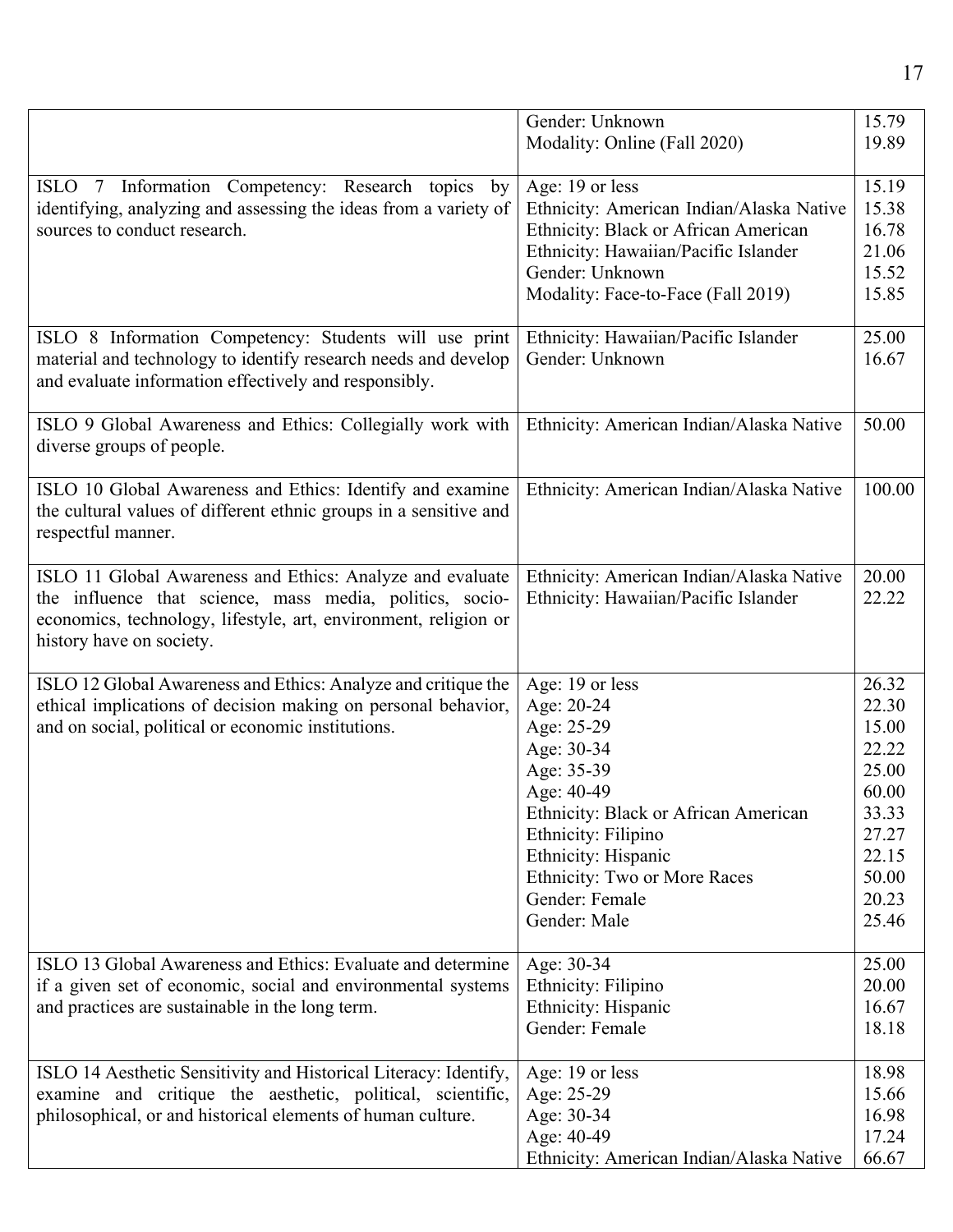|                                                                                                                                                                                                    | Ethnicity: Black or African American                                                                                                                                                                                                                            | 24.39                                                                                  |
|----------------------------------------------------------------------------------------------------------------------------------------------------------------------------------------------------|-----------------------------------------------------------------------------------------------------------------------------------------------------------------------------------------------------------------------------------------------------------------|----------------------------------------------------------------------------------------|
|                                                                                                                                                                                                    | Ethnicity: Two or More Races                                                                                                                                                                                                                                    | 17.55                                                                                  |
|                                                                                                                                                                                                    | Gender: Male                                                                                                                                                                                                                                                    | 16.84                                                                                  |
|                                                                                                                                                                                                    |                                                                                                                                                                                                                                                                 |                                                                                        |
| ISLO 15 Aesthetic Sensitivity and Historical Literacy:<br>Demonstrate creative thinking and artistic sensitivity in creating<br>works of art and effectively describe the artistic processes used. | Age: 19 or less<br>Age: 25-29<br>Ethnicity: Black or African American<br>Ethnicity: Hispanic<br>Ethnicity: Two or More Races                                                                                                                                    | 18.75<br>17.24<br>25.00<br>13.66<br>20.45                                              |
|                                                                                                                                                                                                    | Ethnicity: Unknown                                                                                                                                                                                                                                              | 33.33                                                                                  |
|                                                                                                                                                                                                    | Gender: Male                                                                                                                                                                                                                                                    | 17.80                                                                                  |
|                                                                                                                                                                                                    |                                                                                                                                                                                                                                                                 |                                                                                        |
| ISLO 16 Aesthetic Sensitivity and Historical Literacy: Analyze<br>and critique the philosophical, technical, historical, cultural, and<br>aesthetic qualities of works of art.                     | Age: 19 or less<br>Age: 20-24<br>Age: 25-29<br>Ethnicity: American Indian/Alaska Native<br>Ethnicity: Black or African American<br>Ethnicity: Hispanic<br>Gender: Male<br>Gender: Unknown<br>Modality: Face-to-Face (Fall 2019)<br>Modality: Online (Fall 2020) | 16.91<br>15.98<br>15.25<br>50.00<br>24.53<br>16.50<br>18.12<br>16.67<br>16.31<br>16.59 |
|                                                                                                                                                                                                    |                                                                                                                                                                                                                                                                 |                                                                                        |

| <b>SWC General Education Student Learning Outcomes</b>      | $\leq$ 15% Low-Proficiency and No        | $\frac{0}{0}$ |
|-------------------------------------------------------------|------------------------------------------|---------------|
| (GESLOs)                                                    | <b>Proficiency Combined</b>              |               |
| GESLO A Demonstrate critical thinking by analyzing and      | Age: 19 or less                          | 17.47         |
| creating central arguments and lines of reasoning.          | Age: $20-24$                             | 15.40         |
|                                                             | Age: 40-49                               | 18.29         |
|                                                             | Age: $50+$                               | 16.52         |
|                                                             | Ethnicity: American Indian/Alaska Native | 40.00         |
|                                                             | Ethnicity: Asian                         | 15.99         |
|                                                             | Ethnicity: Black or African American     | 18.08         |
|                                                             | Ethnicity: Hispanic                      | 15.94         |
|                                                             | Gender: Female                           | 15.24         |
|                                                             | Modality: Online (Fall 2020)             | 21.83         |
|                                                             |                                          |               |
| GESLO B Examine issues related to the natural sciences from | Age: 19 or less                          | 19.32         |
| an evidence-based perspective and use in applied contexts.  | Age: 20-24                               | 16.52         |
|                                                             | Ethnicity: American Indian/Alaska Native | 31.58         |
|                                                             | Ethnicity: Black or African American     | 17.54         |
|                                                             | Ethnicity: Hawaiian/Pacific Islander     | 23.07         |
|                                                             | Ethnicity: Hispanic                      | 16.93         |
|                                                             | Gender: Male                             | 16.67         |
|                                                             |                                          |               |
| GESLO C Evaluate and critique the influence of artistic     | Ethnicity: American Indian/Alaska Native | 22.22         |
| techniques and expression on culture and society.           | Ethnicity: Hawaiian/Pacific Islander     | 25.92         |
|                                                             |                                          |               |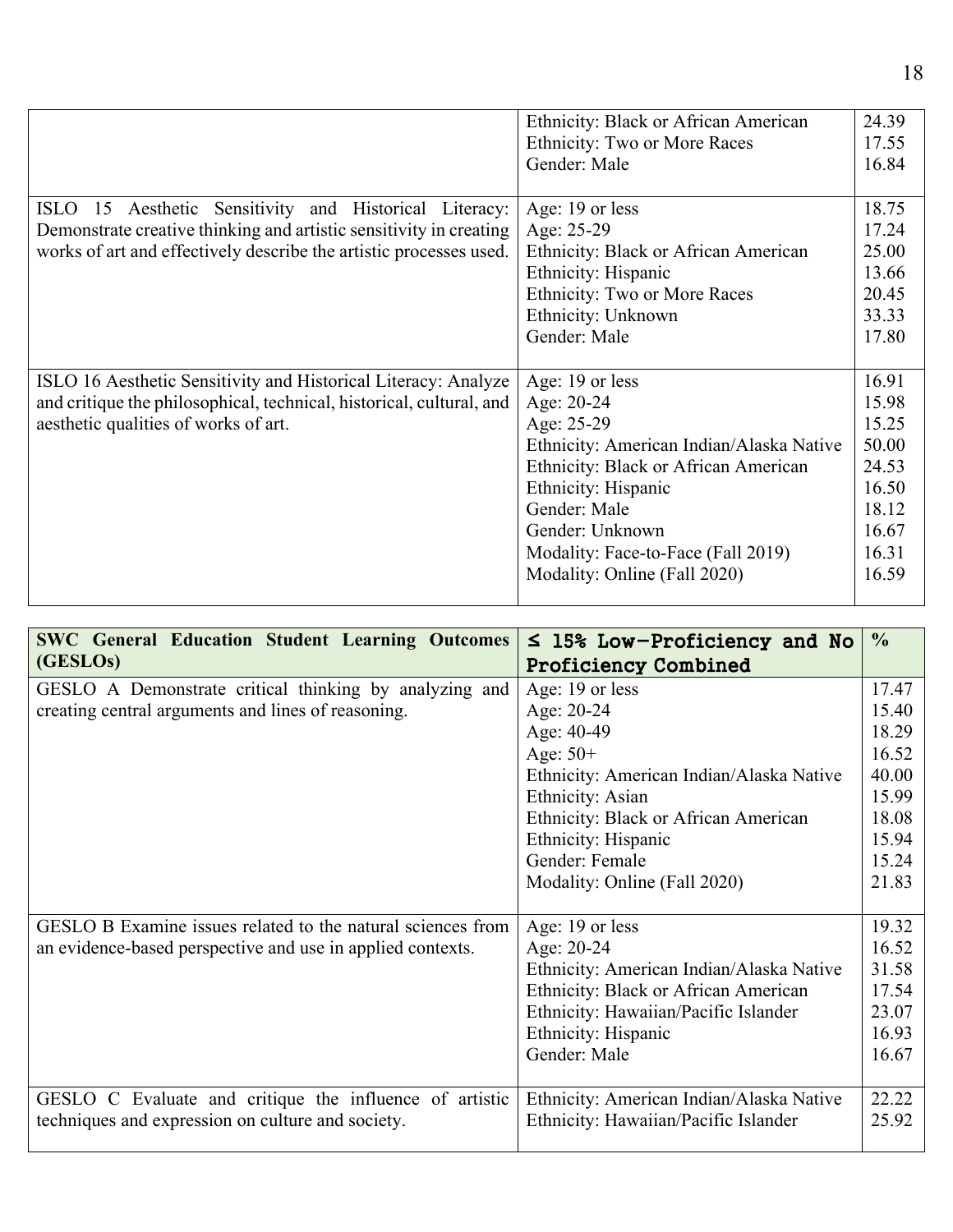| GESLO D Identify and analyze data, perspectives, trends, Age: 19 or less |                                          | 15.77 |
|--------------------------------------------------------------------------|------------------------------------------|-------|
| concepts or issues pertaining to human social function and Age: 20-24    |                                          | 16.05 |
| experience.                                                              | Ethnicity: American Indian/Alaska Native | 16.67 |
|                                                                          | Ethnicity: Black or African American     | 18.69 |
|                                                                          | Ethnicity: Hawaiian/Pacific Islander     | 27.27 |
|                                                                          | Ethnicity: Hispanic                      | 15.55 |
|                                                                          | Gender: Male                             | 16.13 |
|                                                                          |                                          |       |

| <b>CSU General Education Student Learning Outcomes</b>                            | $\leq$ 15% Low-Proficiency and No        | $\frac{0}{0}$  |
|-----------------------------------------------------------------------------------|------------------------------------------|----------------|
| (GESLO <sub>s</sub> )                                                             | <b>Proficiency Combined</b>              |                |
| GESLO A Demonstrate critical thinking by analyzing and                            | Age: 19 or less                          | 15.79          |
| creating central arguments and lines of reasoning.                                | Ethnicity: American Indian/Alaska Native | 33.34          |
|                                                                                   | Ethnicity: Asian                         | 18.81          |
|                                                                                   | Ethnicity: Black or African American     | 16.67          |
| GESLO B Analyze and apply mathematical concepts and                               | Age: 19 or less                          | 18.90          |
| scientific methods to interpret and to evaluate data in order to                  | Age: 20-24                               | 17.00          |
| effectively problem-solve issues in a variety of contexts.                        | Age: 25-29                               | 15.36          |
|                                                                                   | Ethnicity: American Indian/Alaska Native | 23.08          |
|                                                                                   | Ethnicity: Black or African American     | 20.81          |
|                                                                                   | Ethnicity: Hawaiian/Pacific Islander     | 17.08          |
|                                                                                   | Ethnicity: Hispanic                      | 17.05          |
|                                                                                   | Gender: Male                             | 17.77          |
|                                                                                   | Modality: Face-to-Face (Fall 2019)       | 15.59          |
|                                                                                   | Modality: Online (Fall 2020)             | 17.03          |
| GESLO C Evaluate and critique the influences of artistic                          | Ethnicity: American Indian/Alaska Native | 47.37          |
| techniques and expression on culture and society.                                 | Ethnicity: Hawaiian/Pacific Islander     | 15.79          |
| GESLO D: Identify and analyze data, perspective, trends,                          | Age: 19 or less                          | 15.60          |
| concepts, and issues pertaining to human social function and                      | Age: 20-24                               | 15.91          |
| experience.                                                                       | Ethnicity: American Indian/Alaska Native | 20.00          |
|                                                                                   | Ethnicity: Black or African American     | 19.29          |
|                                                                                   | Ethnicity: Hawaiian/Pacific Islander     | 25.00          |
|                                                                                   | Ethnicity: Hispanic                      | 15.07          |
|                                                                                   | Ethnicity: Two or More Races             | 17.14          |
|                                                                                   | Gender: Male<br>Gender: Unknown          | 16.03<br>15.87 |
|                                                                                   |                                          |                |
| GESLO E The student will recognize various contributions to                       | Age: $50+$                               | 20.00          |
| self-development by identifying factors that impact the body,<br>mind, or spirit. |                                          |                |
|                                                                                   |                                          |                |

| <b>IGETC</b> General Education Student Learning Outcomes $\leq$ 15% Low-Proficiency and No $\%$ |                             |       |
|-------------------------------------------------------------------------------------------------|-----------------------------|-------|
| (GESLO <sub>s</sub> )                                                                           | <b>Proficiency Combined</b> |       |
| GESLO Area 1 Demonstrate critical thinking by analyzing and   Age: 19 or less                   |                             | 15.23 |
| creating central arguments and lines of reasoning.                                              | Age: $40-49$                | 16.66 |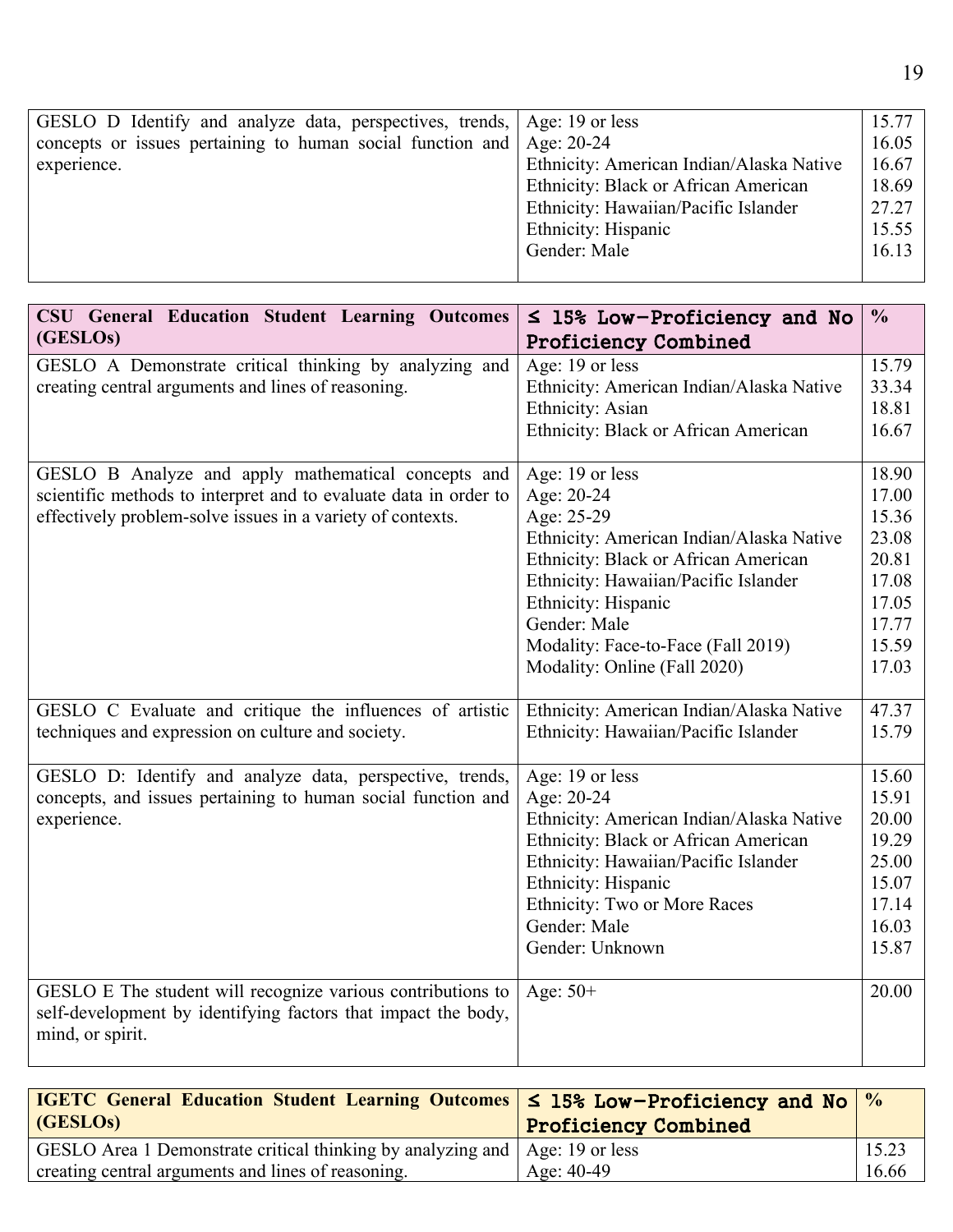|                                                                                                                                                                                   | Ethnicity: American Indian/Alaska Native<br>Ethnicity: Asian<br>Ethnicity: Black or African American                                                                                                                                                                                                                                                                                    | 33.34<br>21.36<br>16.89                                                                                                                      |
|-----------------------------------------------------------------------------------------------------------------------------------------------------------------------------------|-----------------------------------------------------------------------------------------------------------------------------------------------------------------------------------------------------------------------------------------------------------------------------------------------------------------------------------------------------------------------------------------|----------------------------------------------------------------------------------------------------------------------------------------------|
| GESLO Area 2 Analyze and apply mathematical concepts and<br>scientific methods to interpret and to evaluate data to effectively<br>problem-solve issues in a variety of contexts. | Age: 19 or less<br>Age: 20-24<br>Age: 40-49<br>Age: $50+$<br>Ethnicity: American Indian/Alaska Native<br>Ethnicity: Asian<br>Ethnicity: Black or African American<br>Ethnicity: Filipino<br>Ethnicity: Hawaiian/Pacific Islander<br>Ethnicity: Hispanic<br>Ethnicity: Two or More Races<br>Ethnicity: White<br>Ethnicity: Unknown<br>Gender: Female<br>Gender: Male<br>Modality: Online | 26.71<br>20.75<br>29.63<br>55.55<br>33.33<br>22.03<br>29.27<br>16.17<br>16.66<br>22.60<br>19.70<br>17.53<br>21.43<br>20.26<br>22.48<br>25.05 |
| GESLO Area 3 Evaluate and critique the influence of artistic<br>techniques and expression on culture and society.                                                                 | Age: 19 or less<br>Ethnicity: American Indian/Alaska Native<br>Ethnicity: Hawaiian/Pacific Islander<br>Modality: Face-to-Face (Fall 2019)<br>Modality: Online (Fall 2020)                                                                                                                                                                                                               | 15.40<br>46.67<br>17.74<br>15.59<br>15.10                                                                                                    |
| GESLO Area 4 Analyze and critique data, perspectives, trends,<br>concepts, and issues pertaining to human social function and<br>experience.                                      | Age: 19 or less<br>Age: 20-24<br>Ethnicity: Black or African American<br>Ethnicity: Hawaiian/Pacific Islander<br>Ethnicity: Hispanic<br>Ethnicity: Two or More Races<br>Gender: Male                                                                                                                                                                                                    | 15.81<br>16.52<br>21.68<br>27.78<br>15.64<br>15.92<br>16.58                                                                                  |
| GESLO Area 5 Examine and evaluate issues related to the<br>physical and biological sciences from an evidence-based<br>perspective and use in applied context.                     | Age: 19 or less<br>Age: 20-24<br>Age: 25-29<br>Ethnicity: American Indian/Alaska Native<br>Ethnicity: Black or African American<br>Ethnicity: Hawaiian/Pacific Islander<br>Ethnicity: Hispanic<br>Gender: Male                                                                                                                                                                          | 16.69<br>16.46<br>15.36<br>25.00<br>19.87<br>17.14<br>16.42<br>16.90                                                                         |
| GESLO Area 6 Acquire proficiency using the vocabulary,<br>syntax and semantics of a foreign language to effectively speak,<br>read, and write using that language.                | Ethnicity: American Indian/Alaska Native<br>Ethnicity: White                                                                                                                                                                                                                                                                                                                            | 100.00<br>15.39                                                                                                                              |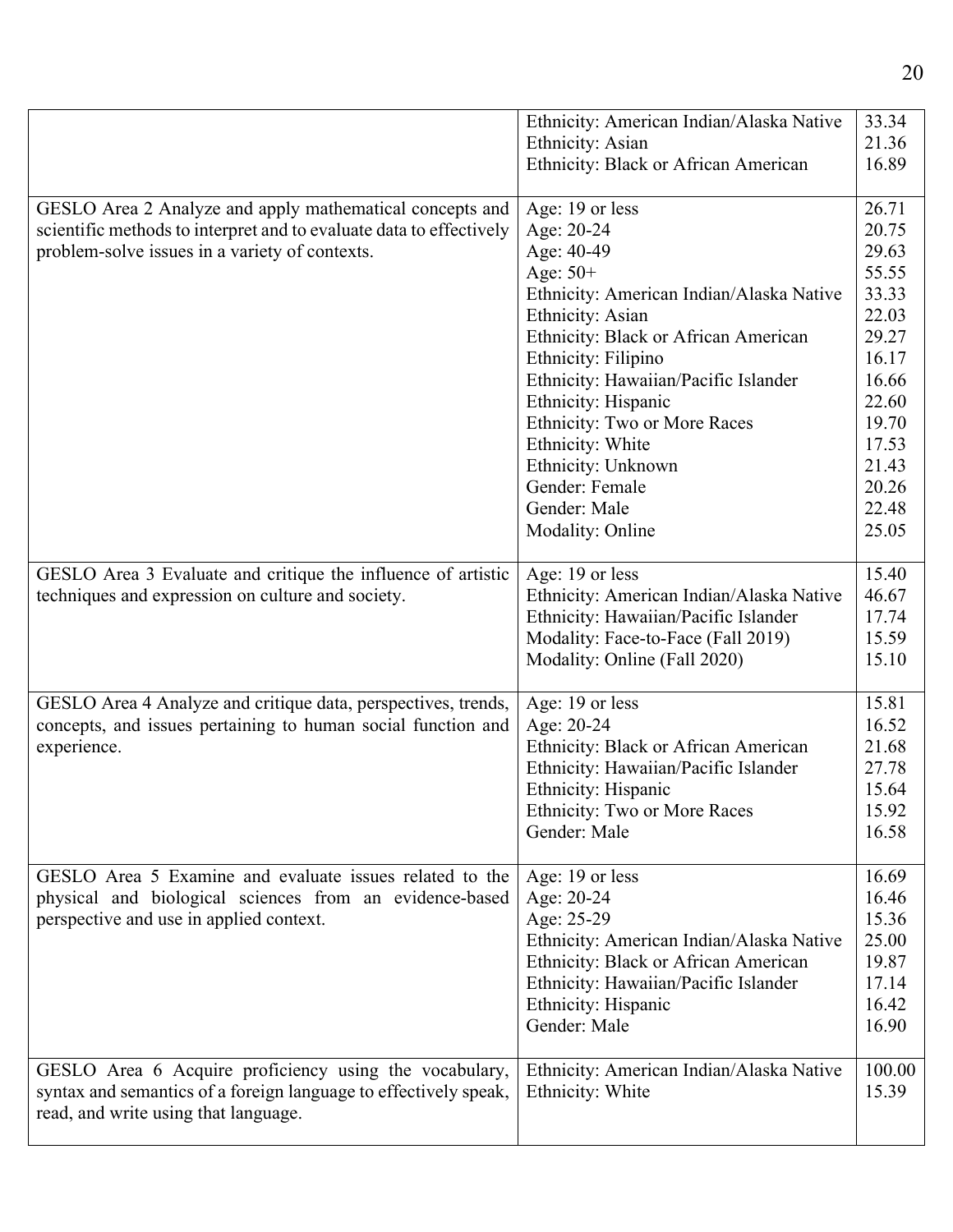# **Identified Performance Equity Gaps by Age**

| Age: 19 or less<br>$\leq$ 15% Low-Proficiency and No Proficiency Combined                                                                                                                       | $\frac{0}{0}$ |
|-------------------------------------------------------------------------------------------------------------------------------------------------------------------------------------------------|---------------|
| ISLO 2 Communication Skills: Present ideas in a clear and organized way to others.                                                                                                              | 19.14         |
| ISLO 3 Communication Skills: Analyze and evaluate text in writing.                                                                                                                              | 17.85         |
| ISLO 4 Thinking and Reasoning: Formulate and share ideas, analyze the ideas of others, integrate them into<br>their thinking.                                                                   | 15.96         |
| ISLO 6 Thinking and Reasoning: Use quantitative reasoning to identify, analyze and solve quantitative<br>problems.                                                                              | 25.73         |
| ISLO 7 Information Competency: Research topics by identifying, analyzing and assessing the ideas from a<br>variety of sources to conduct research.                                              | 15.19         |
| ISLO 12 Global Awareness and Ethics: Analyze and critique the ethical implications of decision making on<br>personal behavior, and on social, political or economic institutions.               | 26.32         |
| ISLO 14 Aesthetic Sensitivity and Historical Literacy: Identify, examine and critique the aesthetic, political,<br>scientific, philosophical, or and historical elements of human culture.      | 18.98         |
| ISLO 15 Aesthetic Sensitivity and Historical Literacy: Demonstrate creative thinking and artistic sensitivity<br>in creating works of art and effectively describe the artistic processes used. | 18.75         |
| ISLO 16 Aesthetic Sensitivity and Historical Literacy: Analyze and critique the philosophical, technical,<br>historical, cultural, and aesthetic qualities of works of art.                     | 16.91         |
| SWC GESLO A Demonstrate critical thinking by analyzing and creating central arguments and lines of<br>reasoning.                                                                                | 17.47         |
| SWC GESLO B Examine issues related to the natural sciences from an evidence-based perspective and use<br>in applied contexts.                                                                   | 19.32         |
| SWC GESLO D Identify and analyze data, perspectives, trends, concepts or issues pertaining to human social<br>function and experience.                                                          | 15.77         |
| CSU GESLO A Demonstrate critical thinking by analyzing and creating central arguments and lines of<br>reasoning.                                                                                | 15.79         |
| CSU GESLO B Analyze and apply mathematical concepts and scientific methods to interpret and to evaluate<br>data in order to effectively problem-solve issues in a variety of contexts.          | 18.90         |
| CSU GESLO D: Identify and analyze data, perspective, trends, concepts, and issues pertaining to human<br>social function and experience.                                                        | 15.60         |
| IGETC GESLO Area 1 Demonstrate critical thinking by analyzing and creating central arguments and lines<br>of reasoning.                                                                         | 15.23         |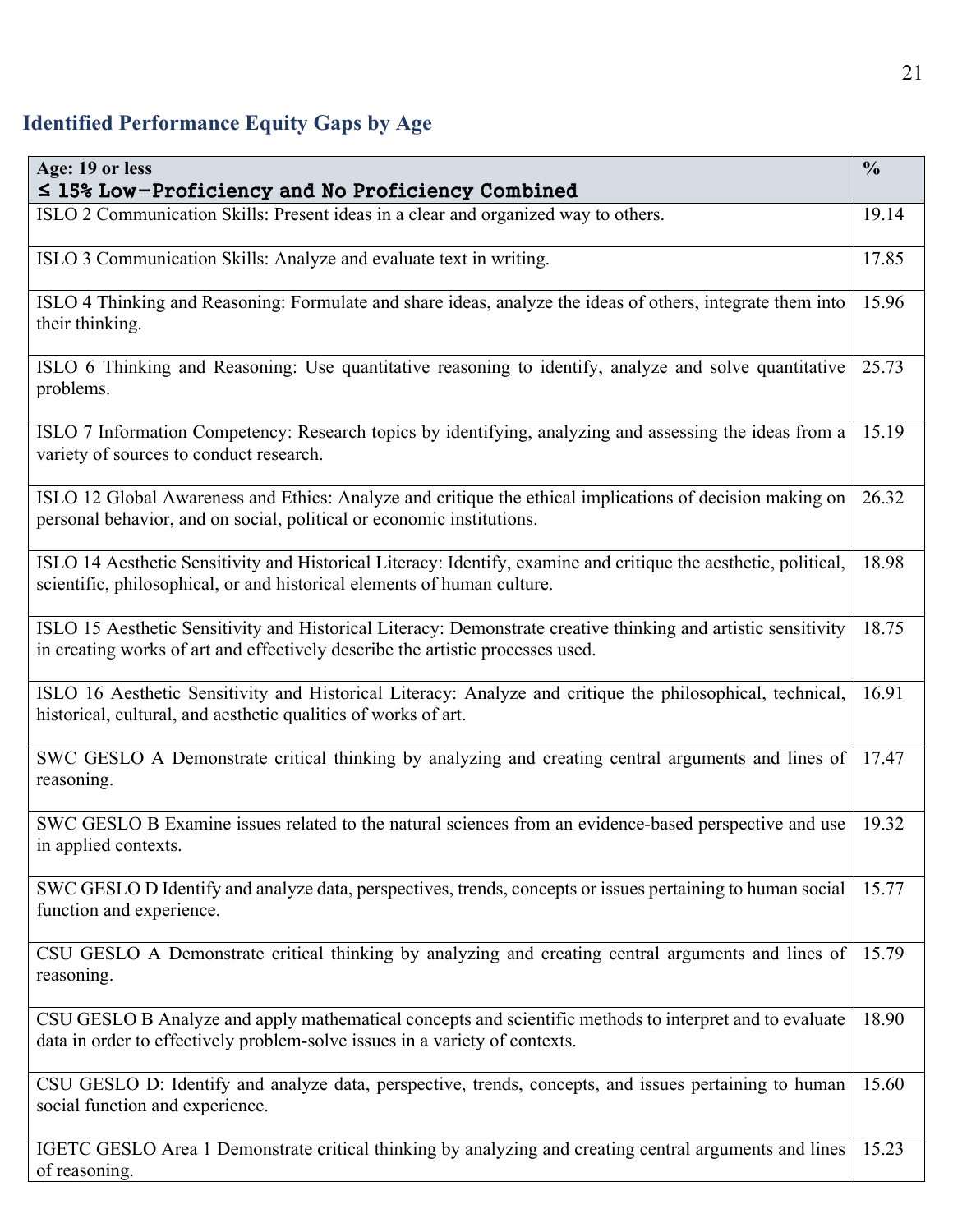| IGETC GESLO Area 2 Analyze and apply mathematical concepts and scientific methods to interpret and to<br>evaluate data to effectively problem-solve issues in a variety of contexts. | 26.71 |
|--------------------------------------------------------------------------------------------------------------------------------------------------------------------------------------|-------|
| IGETC GESLO Area 3 Evaluate and critique the influence of artistic techniques and expression on culture<br>and society.                                                              | 15.40 |
| IGETC GESLO Area 4 Analyze and critique data, perspectives, trends, concepts, and issues pertaining to<br>human social function and experience.                                      | 15.81 |
| IGETC GESLO Area 5 Examine and evaluate issues related to the physical and biological sciences from an<br>evidence-based perspective and use in applied context.                     | 16.69 |

| Age: 20-24                                                                                                                                                                             | $\frac{0}{0}$ |
|----------------------------------------------------------------------------------------------------------------------------------------------------------------------------------------|---------------|
| $\leq$ 15% Low-Proficiency and No Proficiency Combined                                                                                                                                 |               |
| ISLO 6 Thinking and Reasoning: Use quantitative reasoning to identify, analyze and solve quantitative<br>problems.                                                                     | 15.56         |
| ISLO 12 Global Awareness and Ethics: Analyze and critique the ethical implications of decision making on<br>personal behavior, and on social, political or economic institutions.      | 22.30         |
| ISLO 16 Aesthetic Sensitivity and Historical Literacy: Analyze and critique the philosophical, technical,<br>historical, cultural, and aesthetic qualities of works of art.            | 15.98         |
| SWC GESLO A Demonstrate critical thinking by analyzing and creating central arguments and lines of<br>reasoning.                                                                       | 15.40         |
| SWC GESLO B Examine issues related to the natural sciences from an evidence-based perspective and use<br>in applied contexts.                                                          | 16.52         |
| SWC GESLO D Identify and analyze data, perspectives, trends, concepts or issues pertaining to human social<br>function and experience.                                                 | 16.05         |
| CSU GESLO B Analyze and apply mathematical concepts and scientific methods to interpret and to evaluate<br>data in order to effectively problem-solve issues in a variety of contexts. | 17.00         |
| CSU GESLO D: Identify and analyze data, perspective, trends, concepts, and issues pertaining to human<br>social function and experience.                                               | 15.91         |
| IGETC GESLO Area 2 Analyze and apply mathematical concepts and scientific methods to interpret and to<br>evaluate data to effectively problem-solve issues in a variety of contexts.   | 20.75         |
| IGETC GESLO Area 4 Analyze and critique data, perspectives, trends, concepts, and issues pertaining to<br>human social function and experience.                                        | 16.52         |
| IGETC GESLO Area 5 Examine and evaluate issues related to the physical and biological sciences from an<br>evidence-based perspective and use in applied context.                       | 16.46         |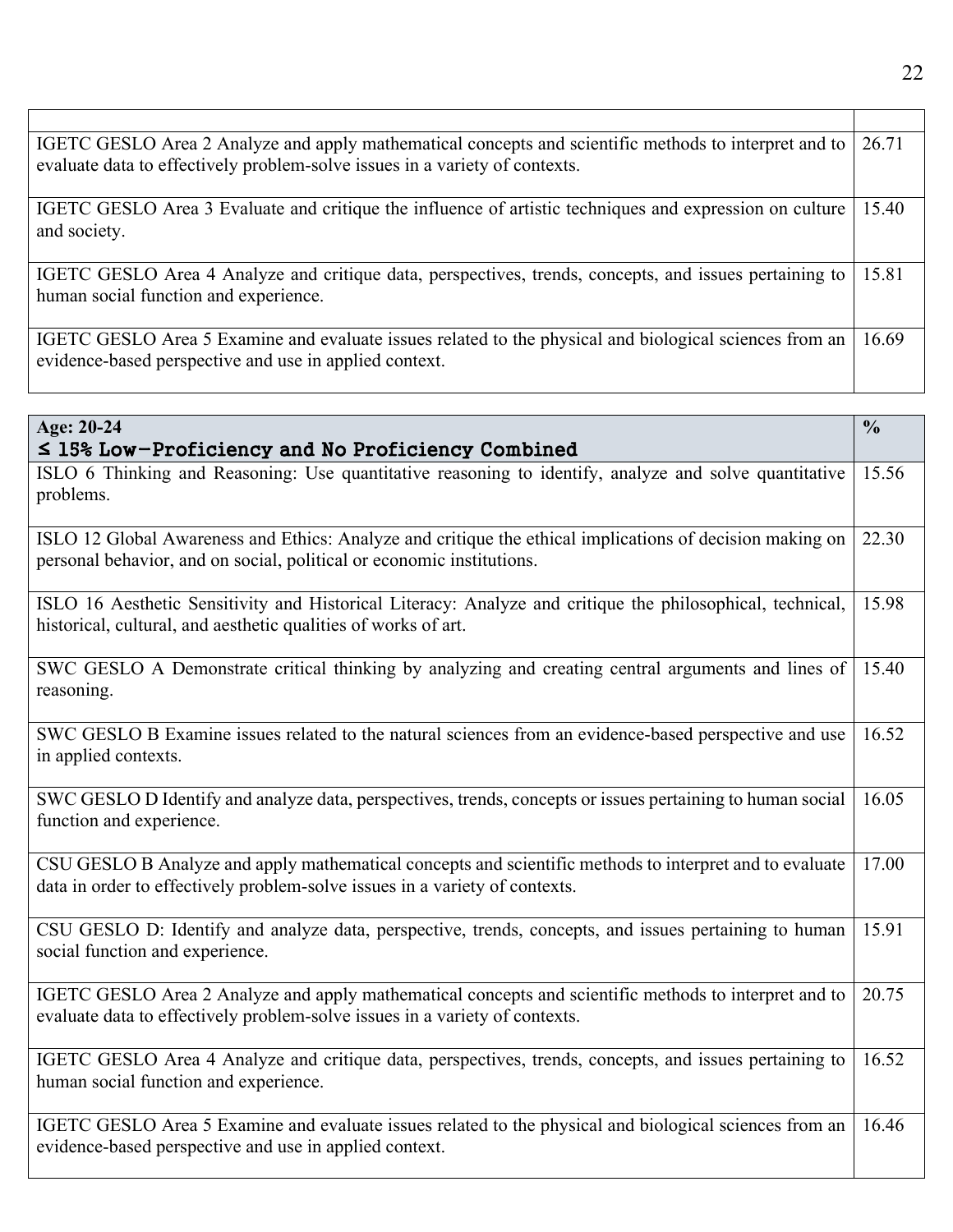| Age: 25-29                                                                                                                                                                                      | $\frac{0}{0}$ |
|-------------------------------------------------------------------------------------------------------------------------------------------------------------------------------------------------|---------------|
| $\leq$ 15% Low-Proficiency and No Proficiency Combined                                                                                                                                          |               |
| ISLO 12 Global Awareness and Ethics: Analyze and critique the ethical implications of decision making on<br>personal behavior, and on social, political or economic institutions.               | 15.00         |
| ISLO 14 Aesthetic Sensitivity and Historical Literacy: Identify, examine and critique the aesthetic, political,<br>scientific, philosophical, or and historical elements of human culture.      | 15.66         |
| ISLO 15 Aesthetic Sensitivity and Historical Literacy: Demonstrate creative thinking and artistic sensitivity<br>in creating works of art and effectively describe the artistic processes used. | 17.24         |
| ISLO 16 Aesthetic Sensitivity and Historical Literacy: Analyze and critique the philosophical, technical,<br>historical, cultural, and aesthetic qualities of works of art.                     | 15.25         |
| CSU GESLO B Analyze and apply mathematical concepts and scientific methods to interpret and to evaluate<br>data in order to effectively problem-solve issues in a variety of contexts.          | 15.36         |
| IGETC GESLO Area 5 Examine and evaluate issues related to the physical and biological sciences from an<br>evidence-based perspective and use in applied context.                                | 15.36         |

| Age: 30-34                                                                                                                                                                                 | $\frac{0}{0}$ |
|--------------------------------------------------------------------------------------------------------------------------------------------------------------------------------------------|---------------|
| $\leq$ 15% Low-Proficiency and No Proficiency Combined                                                                                                                                     |               |
| ISLO 12 Global Awareness and Ethics: Analyze and critique the ethical implications of decision making on                                                                                   | 22.22         |
| personal behavior, and on social, political or economic institutions.                                                                                                                      |               |
| ISLO 13 Global Awareness and Ethics: Evaluate and determine if a given set of economic, social and<br>environmental systems and practices are sustainable in the long term.                | 25.00         |
| ISLO 14 Aesthetic Sensitivity and Historical Literacy: Identify, examine and critique the aesthetic, political,<br>scientific, philosophical, or and historical elements of human culture. | 16.98         |

| Age: 35-39                                                                                                                                                                              | $\frac{0}{0}$ |
|-----------------------------------------------------------------------------------------------------------------------------------------------------------------------------------------|---------------|
| $\leq$ 15% Low-Proficiency and No Proficiency Combined                                                                                                                                  |               |
| ISLO 12 Global Awareness and Ethics: Analyze and critique the ethical implications of decision making on 25.00<br>personal behavior, and on social, political or economic institutions. |               |

| Age: 40-49                                                                                                                                                                                       | $\frac{0}{0}$ |
|--------------------------------------------------------------------------------------------------------------------------------------------------------------------------------------------------|---------------|
| $\leq$ 15% Low-Proficiency and No Proficiency Combined                                                                                                                                           |               |
| ISLO 12 Global Awareness and Ethics: Analyze and critique the ethical implications of decision making on   60.00<br>personal behavior, and on social, political or economic institutions.        |               |
| ISLO 14 Aesthetic Sensitivity and Historical Literacy: Identify, examine and critique the aesthetic, political, 17.24<br>scientific, philosophical, or and historical elements of human culture. |               |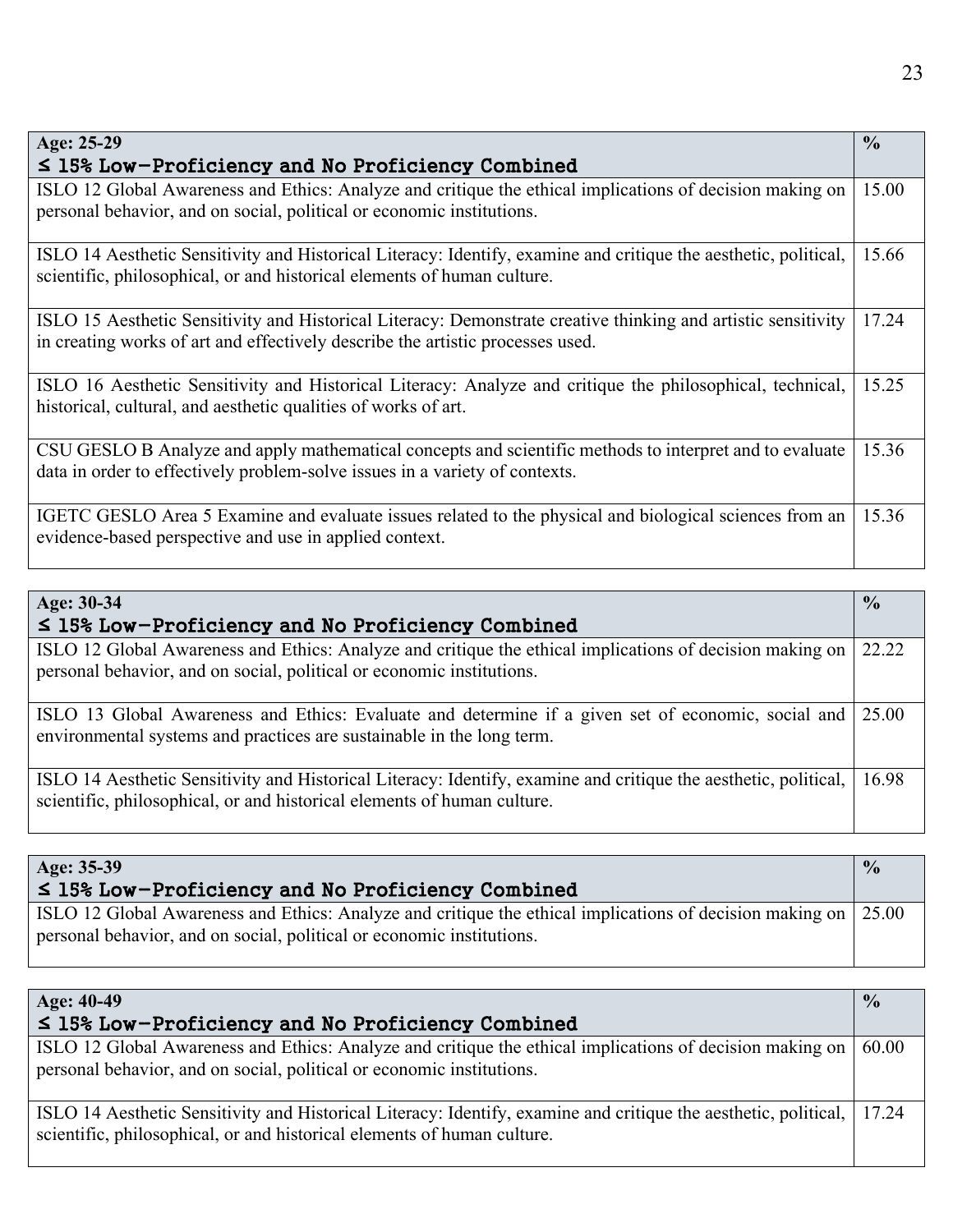| SWC GESLO A Demonstrate critical thinking by analyzing and creating central arguments and lines of 18.29<br>reasoning.                                                               |       |
|--------------------------------------------------------------------------------------------------------------------------------------------------------------------------------------|-------|
|                                                                                                                                                                                      |       |
| IGETC GESLO Area 1 Demonstrate critical thinking by analyzing and creating central arguments and lines<br>of reasoning.                                                              | 16.66 |
| IGETC GESLO Area 2 Analyze and apply mathematical concepts and scientific methods to interpret and to<br>evaluate data to effectively problem-solve issues in a variety of contexts. | 29.63 |

| Age: $50+$                                                                                                                                                                           | $\frac{0}{0}$ |
|--------------------------------------------------------------------------------------------------------------------------------------------------------------------------------------|---------------|
| $\leq$ 15% Low-Proficiency and No Proficiency Combined                                                                                                                               |               |
| SWC GESLO A Demonstrate critical thinking by analyzing and creating central arguments and lines of 16.52<br>reasoning.                                                               |               |
| CSU GESLO E The student will recognize various contributions to self-development by identifying factors<br>that impact the body, mind, or spirit.                                    | 20.00         |
| IGETC GESLO Area 2 Analyze and apply mathematical concepts and scientific methods to interpret and to<br>evaluate data to effectively problem-solve issues in a variety of contexts. | 55.55         |

# **Identified Performance Equity Gaps by Ethnicity**

| <b>Ethnicity: American Indian/Alaska Native</b><br>$\leq$ 15% Low-Proficiency and No Proficiency Combined                                                                                                     | $\frac{0}{0}$ |
|---------------------------------------------------------------------------------------------------------------------------------------------------------------------------------------------------------------|---------------|
| ISLO 1 Communication Skills: Listen and speak actively and critically to identify a person's position and<br>then analyze it to determine its quality.                                                        | 50.00         |
| ISLO 6 Thinking and Reasoning: Use quantitative reasoning to identify, analyze and solve quantitative<br>problems.                                                                                            | 25.00         |
| ISLO 7 Information Competency: Research topics by identifying, analyzing and assessing the ideas from a<br>variety of sources to conduct research.                                                            | 15.38         |
| ISLO 9 Global Awareness and Ethics: Collegially work with diverse groups of people.                                                                                                                           | 50.00         |
| ISLO 10 Global Awareness and Ethics: Identify and examine the cultural values of different ethnic groups in<br>a sensitive and respectful manner.                                                             | 100.00        |
| ISLO 11 Global Awareness and Ethics: Analyze and evaluate the influence that science, mass media, politics,<br>socio-economics, technology, lifestyle, art, environment, religion or history have on society. | 20.00         |
| ISLO 14 Aesthetic Sensitivity and Historical Literacy: Identify, examine and critique the aesthetic, political,<br>scientific, philosophical, or and historical elements of human culture.                    | 66.67         |
| ISLO 16 Aesthetic Sensitivity and Historical Literacy: Analyze and critique the philosophical, technical,<br>historical, cultural, and aesthetic qualities of works of art.                                   | 50.00         |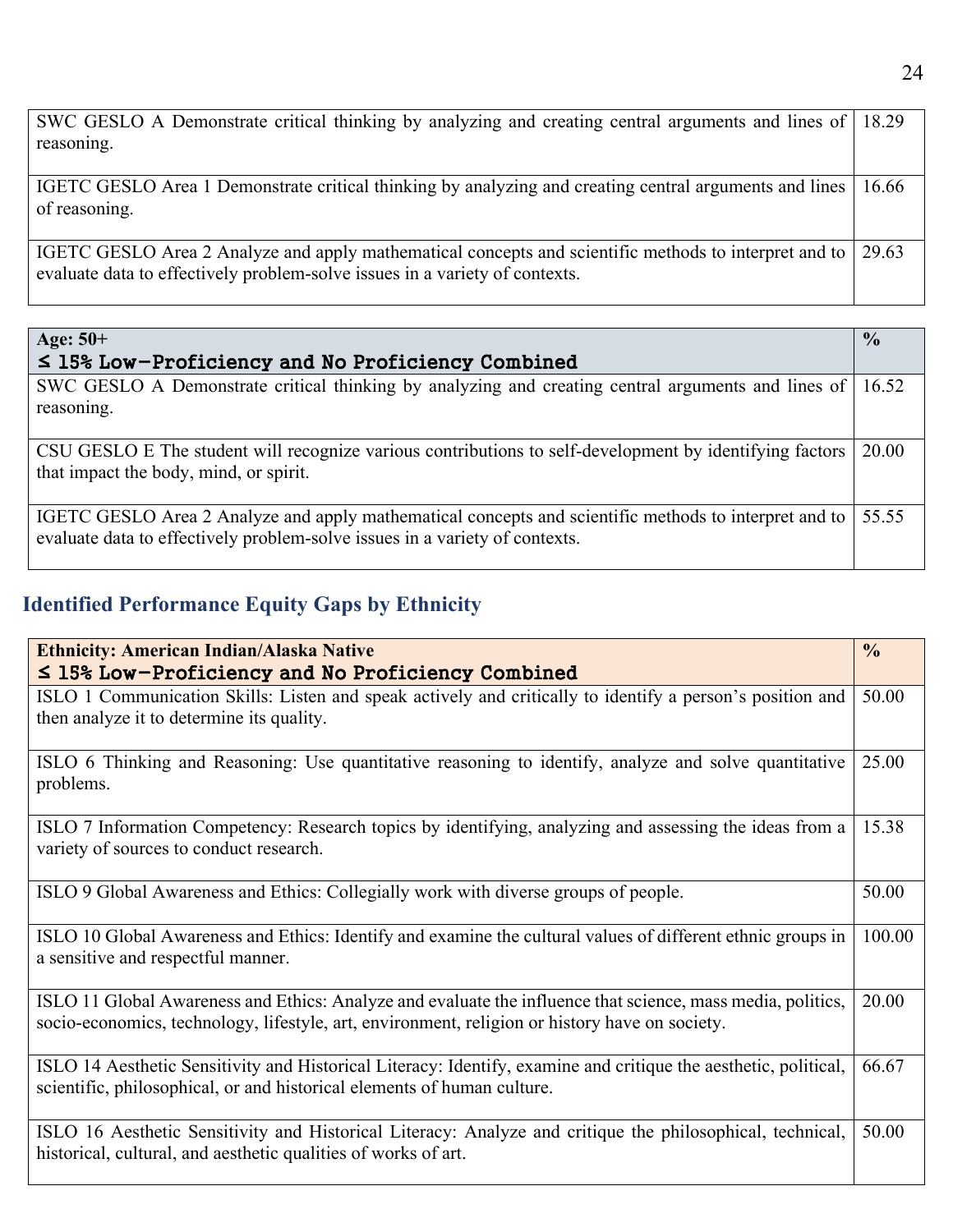| SWC GESLO A Demonstrate critical thinking by analyzing and creating central arguments and lines of<br>reasoning.                                                                       | 40.00         |
|----------------------------------------------------------------------------------------------------------------------------------------------------------------------------------------|---------------|
| SWC GESLO B Examine issues related to the natural sciences from an evidence-based perspective and use<br>in applied contexts.                                                          | 31.58         |
| SWC GESLO C Evaluate and critique the influence of artistic techniques and expression on culture and<br>society.                                                                       | 22.22         |
| SWC GESLO D Identify and analyze data, perspectives, trends, concepts or issues pertaining to human social<br>function and experience.                                                 | 16.67         |
| CSU GESLO A Demonstrate critical thinking by analyzing and creating central arguments and lines of<br>reasoning.                                                                       | 33.34         |
| CSU GESLO B Analyze and apply mathematical concepts and scientific methods to interpret and to evaluate<br>data in order to effectively problem-solve issues in a variety of contexts. | 23.08         |
| CSU GESLO C Evaluate and critique the influences of artistic techniques and expression on culture and<br>society.                                                                      | 47.37         |
| CSU GESLO D: Identify and analyze data, perspective, trends, concepts, and issues pertaining to human<br>social function and experience.                                               | 20.00         |
| IGETC GESLO Area 1 Demonstrate critical thinking by analyzing and creating central arguments and lines<br>of reasoning.                                                                | 33.34         |
| IGETC GESLO Area 2 Analyze and apply mathematical concepts and scientific methods to interpret and to<br>evaluate data to effectively problem-solve issues in a variety of contexts.   | 33.33         |
| IGETC GESLO Area 3 Evaluate and critique the influence of artistic techniques and expression on culture<br>and society.                                                                | 46.67         |
| IGETC GESLO Area 5 Examine and evaluate issues related to the physical and biological sciences from an<br>evidence-based perspective and use in applied context.                       | 25.00         |
| IGETC GESLO Area 6 Acquire proficiency using the vocabulary, syntax and semantics of a foreign language<br>to effectively speak, read, and write using that language.                  | 100.00        |
| <b>Ethnicity: Asian</b>                                                                                                                                                                | $\frac{0}{0}$ |
| $\leq$ 15% Low-Proficiency and No Proficiency Combined                                                                                                                                 |               |

SWC GESLO A Demonstrate critical thinking by analyzing and creating central arguments and lines of reasoning. 15.99

CSU GESLO A Demonstrate critical thinking by analyzing and creating central arguments and lines of reasoning. 18.81

IGETC GESLO Area 1 Demonstrate critical thinking by analyzing and creating central arguments and lines of reasoning. 21.36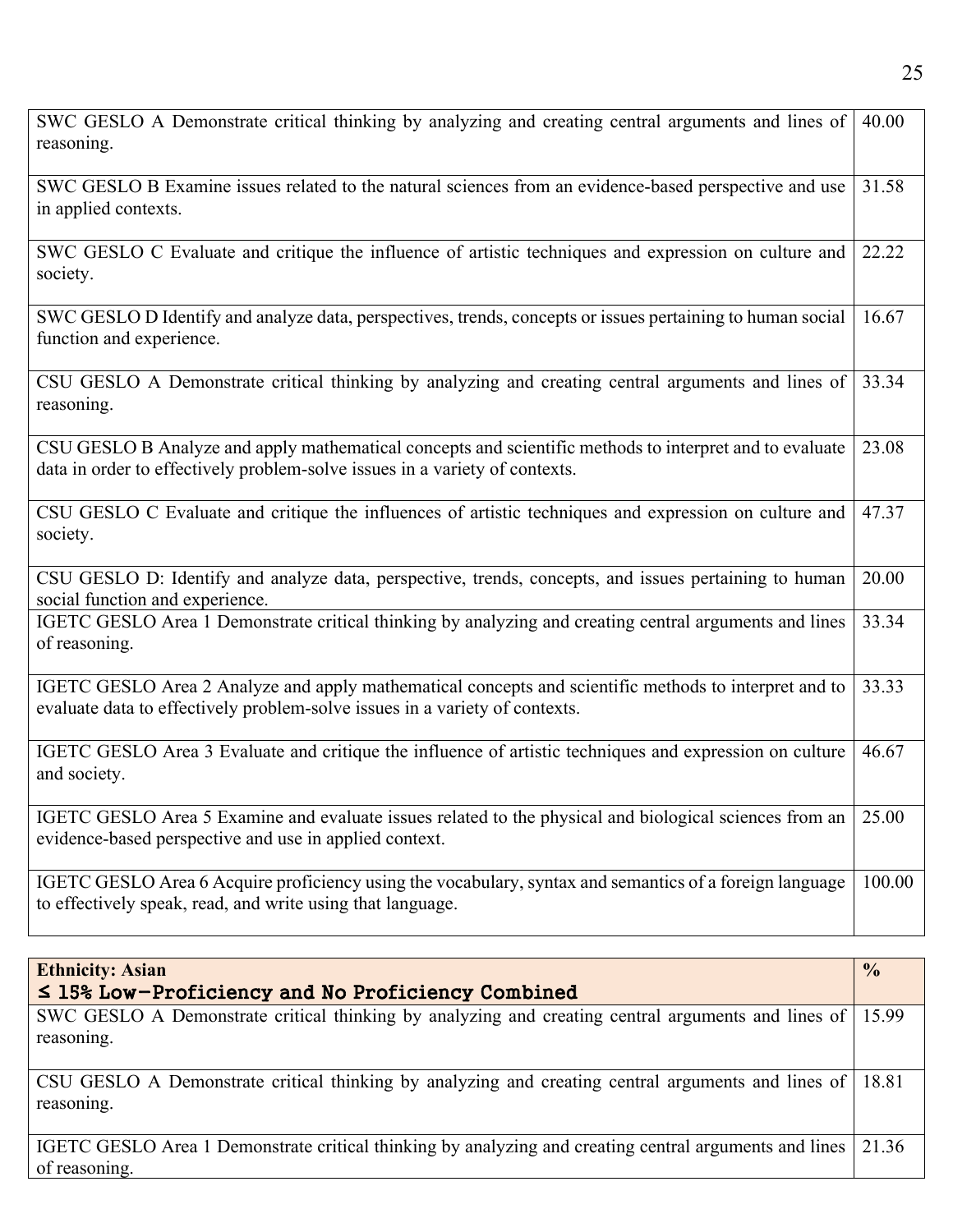| IGETC GESLO Area 2 Analyze and apply mathematical concepts and scientific methods to interpret and to 22.03 |  |
|-------------------------------------------------------------------------------------------------------------|--|
| evaluate data to effectively problem-solve issues in a variety of contexts.                                 |  |

| <b>Ethnicity: Black or African American</b><br>≤ 15% Low-Proficiency and No Proficiency Combined                                                                                                | $\frac{0}{0}$ |
|-------------------------------------------------------------------------------------------------------------------------------------------------------------------------------------------------|---------------|
| ISLO 2 Communication Skills: Present ideas in a clear and organized way to others.                                                                                                              | 17.51         |
| ISLO 5 Thinking and Reasoning: Assess and analyze data and information as they investigate issues and<br>solve problems.                                                                        | 16.29         |
| ISLO 6 Thinking and Reasoning: Use quantitative reasoning to identify, analyze and solve quantitative<br>problems.                                                                              | 16.31         |
| ISLO 7 Information Competency: Research topics by identifying, analyzing and assessing the ideas from a<br>variety of sources to conduct research.                                              | 16.78         |
| ISLO 12 Global Awareness and Ethics: Analyze and critique the ethical implications of decision making on<br>personal behavior, and on social, political or economic institutions.               | 33.33         |
| ISLO 14 Aesthetic Sensitivity and Historical Literacy: Identify, examine and critique the aesthetic, political,<br>scientific, philosophical, or and historical elements of human culture.      | 24.39         |
| ISLO 15 Aesthetic Sensitivity and Historical Literacy: Demonstrate creative thinking and artistic sensitivity<br>in creating works of art and effectively describe the artistic processes used. | 25.00         |
| ISLO 16 Aesthetic Sensitivity and Historical Literacy: Analyze and critique the philosophical, technical,<br>historical, cultural, and aesthetic qualities of works of art.                     | 24.53         |
| SWC GESLO A Demonstrate critical thinking by analyzing and creating central arguments and lines of<br>reasoning.                                                                                | 18.08         |
| SWC GESLO B Examine issues related to the natural sciences from an evidence-based perspective and use<br>in applied contexts.                                                                   | 17.54         |
| SWC GESLO D Identify and analyze data, perspectives, trends, concepts or issues pertaining to human social   18.69<br>function and experience.                                                  |               |
| CSU GESLO A Demonstrate critical thinking by analyzing and creating central arguments and lines of<br>reasoning.                                                                                | 16.67         |
| CSU GESLO B Analyze and apply mathematical concepts and scientific methods to interpret and to evaluate<br>data in order to effectively problem-solve issues in a variety of contexts.          | 20.81         |
| CSU GESLO D: Identify and analyze data, perspective, trends, concepts, and issues pertaining to human<br>social function and experience.                                                        | 19.29         |
| IGETC GESLO Area 1 Demonstrate critical thinking by analyzing and creating central arguments and lines<br>of reasoning.                                                                         | 16.89         |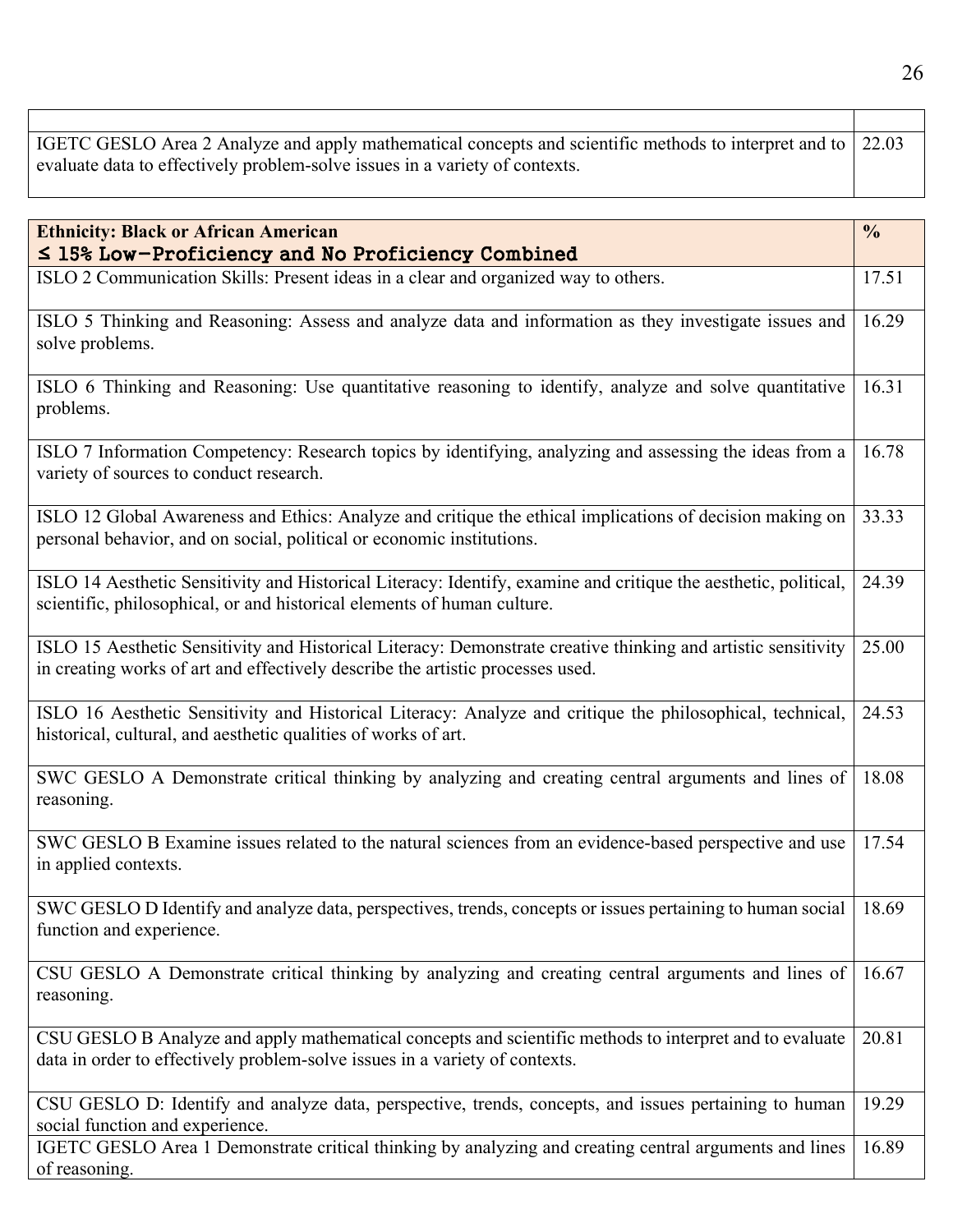| IGETC GESLO Area 2 Analyze and apply mathematical concepts and scientific methods to interpret and to<br>evaluate data to effectively problem-solve issues in a variety of contexts. | 29.27 |
|--------------------------------------------------------------------------------------------------------------------------------------------------------------------------------------|-------|
| IGETC GESLO Area 4 Analyze and critique data, perspectives, trends, concepts, and issues pertaining to<br>human social function and experience.                                      | 21.68 |
| IGETC GESLO Area 5 Examine and evaluate issues related to the physical and biological sciences from an<br>evidence-based perspective and use in applied context.                     | 19.87 |

| <b>Ethnicity: Filipino</b>                                                                                                                                                           | $\frac{0}{0}$ |
|--------------------------------------------------------------------------------------------------------------------------------------------------------------------------------------|---------------|
| $\leq$ 15% Low-Proficiency and No Proficiency Combined                                                                                                                               |               |
| ISLO 12 Global Awareness and Ethics: Analyze and critique the ethical implications of decision making on<br>personal behavior, and on social, political or economic institutions.    | 27.27         |
| ISLO 13 Global Awareness and Ethics: Evaluate and determine if a given set of economic, social and<br>environmental systems and practices are sustainable in the long term.          | 20.00         |
| IGETC GESLO Area 2 Analyze and apply mathematical concepts and scientific methods to interpret and to<br>evaluate data to effectively problem-solve issues in a variety of contexts. | 16.17         |

| <b>Ethnicity: Hawaiian/Pacific Islander</b><br>$\leq$ 15% Low-Proficiency and No Proficiency Combined                                                                                                         | $\frac{0}{0}$ |
|---------------------------------------------------------------------------------------------------------------------------------------------------------------------------------------------------------------|---------------|
| ISLO 5 Thinking and Reasoning: Assess and analyze data and information as they investigate issues and<br>solve problems.                                                                                      | 22.22         |
| ISLO 7 Information Competency: Research topics by identifying, analyzing and assessing the ideas from a<br>variety of sources to conduct research.                                                            | 21.06         |
| ISLO 8 Information Competency: Students will use print material and technology to identify research needs<br>and develop and evaluate information effectively and responsibly.                                | 25.00         |
| ISLO 11 Global Awareness and Ethics: Analyze and evaluate the influence that science, mass media, politics,<br>socio-economics, technology, lifestyle, art, environment, religion or history have on society. | 22.22         |
| SWC GESLO B Examine issues related to the natural sciences from an evidence-based perspective and use<br>in applied contexts                                                                                  | 23.07         |
| SWC GESLO C Evaluate and critique the influence of artistic techniques and expression on culture and<br>society.                                                                                              | 25.92         |
| SWC GESLO D Identify and analyze data, perspectives, trends, concepts or issues pertaining to human social<br>function and experience.                                                                        | 27.27         |
| CSU GESLO B Analyze and apply mathematical concepts and scientific methods to interpret and to evaluate<br>data in order to effectively problem-solve issues in a variety of contexts.                        | 17.08         |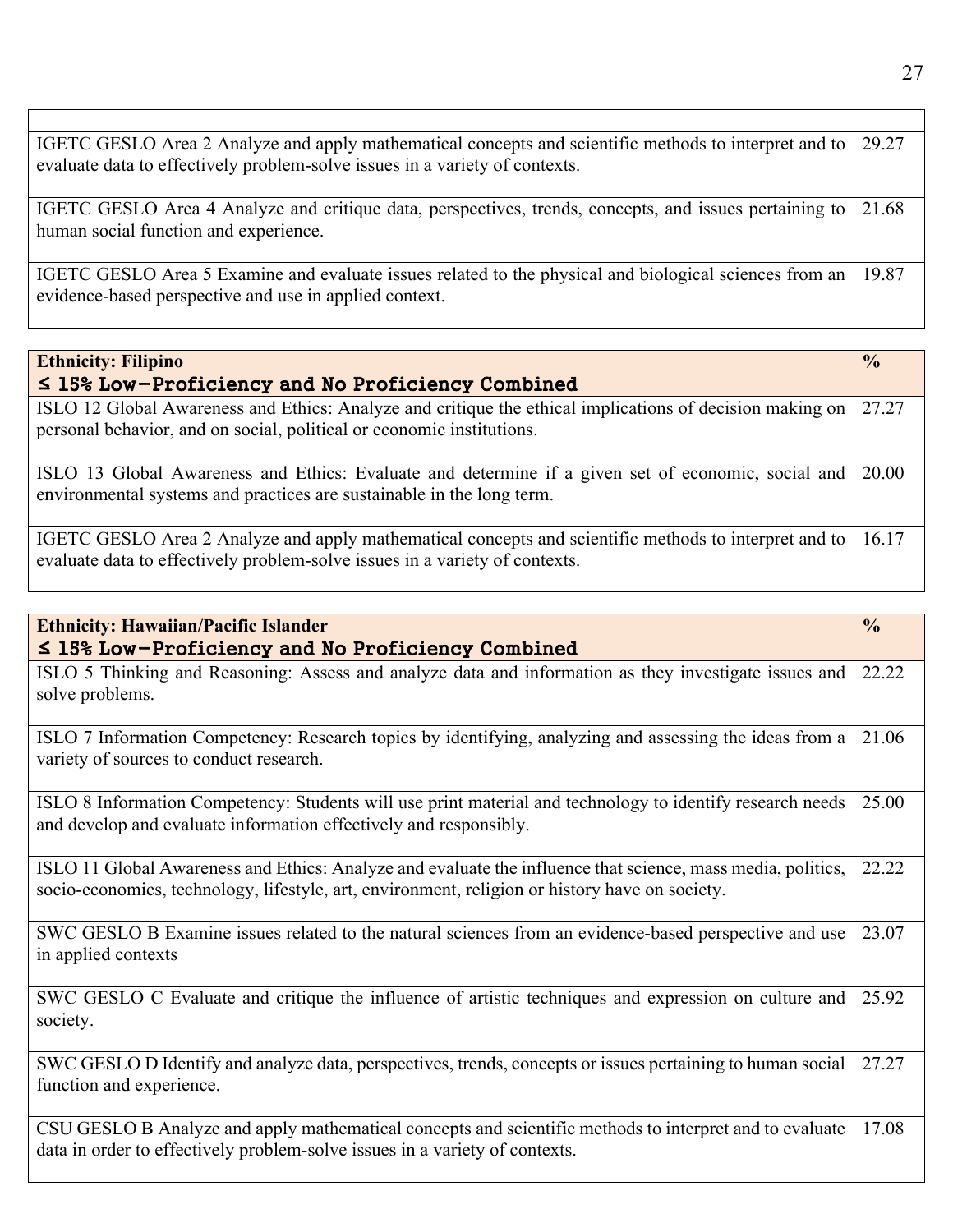| CSU GESLO C Evaluate and critique the influences of artistic techniques and expression on culture and<br>society.                                                                    | 15.79 |
|--------------------------------------------------------------------------------------------------------------------------------------------------------------------------------------|-------|
| CSU GESLO D: Identify and analyze data, perspective, trends, concepts, and issues pertaining to human<br>social function and experience.                                             | 25.00 |
| IGETC GESLO Area 2 Analyze and apply mathematical concepts and scientific methods to interpret and to<br>evaluate data to effectively problem-solve issues in a variety of contexts. | 16.66 |
| IGETC GESLO Area 3 Evaluate and critique the influence of artistic techniques and expression on culture<br>and society.                                                              | 17.74 |
| IGETC GESLO Area 4 Analyze and critique data, perspectives, trends, concepts, and issues pertaining to<br>human social function and experience.                                      | 27.78 |
| IGETC GESLO Area 5 Examine and evaluate issues related to the physical and biological sciences from an<br>evidence-based perspective and use in applied context.                     | 17.14 |

| <b>Ethnicity: Hispanic</b>                                                                                                                                                                      | $\frac{0}{0}$ |
|-------------------------------------------------------------------------------------------------------------------------------------------------------------------------------------------------|---------------|
| $\leq$ 15% Low-Proficiency and No Proficiency Combined                                                                                                                                          |               |
| ISLO 12 Global Awareness and Ethics: Analyze and critique the ethical implications of decision making on<br>personal behavior, and on social, political or economic institutions.               | 22.15         |
| ISLO 13 Global Awareness and Ethics: Evaluate and determine if a given set of economic, social and<br>environmental systems and practices are sustainable in the long term.                     | 16.67         |
| ISLO 15 Aesthetic Sensitivity and Historical Literacy: Demonstrate creative thinking and artistic sensitivity<br>in creating works of art and effectively describe the artistic processes used. | 13.66         |
| ISLO 16 Aesthetic Sensitivity and Historical Literacy: Analyze and critique the philosophical, technical,<br>historical, cultural, and aesthetic qualities of works of art.                     | 16.50         |
| SWC GESLO A Demonstrate critical thinking by analyzing and creating central arguments and lines of<br>reasoning.                                                                                | 15.94         |
| SWC GESLO B Examine issues related to the natural sciences from an evidence-based perspective and use<br>in applied contexts.                                                                   | 16.93         |
| SWC GESLO D Identify and analyze data, perspectives, trends, concepts or issues pertaining to human social<br>function and experience.                                                          | 15.55         |
| CSU GESLO B Analyze and apply mathematical concepts and scientific methods to interpret and to evaluate<br>data in order to effectively problem-solve issues in a variety of contexts.          | 17.05         |
| CSU GESLO D: Identify and analyze data, perspective, trends, concepts, and issues pertaining to human<br>social function and experience.                                                        | 15.07         |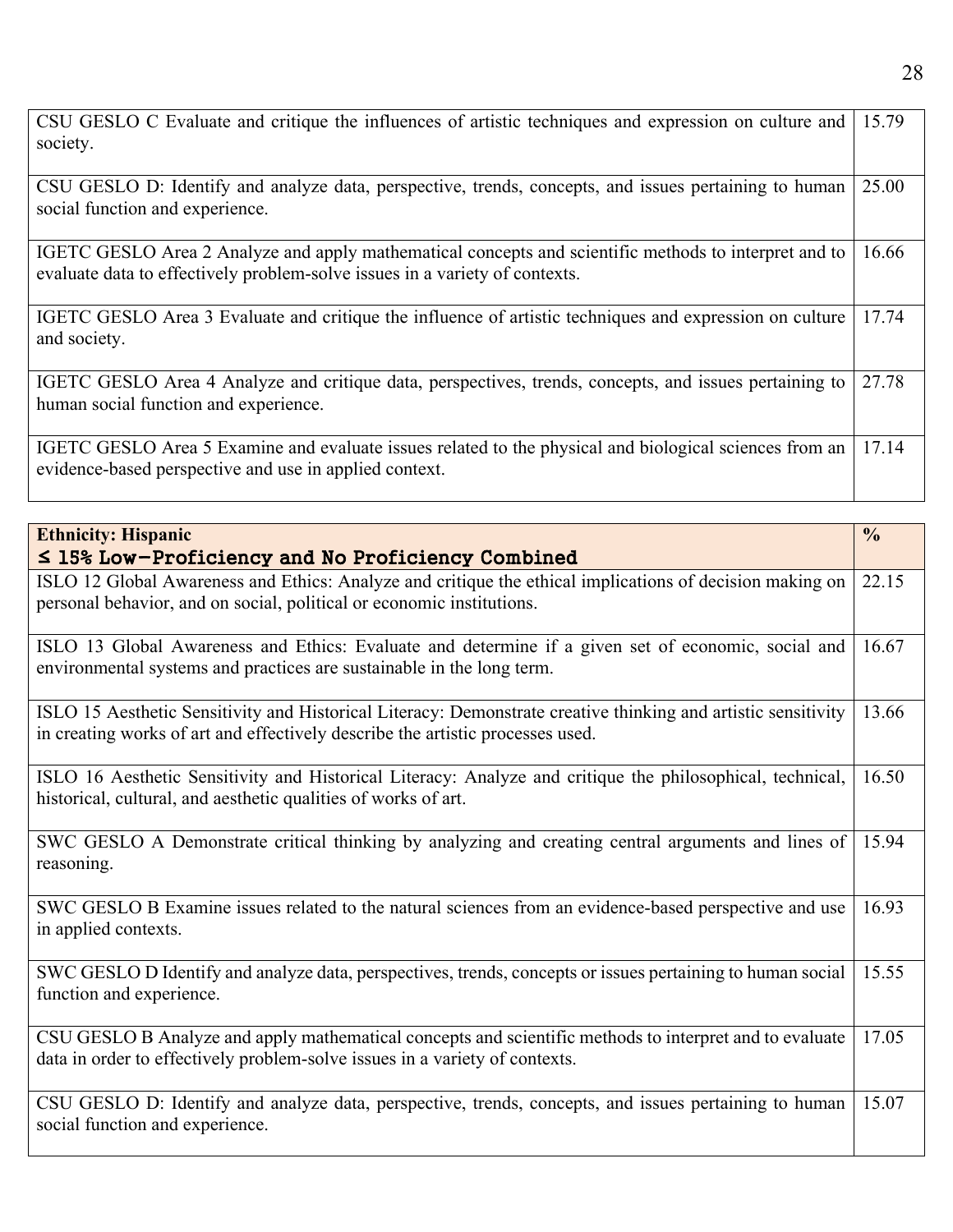| IGETC GESLO Area 2 Analyze and apply mathematical concepts and scientific methods to interpret and to 22.60<br>evaluate data to effectively problem-solve issues in a variety of contexts. |  |
|--------------------------------------------------------------------------------------------------------------------------------------------------------------------------------------------|--|
| IGETC GESLO Area 4 Analyze and critique data, perspectives, trends, concepts, and issues pertaining to   15.64<br>human social function and experience.                                    |  |
| IGETC GESLO Area 5 Examine and evaluate issues related to the physical and biological sciences from an 16.42<br>evidence-based perspective and use in applied context.                     |  |

| <b>Ethnicity: Two or More Races</b><br>$\leq$ 15% Low-Proficiency and No Proficiency Combined                                                                                                   | $\frac{0}{0}$ |
|-------------------------------------------------------------------------------------------------------------------------------------------------------------------------------------------------|---------------|
| ISLO 6 Thinking and Reasoning: Use quantitative reasoning to identify, analyze and solve quantitative<br>problems.                                                                              | 17.70         |
| ISLO 12 Global Awareness and Ethics: Analyze and critique the ethical implications of decision making on<br>personal behavior, and on social, political or economic institutions.               | 50.00         |
| ISLO 14 Aesthetic Sensitivity and Historical Literacy: Identify, examine and critique the aesthetic, political,<br>scientific, philosophical, or and historical elements of human culture.      | 17.55         |
| ISLO 15 Aesthetic Sensitivity and Historical Literacy: Demonstrate creative thinking and artistic sensitivity<br>in creating works of art and effectively describe the artistic processes used. | 20.45         |
| CSU GESLO D: Identify and analyze data, perspective, trends, concepts, and issues pertaining to human<br>social function and experience.                                                        | 17.14         |
| IGETC GESLO Area 2 Analyze and apply mathematical concepts and scientific methods to interpret and to<br>evaluate data to effectively problem-solve issues in a variety of contexts.            | 19.70         |
| IGETC GESLO Area 4 Analyze and critique data, perspectives, trends, concepts, and issues pertaining to<br>human social function and experience.                                                 | 15.92         |

| <b>Ethnicity: Unknown</b>                                                                                                                                                                       | $\frac{0}{0}$ |
|-------------------------------------------------------------------------------------------------------------------------------------------------------------------------------------------------|---------------|
| $\leq$ 15% Low-Proficiency and No Proficiency Combined                                                                                                                                          |               |
| ISLO 15 Aesthetic Sensitivity and Historical Literacy: Demonstrate creative thinking and artistic sensitivity<br>in creating works of art and effectively describe the artistic processes used. | 33.33         |
| IGETC GESLO Area 2 Analyze and apply mathematical concepts and scientific methods to interpret and to 21.43<br>evaluate data to effectively problem-solve issues in a variety of contexts.      |               |

| <b>Ethnicity: White</b><br>$\leq$ 15% Low-Proficiency and No Proficiency Combined                                                                                                          | $\frac{0}{0}$ |
|--------------------------------------------------------------------------------------------------------------------------------------------------------------------------------------------|---------------|
| IGETC GESLO Area 2 Analyze and apply mathematical concepts and scientific methods to interpret and to 17.53<br>evaluate data to effectively problem-solve issues in a variety of contexts. |               |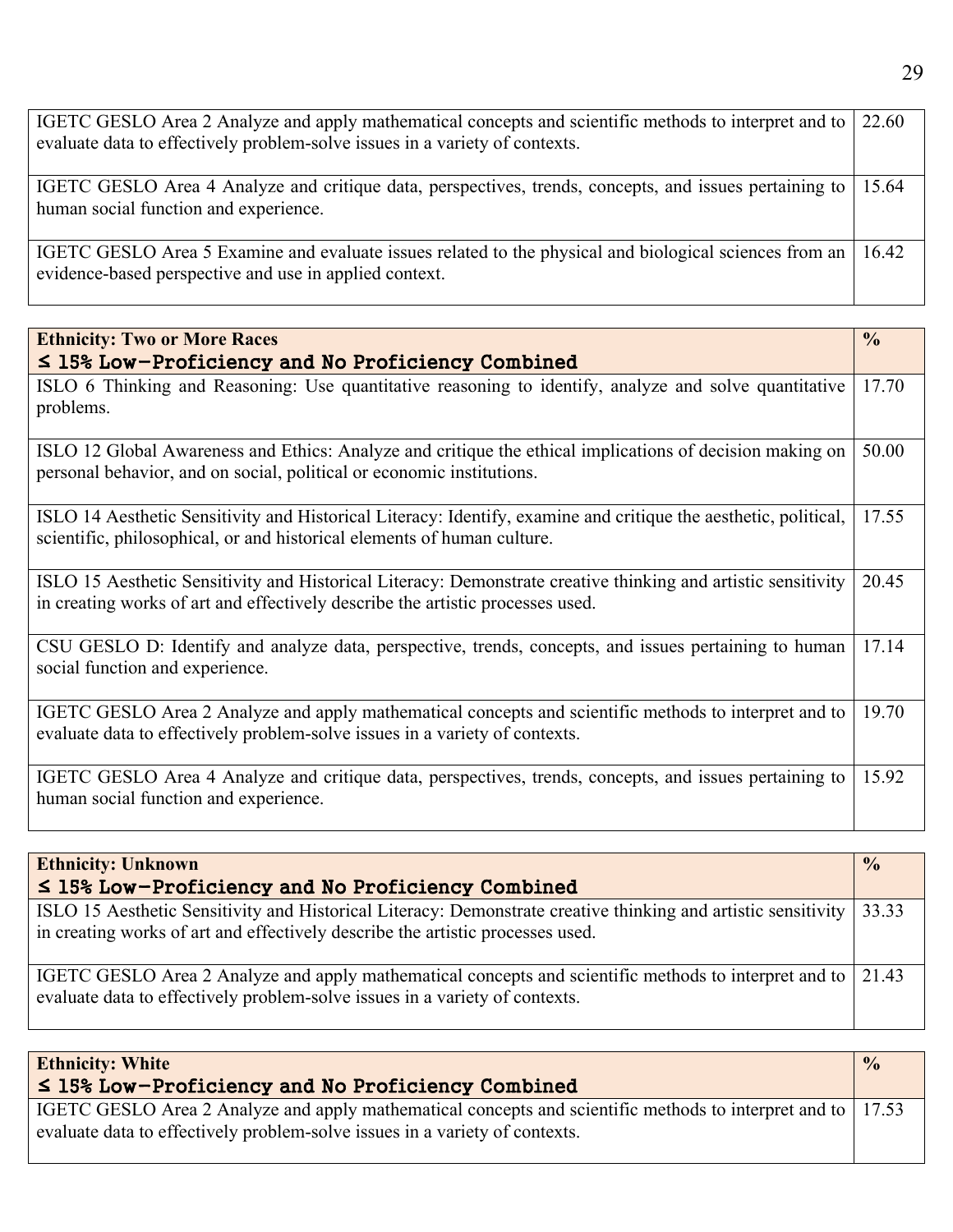IGETC GESLO Area 6 Acquire proficiency using the vocabulary, syntax and semantics of a foreign language to effectively speak, read, and write using that language. 15.39

## **Identified Performance Equity Gaps by Gender**

| <b>Gender: Female</b>                                                                                                                                                                | $\frac{0}{2}$ |
|--------------------------------------------------------------------------------------------------------------------------------------------------------------------------------------|---------------|
| $\leq$ 15% Low-Proficiency and No Proficiency Combined                                                                                                                               |               |
| ISLO 12 Global Awareness and Ethics: Analyze and critique the ethical implications of decision making on<br>personal behavior, and on social, political or economic institutions.    | 20.23         |
| ISLO 13 Global Awareness and Ethics: Evaluate and determine if a given set of economic, social and<br>environmental systems and practices are sustainable in the long term.          | 18.18         |
| SWC GESLO A Demonstrate critical thinking by analyzing and creating central arguments and lines of<br>reasoning.                                                                     | 15.24         |
| IGETC GESLO Area 2 Analyze and apply mathematical concepts and scientific methods to interpret and to<br>evaluate data to effectively problem-solve issues in a variety of contexts. | 20.26         |

| <b>Gender: Male</b>                                                                                                                                                                             | $\frac{0}{0}$ |
|-------------------------------------------------------------------------------------------------------------------------------------------------------------------------------------------------|---------------|
| $\leq$ 15% Low-Proficiency and No Proficiency Combined                                                                                                                                          |               |
| ISLO 6 Thinking and Reasoning: Use quantitative reasoning to identify, analyze and solve quantitative<br>problems.                                                                              | 17.49         |
| ISLO 12 Global Awareness and Ethics: Analyze and critique the ethical implications of decision making on<br>personal behavior, and on social, political or economic institutions.               | 25.46         |
| ISLO 14 Aesthetic Sensitivity and Historical Literacy: Identify, examine and critique the aesthetic, political,<br>scientific, philosophical, or and historical elements of human culture.      | 16.84         |
| ISLO 15 Aesthetic Sensitivity and Historical Literacy: Demonstrate creative thinking and artistic sensitivity<br>in creating works of art and effectively describe the artistic processes used. | 17.80         |
| ISLO 16 Aesthetic Sensitivity and Historical Literacy: Analyze and critique the philosophical, technical,<br>historical, cultural, and aesthetic qualities of works of art.                     | 18.12         |
| SWC GESLO B Examine issues related to the natural sciences from an evidence-based perspective and use<br>in applied contexts.                                                                   | 16.67         |
| SWC GESLO D Identify and analyze data, perspectives, trends, concepts or issues pertaining to human social<br>function and experience.                                                          | 16.13         |
| CSU GESLO B Analyze and apply mathematical concepts and scientific methods to interpret and to evaluate<br>data in order to effectively problem-solve issues in a variety of contexts.          | 17.77         |
| CSU GESLO D: Identify and analyze data, perspective, trends, concepts, and issues pertaining to human<br>social function and experience.                                                        | 16.03         |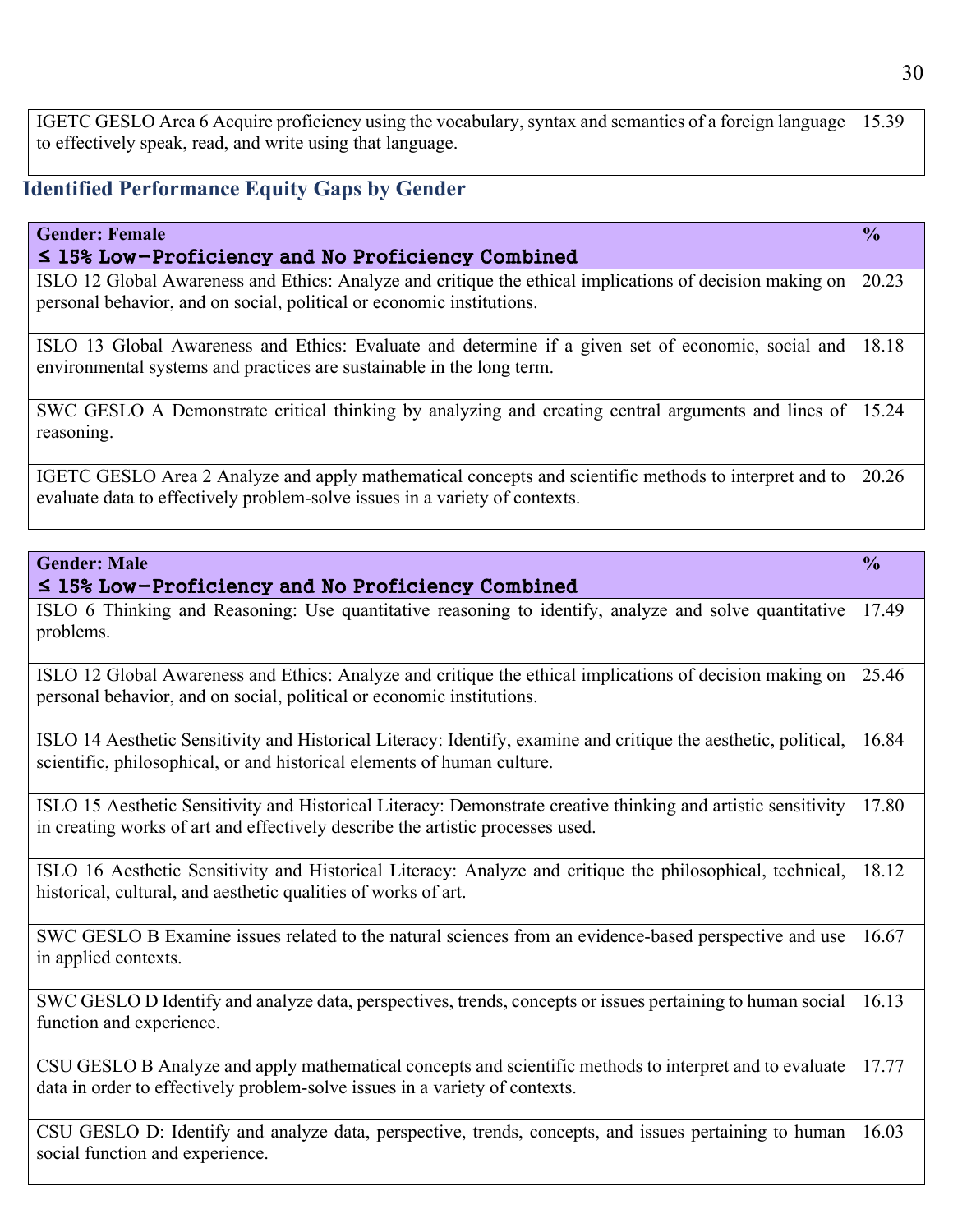| IGETC GESLO Area 2 Analyze and apply mathematical concepts and scientific methods to interpret and to 22.48<br>evaluate data to effectively problem-solve issues in a variety of contexts. |  |
|--------------------------------------------------------------------------------------------------------------------------------------------------------------------------------------------|--|
| IGETC GESLO Area 4 Analyze and critique data, perspectives, trends, concepts, and issues pertaining to   16.58<br>human social function and experience.                                    |  |
| IGETC GESLO Area 5 Examine and evaluate issues related to the physical and biological sciences from an   16.90<br>evidence-based perspective and use in applied context.                   |  |

| <b>Gender: Unknown</b>                                                                                                                                                         | $\frac{6}{10}$ |
|--------------------------------------------------------------------------------------------------------------------------------------------------------------------------------|----------------|
| $\leq$ 15% Low-Proficiency and No Proficiency Combined                                                                                                                         |                |
| ISLO 5 Thinking and Reasoning: Assess and analyze data and information as they investigate issues and<br>solve problems.                                                       | 16.32          |
| ISLO 6 Thinking and Reasoning: Use quantitative reasoning to identify, analyze and solve quantitative<br>problems.                                                             | 15.79          |
| ISLO 7 Information Competency: Research topics by identifying, analyzing and assessing the ideas from a<br>variety of sources to conduct research.                             | 15.52          |
| ISLO 8 Information Competency: Students will use print material and technology to identify research needs<br>and develop and evaluate information effectively and responsibly. | 16.67          |
| ISLO 16 Aesthetic Sensitivity and Historical Literacy: Analyze and critique the philosophical, technical,<br>historical, cultural, and aesthetic qualities of works of art.    | 16.67          |
| CSU GESLO D: Identify and analyze data, perspective, trends, concepts, and issues pertaining to human<br>social function and experience.                                       | 15.87          |

# **Identified Performance Equity Gaps by Modality**

| <b>Modality: Face-to-Face (Fall 2019)</b>                                                                                                                                              | $\frac{1}{2}$ |
|----------------------------------------------------------------------------------------------------------------------------------------------------------------------------------------|---------------|
| $\leq$ 15% Low-Proficiency and No Proficiency Combined                                                                                                                                 |               |
| ISLO 3 Communication Skills: Analyze and evaluate text in writing.                                                                                                                     | 15.91         |
| ISLO 7 Information Competency: Research topics by identifying, analyzing and assessing the ideas from a<br>variety of sources to conduct research.                                     | 15.85         |
| ISLO 16 Aesthetic Sensitivity and Historical Literacy: Analyze and critique the philosophical, technical,<br>historical, cultural, and aesthetic qualities of works of art.            | 16.31         |
| CSU GESLO B Analyze and apply mathematical concepts and scientific methods to interpret and to evaluate<br>data in order to effectively problem-solve issues in a variety of contexts. | 15.59         |
| IGETC GESLO Area 3 Evaluate and critique the influence of artistic techniques and expression on culture<br>and society.                                                                | 15.59         |